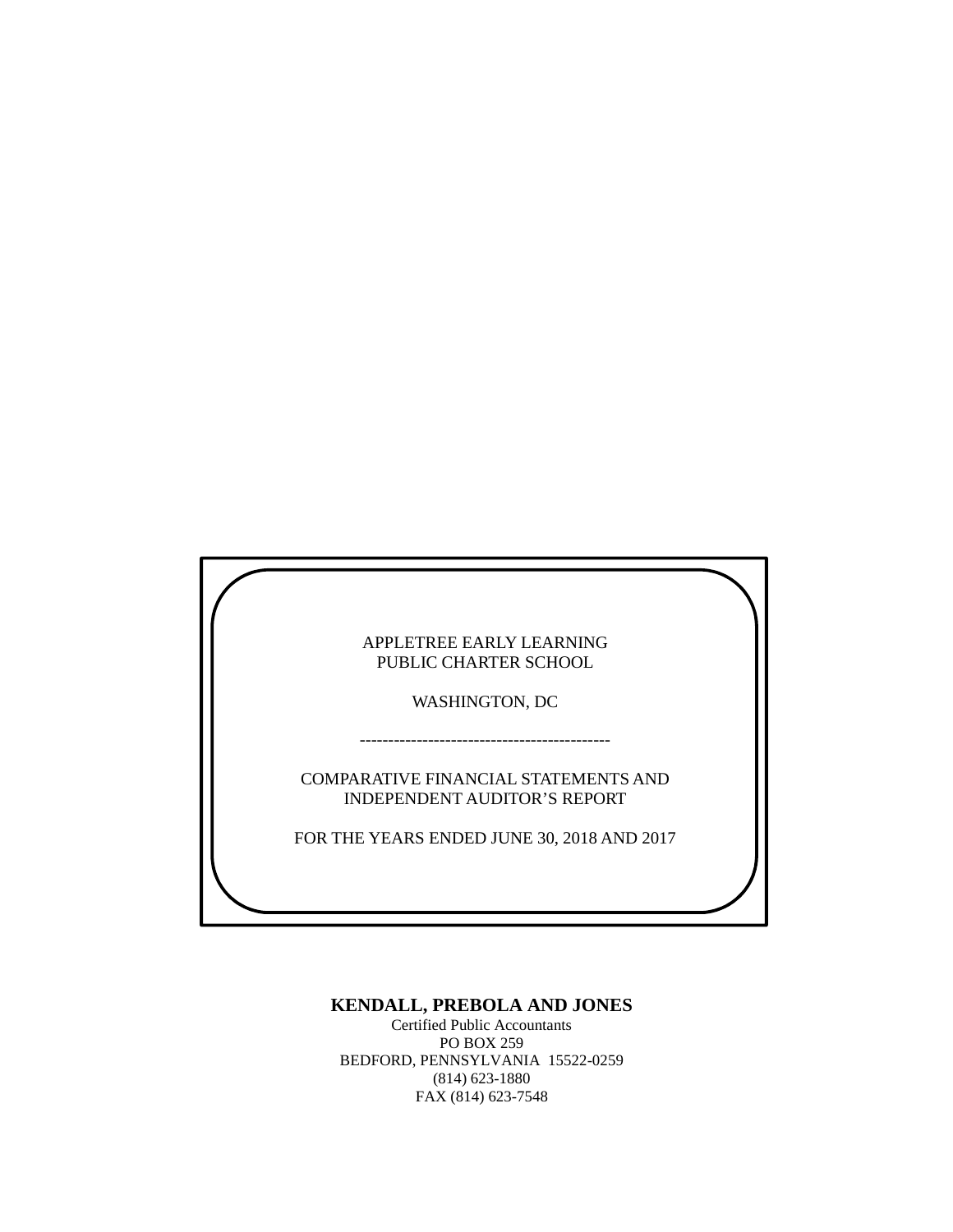# I N D E X

|                                                                                                                                                                                                                          | Page           |
|--------------------------------------------------------------------------------------------------------------------------------------------------------------------------------------------------------------------------|----------------|
| <b>Independent Auditor's Report</b>                                                                                                                                                                                      | $1-2$          |
| Comparative Statements of Financial Position, June 30, 2018 and 2017                                                                                                                                                     | 3              |
| Comparative Statements of Activities, For the Years Ended June 30, 2018 and 2017                                                                                                                                         | $\overline{4}$ |
| Comparative Statements of Cash Flows, For the Years Ended June 30, 2018 and 2017                                                                                                                                         | 5              |
| <b>Notes to Financial Statements</b>                                                                                                                                                                                     | $6 - 23$       |
| Supplemental Information                                                                                                                                                                                                 |                |
| Schedule 1 - Comparative Schedules of Functional Expenses,<br>For the Years Ended June 30, 2018 and 2017                                                                                                                 | $24 - 25$      |
| Schedule 2 - Comparative Schedules of Average Cost per Student,<br>For the Years Ended June 30, 2018 and 2017                                                                                                            | 26             |
| Schedule 3 - Schedule of Expenditures of Federal Awards,<br>For the Year Ended June 30, 2018                                                                                                                             | 27-28          |
| Notes to Schedule of Expenditures of Federal Awards                                                                                                                                                                      | 29-30          |
| Independent Auditor's Report on Internal Control over Financial Reporting<br>and on Compliance and Other Matters Based on an Audit of Financial<br>Statements Performed in Accordance with Government Auditing Standards | 31-32          |
| Independent Auditor's Report on Compliance for Each Major Program and on<br>Internal Control over Compliance Required by the Uniform Guidance                                                                            | 33-34          |
| Summary Schedule of Prior Audit Findings, For the Year Ended June 30, 2018                                                                                                                                               | 35             |
| Schedule of Findings and Questioned Costs, For the Year Ended June 30, 2018                                                                                                                                              | 36             |
|                                                                                                                                                                                                                          |                |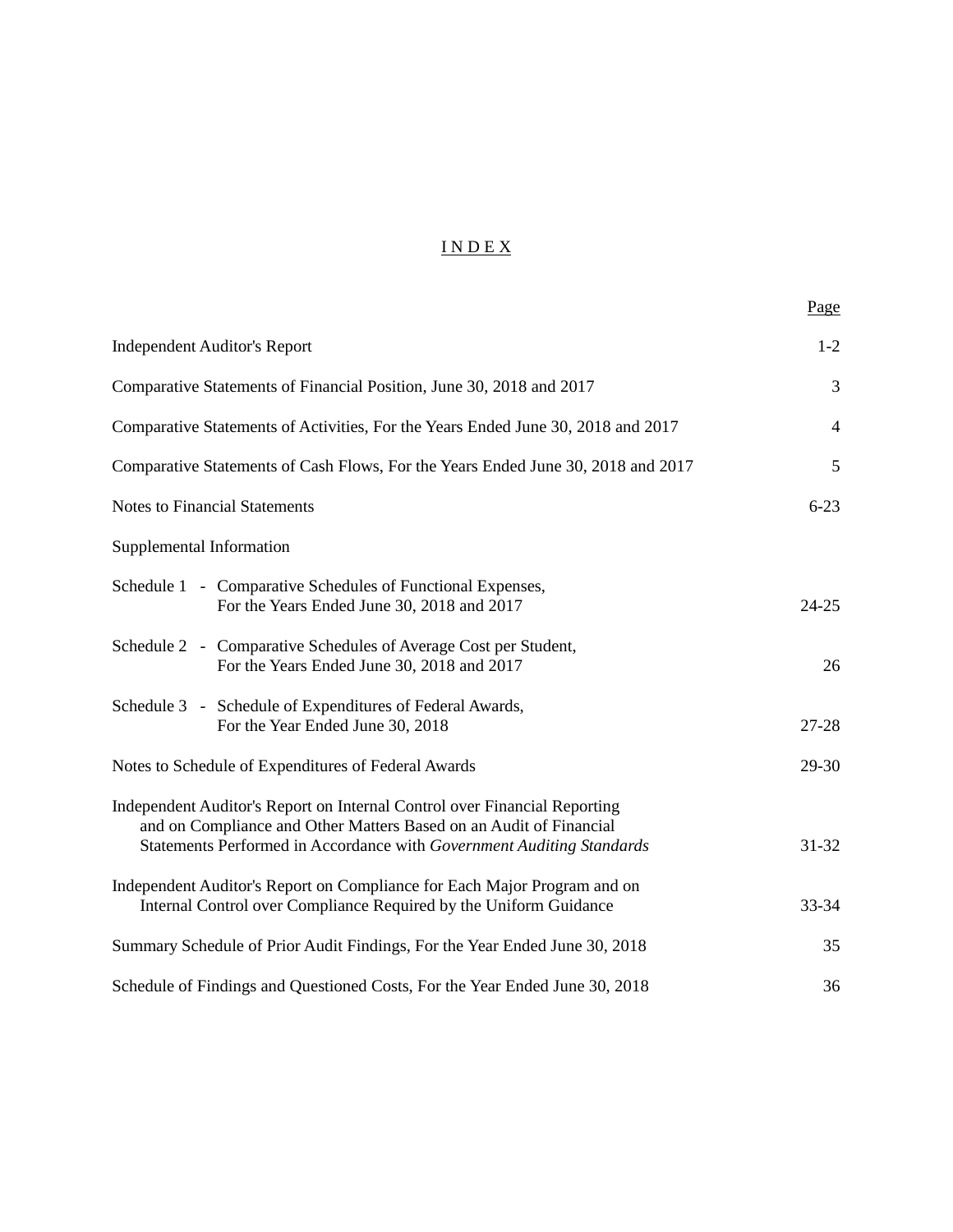# **Kendall, Prebola and Jones, LLC**

Certified Public Accountants

Board of Directors AppleTree Early Learning Public Charter School 1801 Mississippi Avenue, SE Washington, DC 20020

#### INDEPENDENT AUDITOR'S REPORT

#### *Report on the Financial Statements*

We have audited the accompanying financial statements of the AppleTree Early Learning Public Charter School (a nonprofit organization), which comprise the statements of financial position as of June 30, 2018 and 2017, and the related statements of activities and cash flows for the years then ended, and the related notes to the financial statements.

#### *Management's Responsibility for the Financial Statements*

Management is responsible for the preparation and fair presentation of these financial statements in accordance with accounting principles generally accepted in the United States of America; this includes the design, implementation, and maintenance of internal control relevant to the preparation and fair presentation of financial statements that are free from material misstatement, whether due to fraud or error.

#### *Auditor's Responsibility*

Our responsibility is to express an opinion on these financial statements based on our audits. We conducted our audits in accordance with auditing standards generally accepted in the United States of America and the standards applicable to financial audits contained in *Government Auditing Standards*, issued by the Comptroller General of the United States. Those standards require that we plan and perform the audits to obtain reasonable assurance about whether the financial statements are free from material misstatement.

An audit involves performing procedures to obtain audit evidence about the amounts and disclosures in the financial statements. The procedures selected depend on the auditor's judgment, including the assessment of the risks of material misstatement of the financial statements, whether due to fraud or error. In making those risk assessments, the auditor considers internal control relevant to the entity's preparation and fair presentation of the financial statements in order to design audit procedures that are appropriate in the circumstances, but not for the purpose of expressing an opinion on the effectiveness of the entity's internal control. Accordingly, we express no such opinion. An audit also includes evaluating the appropriateness of accounting policies used and the reasonableness of significant accounting estimates made by management, as well as evaluating the overall presentation of the financial statements.

We believe that the audit evidence we have obtained is sufficient and appropriate to provide a basis for our audit opinion.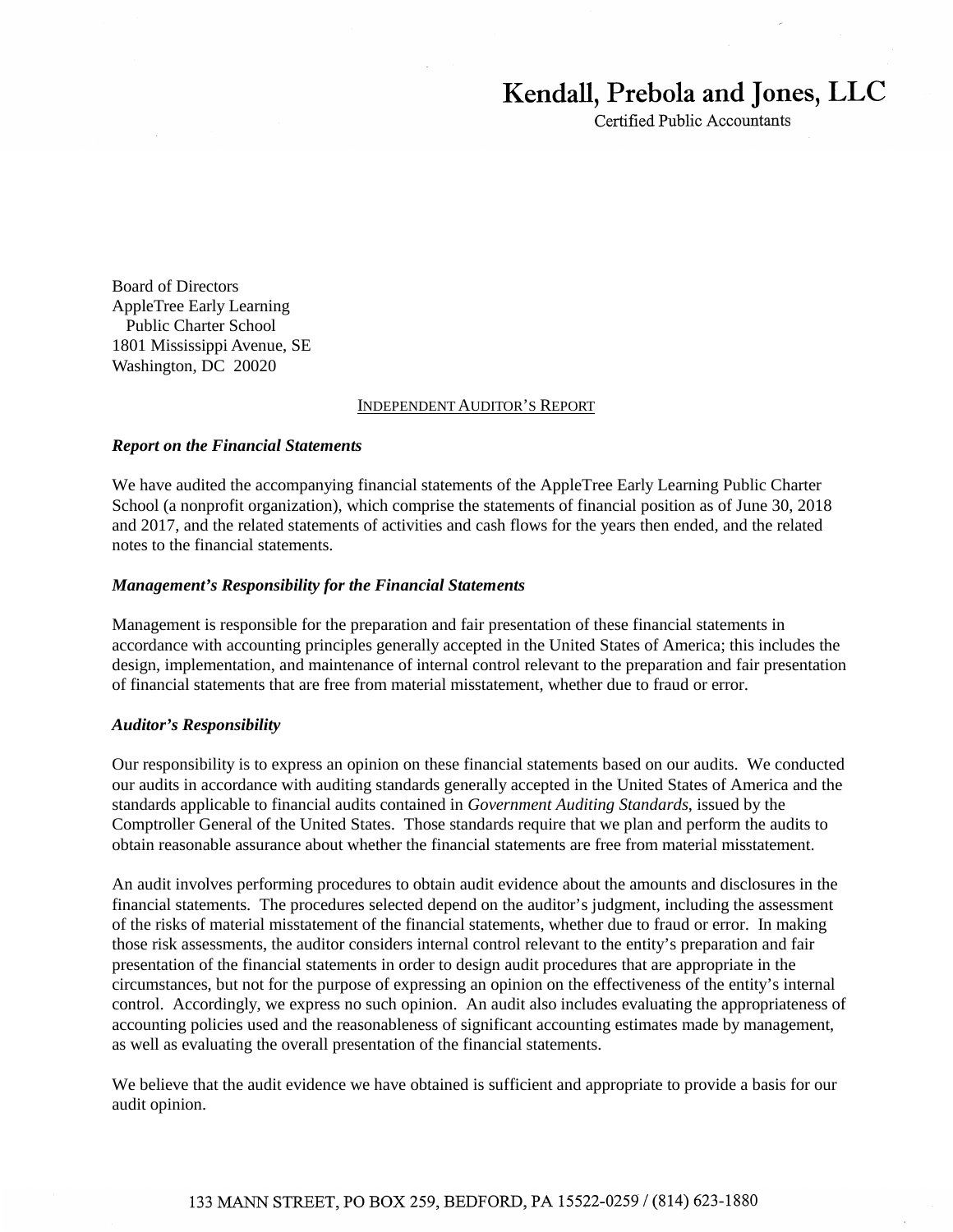#### *Opinion*

In our opinion, the financial statements referred to above present fairly, in all material respects, the financial position of the AppleTree Early Learning Public Charter School, as of June 30, 2018 and 2017, and the changes in its net assets and its cash flows for the years then ended in accordance with accounting principles generally accepted in the United States of America.

#### *Other Matters*

Our audits were conducted for the purpose of forming an opinion on the financial statements as a whole. The supplemental schedules of functional expenses and schedules of average cost per student are presented for purposes of additional analysis and are not a required part of the financial statements. In addition, the accompanying schedule of expenditures of federal awards, as required by Title 2 U.S. *Code of Federal Regulations* Part 200, *Uniform Administrative Requirements, Cost Principles, and Audit Requirements for Federal Awards*, is presented for purposes of additional analysis and is not a required part of the financial statements. Such information is the responsibility of management and was derived from and relates directly to the underlying accounting and other records used to prepare the financial statements. The information has been subjected to the auditing procedures applied in the audit of the financial statements and certain additional procedures, including comparing and reconciling such information directly to the underlying accounting and other records used to prepare the financial statements or to the financial statements themselves, and other additional procedures in accordance with auditing standards generally accepted in the United States of America. In our opinion, the information is fairly stated in all material respects in relation to the financial statements as a whole.

#### *Other Reporting Required by Government Auditing Standards*

In accordance with *Government Auditing Standards*, we have also issued our report dated September 28, 2018, on our consideration of the AppleTree Early Learning Public Charter School's internal control over financial reporting and on our tests of its compliance with certain provisions of laws, regulations, contracts and grant agreements and other matters. The purpose of that report is solely to describe the scope of our testing on internal control over financial reporting and compliance and the results of that testing, and not to provide an opinion on the effectiveness of internal control over financial reporting or on compliance. That report is an integral part of an audit performed in accordance with *Government Auditing Standards* in considering the AppleTree Early Learning Public Charter School's internal control over financial reporting and compliance.

Kendall, Prebola and Jones

Kendall, Prebola and Jones Kendall, Prebola and Jones Certified Public Accountants Certified Public Accountants

Bedford, Pennsylvania September 28, 2018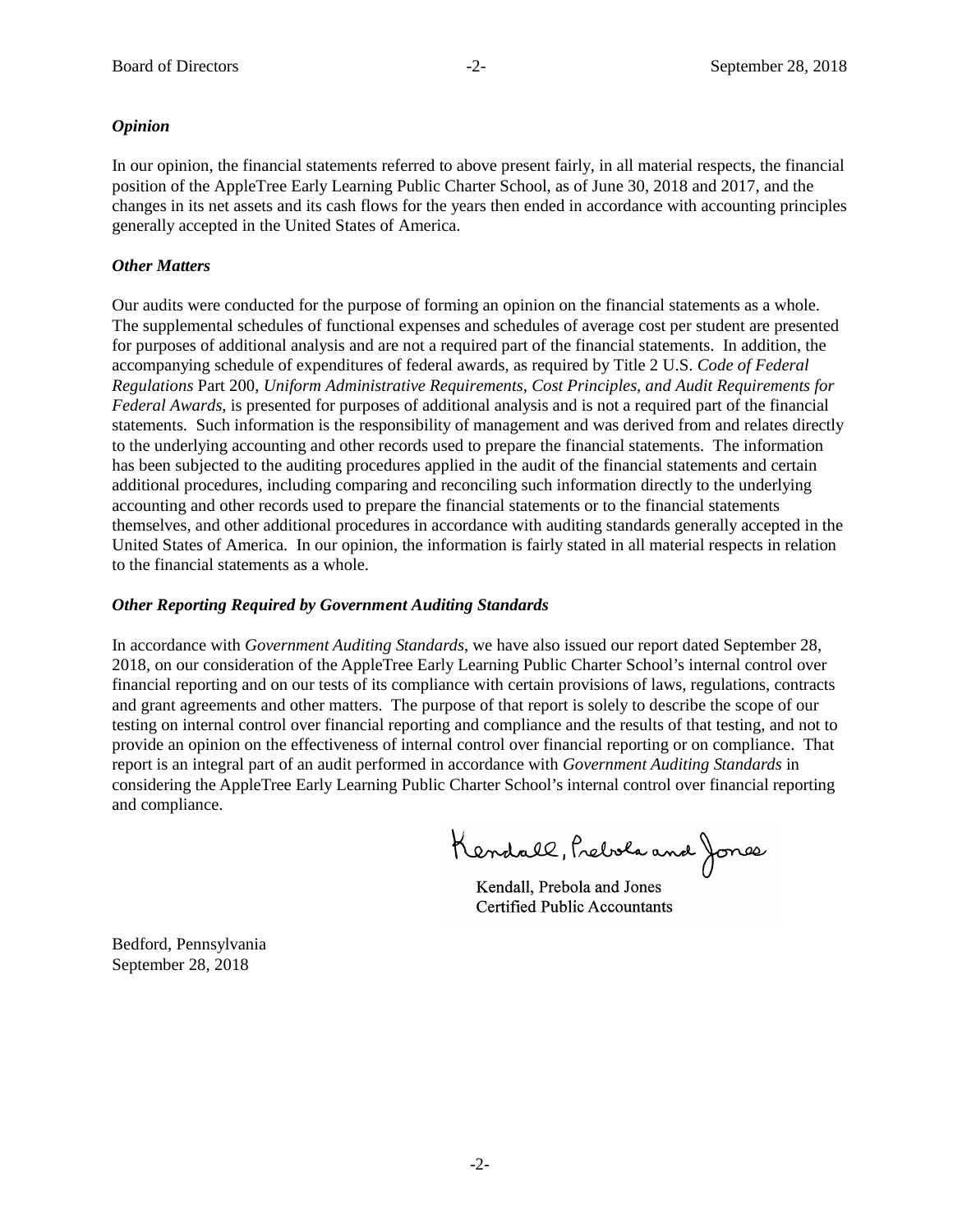## APPLETREE EARLY LEARNING PUBLIC CHARTER SCHOOL COMPARATIVE STATEMENTS OF FINANCIAL POSITION JUNE 30, 2018 AND 2017

| <b>ASSETS</b>                                       | June 30, 2018   | June 30, 2017            |
|-----------------------------------------------------|-----------------|--------------------------|
|                                                     |                 |                          |
| <b>Current Assets:</b><br>Cash and Cash Equivalents | \$<br>5,347,247 | \$<br>4,239,590          |
| <b>Accounts Receivable</b>                          | 84,100          | 181,733                  |
| <b>Grants Receivable</b>                            | 186,924         | 159,777                  |
| Promises Receivable                                 | 4,500           |                          |
| Due From/(To) Related Parties, Net                  | 72,425          | (28, 155)                |
| Prepaid Expenses                                    | 127,547         | 34,241                   |
| <b>Total Current Assets</b>                         | 5,822,743<br>\$ | 4,587,186                |
| <b>Fixed Assets:</b>                                |                 |                          |
| Land                                                | \$<br>184,418   | \$<br>184,418            |
| Furniture and Equipment                             | 962,126         | 858,727                  |
| Leasehold Improvements                              | 5,034,239       | 5,026,764                |
| Less: Accumulated Depreciation and Amortization     | (2,569,418)     | (2,228,659)              |
| <b>Total Fixed Assets</b>                           | 3,611,365<br>\$ | 3,841,250                |
| Other Assets:                                       |                 |                          |
| Restricted Cash, Held in Trust                      | \$<br>1,433,452 | 1,227,172<br>\$          |
| Deposits                                            | 50,000          | 50,000                   |
| <b>Total Other Assets</b>                           | 1,483,452<br>S. | 1,277,172                |
| <b>TOTAL ASSETS</b>                                 | \$10,917,560    | 9,705,608                |
| <b>LIABILITIES AND NET ASSETS</b>                   |                 |                          |
| <b>Current Liabilities:</b>                         |                 |                          |
| Accounts Payable and Accrued Expenses               | \$<br>267,267   | \$<br>117,937            |
| Income Taxes Payable                                | 2,017           |                          |
| Payroll and Related Liabilities                     | 746,477         | 612,904                  |
| <b>Deferred Revenues</b>                            | 290             | 23,294                   |
| <b>Grant Payable</b>                                | 100,000         |                          |
| <b>Total Current Liabilities</b>                    | 1,116,051<br>\$ | 754,135<br>$\frac{1}{2}$ |
| Long-Term Liabilities:                              |                 |                          |
| <b>Bonds Payable</b>                                | 3,354,221<br>\$ | 3,334,852<br>\$          |
| <b>Total Long-Term Liabilities</b>                  | 3,354,221       | 3,334,852                |
| <b>Total Liabilities</b>                            | 4,470,272<br>S. | 4,088,987<br>S.          |
| Net Assets:                                         |                 |                          |
| Unrestricted                                        | \$<br>6,447,288 | 5,614,121<br>S           |
| <b>Temporarily Restricted</b>                       |                 | 2,500                    |
|                                                     |                 |                          |
| <b>Total Net Assets</b>                             | 6,447,288<br>\$ | 5,616,621<br>\$.         |
| TOTAL LIABILITIES AND NET ASSETS                    | \$10,917,560    | 9,705,608                |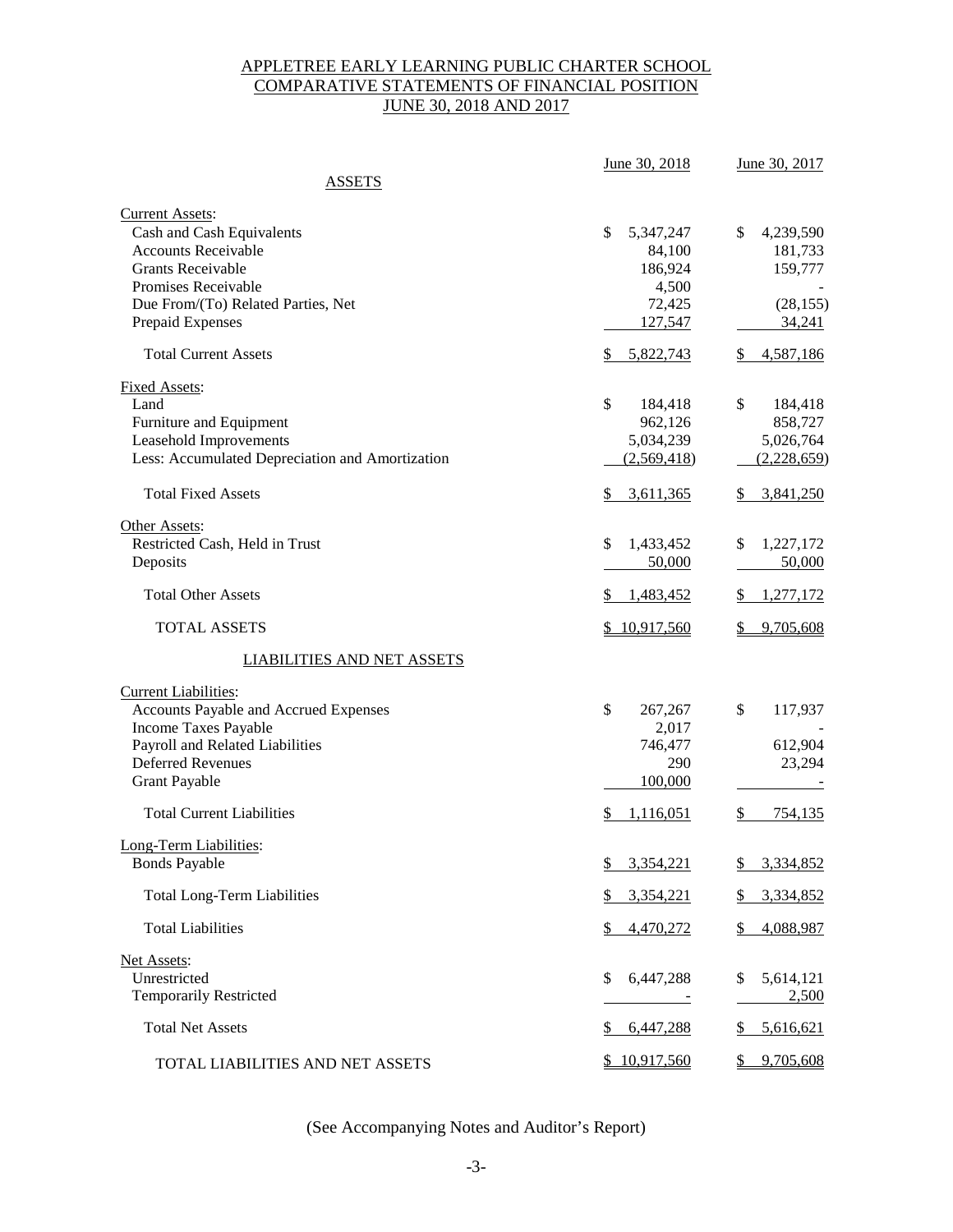#### APPLETREE EARLY LEARNING PUBLIC CHARTER SCHOOL COMPARATIVE STATEMENTS OF ACTIVITIES FOR THE YEARS ENDED JUNE 30, 2018 AND 2017

|                                         |                  | June 30, 2017             |                  |                 |                                    |                             |
|-----------------------------------------|------------------|---------------------------|------------------|-----------------|------------------------------------|-----------------------------|
|                                         | Unrestricted     | Temporarily<br>Restricted | Total            | Unrestricted    | Temporarily<br>Restricted          | Total                       |
| Revenues and Other Support:             |                  |                           |                  |                 |                                    |                             |
| Tuition - Per Pupil Funding Allocation  | 10,457,998<br>\$ | \$                        | 10,457,998<br>\$ | 9,467,545<br>\$ | \$                                 | 9,467,545<br>\$             |
| <b>Tuition - Facilities Allowance</b>   | 2,084,851        |                           | 2,084,851        | 1,971,244       |                                    | 1,971,244                   |
| <b>Federal Entitlements and Grants</b>  | 945,438          |                           | 945,438          | 777,013         |                                    | 777,013                     |
| <b>State Government Grants</b>          | 197,971          |                           | 197,971          | 132,331         |                                    | 132,331                     |
| <b>Local Sourced Funding</b>            | 45,691           | 227,388                   | 273,079          | 330             | 3,607                              | 3,937                       |
| <b>Service Fees</b>                     | 252,684          |                           | 252,684          | 274,457         |                                    | 274,457                     |
| Student Activity Fees and Other         | 282,047          | $\sim$                    | 282,047          | 318,174         |                                    | 318,174                     |
| <b>Interest and Dividends</b>           | 32,901           |                           | 32,901           | 25,520          |                                    | 25,520                      |
| Donated Services and Materials          | 4,356            |                           | 4,356            |                 |                                    |                             |
| Net Assets Released from Restrictions   |                  |                           |                  |                 |                                    |                             |
| (Satisfaction of Program Restrictions)  | 229,888          | (229, 888)                |                  | 1,107           | (1,107)                            |                             |
| <b>Total Revenues and Other Support</b> | 14,533,825       | (2,500)                   | \$14,531,325     | \$12,967,721    | 2,500                              | \$12,970,221                |
| Expenses:                               |                  |                           |                  |                 |                                    |                             |
| <b>Educational Services</b>             | 12,403,579<br>\$ | \$                        | 12,403,579<br>\$ | \$11,498,067    | \$                                 | $\mathcal{S}$<br>11,498,067 |
| General and Administrative              | 1,297,079        |                           | 1,297,079        | 1,180,982       |                                    | 1,180,982                   |
| Fundraising                             |                  |                           |                  |                 |                                    |                             |
| <b>Total Expenses</b>                   | 13,700,658<br>\$ |                           | \$<br>13,700,658 | \$12,679,049    | \$                                 | $\mathcal{S}$<br>12,679,049 |
| Changes in Net Assets                   | \$<br>833,167    | \$<br>(2,500)             | -\$<br>830,667   | \$<br>288,672   | $\boldsymbol{\mathsf{S}}$<br>2,500 | \$<br>291,172               |
| Net Assets, Beginning of Year           | 5,614,121        | 2,500                     | 5,616,621        | 5,325,449       |                                    | 5,325,449                   |
| Net Assets, End of Year                 | 6,447,288<br>\$  |                           | 6,447,288        | 5,614,121<br>\$ | 2,500                              | 5,616,621<br>S.             |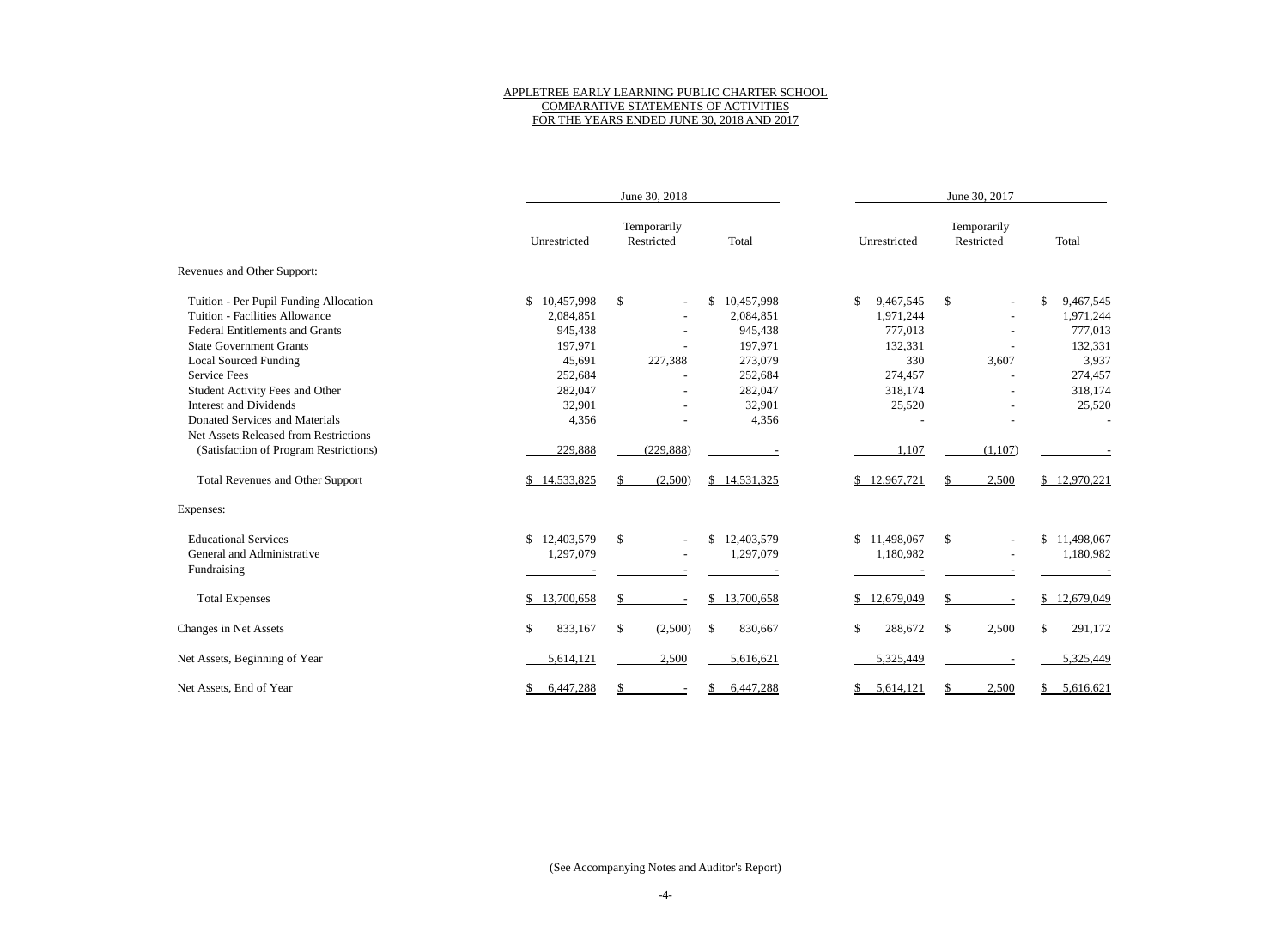#### APPLETREE EARLY LEARNING PUBLIC CHARTER SCHOOL COMPARATIVE STATEMENTS OF CASH FLOWS FOR THE YEARS ENDED JUNE 30, 2018 AND 2017

|                                                                                                                                                                                                                                                                                                                                                                                                                                                                                                                                                                                                                | June 30, 2018                                                                                                                        | June 30, 2017                                                                                           |
|----------------------------------------------------------------------------------------------------------------------------------------------------------------------------------------------------------------------------------------------------------------------------------------------------------------------------------------------------------------------------------------------------------------------------------------------------------------------------------------------------------------------------------------------------------------------------------------------------------------|--------------------------------------------------------------------------------------------------------------------------------------|---------------------------------------------------------------------------------------------------------|
| <b>Cash Flows from Operating Activities:</b>                                                                                                                                                                                                                                                                                                                                                                                                                                                                                                                                                                   |                                                                                                                                      |                                                                                                         |
| <b>Changes in Net Assets</b>                                                                                                                                                                                                                                                                                                                                                                                                                                                                                                                                                                                   | \$<br>830,667                                                                                                                        | \$<br>291,172                                                                                           |
| Adjustments to Reconcile Changes in Net Assets<br>to Net Cash Flows from Operating Activities:                                                                                                                                                                                                                                                                                                                                                                                                                                                                                                                 |                                                                                                                                      |                                                                                                         |
| Depreciation and Amortization<br><b>Amortization - Bond Issuance Costs</b><br>Accounts Receivable - (Increase)/Decrease<br>Grants Receivable - (Increase)/Decrease<br>Promises Receivable - (Increase)/Decrease<br>Due From/(To) Related Parties, Net - (Increase)/Decrease<br>Prepaid Expenses - (Increase)/Decrease<br>Deposits - (Increase)/Decrease<br>Accounts Payable and Accrued Expenses - Increase/(Decrease)<br>Income Taxes Payable - Increase/(Decrease)<br>Payroll and Related Liabilities - Increase/(Decrease)<br>Deferred Revenue - Increase/(Decrease)<br>Grant Payable - Increase/(Decrease) | 341,709<br>19,369<br>97,633<br>(27, 147)<br>(4,500)<br>(100, 580)<br>(93, 306)<br>149,330<br>2,017<br>133,573<br>(23,004)<br>100,000 | 422,670<br>19,369<br>95,218<br>38,283<br>(67, 257)<br>25,889<br>4,741<br>(80, 825)<br>(6,077)<br>19,231 |
| Net Cash Flows from Operating Activities<br><b>Cash Flows from Investing Activities:</b>                                                                                                                                                                                                                                                                                                                                                                                                                                                                                                                       | 1,425,761                                                                                                                            | 762,414<br>\$                                                                                           |
| <b>Purchase of Fixed Assets</b><br>Net Cash Flows from Investing Activities                                                                                                                                                                                                                                                                                                                                                                                                                                                                                                                                    | (111, 824)<br>\$<br>(111, 824)<br>\$                                                                                                 | (26,751)<br>\$<br>(26,751)<br>\$                                                                        |
| <b>Cash Flows from Financing Activities:</b>                                                                                                                                                                                                                                                                                                                                                                                                                                                                                                                                                                   |                                                                                                                                      |                                                                                                         |
| Transfers to Restricted Cash Held in Trust                                                                                                                                                                                                                                                                                                                                                                                                                                                                                                                                                                     | (206, 280)<br>\$.                                                                                                                    | (219,792)<br>\$                                                                                         |
| Net Cash Flows from Financing Activities                                                                                                                                                                                                                                                                                                                                                                                                                                                                                                                                                                       | (206, 280)<br>\$                                                                                                                     | \$<br>(219,792)                                                                                         |
| Net Increase in Cash and Cash Equivalents                                                                                                                                                                                                                                                                                                                                                                                                                                                                                                                                                                      | \$<br>1,107,657                                                                                                                      | \$<br>515,871                                                                                           |
| Cash and Cash Equivalents at Beginning of Year                                                                                                                                                                                                                                                                                                                                                                                                                                                                                                                                                                 | 4,239,590                                                                                                                            | 3,723,719                                                                                               |
| Cash and Cash Equivalents at End of Year                                                                                                                                                                                                                                                                                                                                                                                                                                                                                                                                                                       | 5,347,247<br>S.                                                                                                                      | 4,239,590<br>\$                                                                                         |

Supplemental Disclosures:

a) No income taxes were paid during the years ended June 30, 2018 and 2017.

b) No interest was paid during the years ended June 30, 2018 and 2017.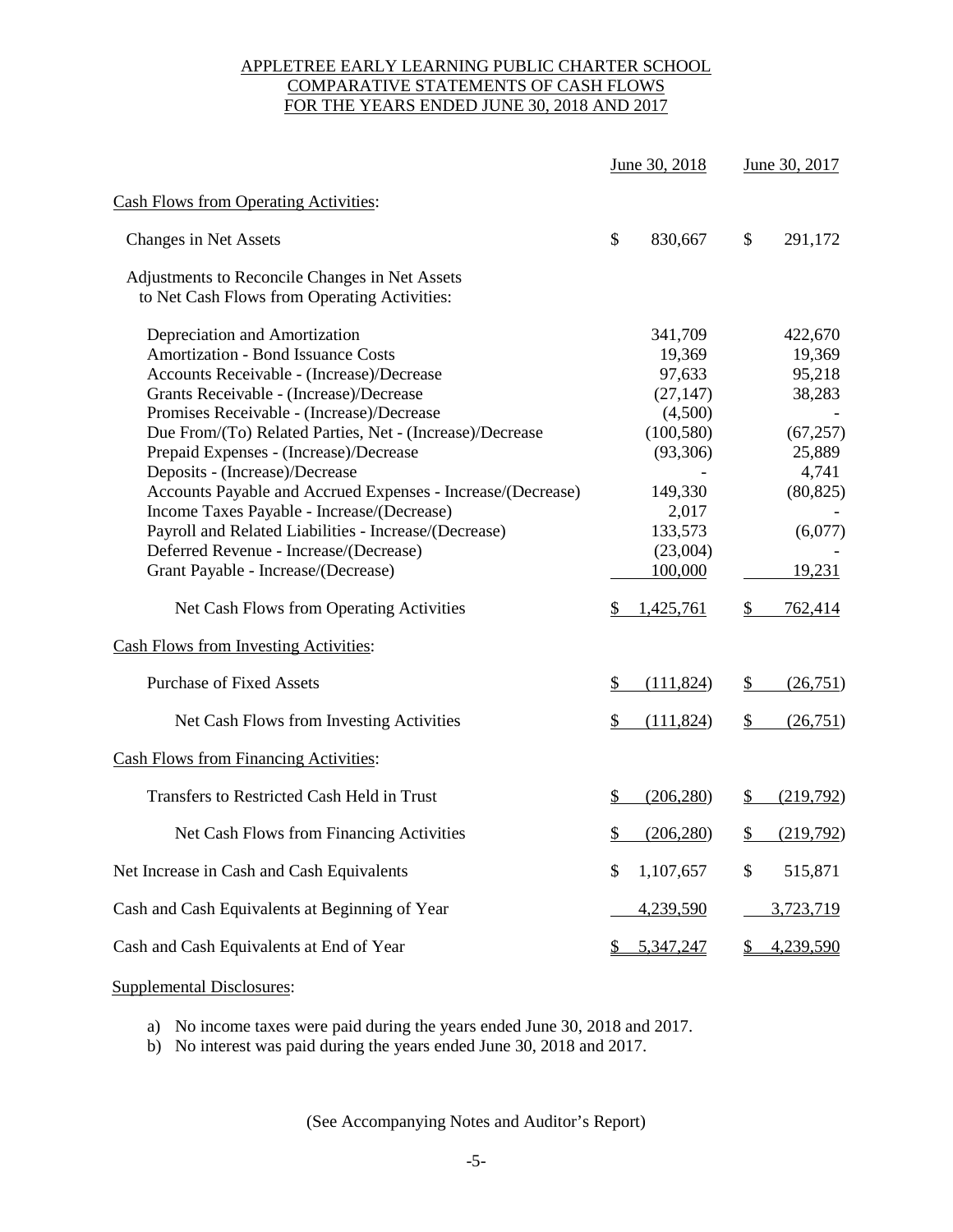## 1. ORGANIZATION

The AppleTree Early Learning Public Charter School (the Charter School), a District of Columbia Not-for-Profit Corporation, was incorporated on September 22, 2004, exclusively for educational purposes. The mission of the Charter School is to close the achievement gap before children get to kindergarten by providing three and four-year-olds with the social, emotional, and cognitive foundations that will enable them to succeed in school.

## **Description of Program Services**

The Charter School is open to any Washington, DC, child in pre-school and pre-kindergarten and admission is free. The Charter School currently serves 654 children at six public charter preschool campuses across the District. In 2014-15, the Charter School successfully concluded its ten-year charter review with its authorizer, the DC Public Charter School Board, and received approval to increase its enrollment cap to 833 students for the 2016-2017 school year.

The Charter School utilizes the comprehensive and evidence-based *Every Child Ready* instructional model that was developed by AppleTree Institute for Education Innovation with the assistance of an Investing in Innovation (i3) grant from the US Department of Education. The model builds language, literacy, and memory skills using regular assessments and data outcomes throughout the school year. Emphasis is placed on student growth, differentiated by students' baseline knowledge.

The Charter School's primary sources of support are local appropriations for charter schools from the District of Columbia. The Charter School also receives federal entitlement funding through the Office of the State Superintendent of Education.

# 2. SUMMARY OF SIGNIFICANT ACCOUNTING POLICIES

The significant accounting policies of the Charter School are summarized below:

(a) Basis of Accounting and Presentation:

The accompanying financial statements have been prepared on the accrual basis of accounting, which presents financial position, activities, functional expenses, and cash flows in accordance with accounting principles generally accepted in the United States of America.

(b) Revenue Recognition:

#### **Federal and Charter School Funding**

The Charter School receives a student allocation from the District of Columbia as well as federal funding to cover the cost of academic expenses. The student allocation is on a per pupil basis and includes the academic year funding, special education funding, and a facilities allotment. The Charter School recognizes this funding in the year in which the school term is conducted. Funding received in advance of the school term is recorded as a refundable advance. Federal entitlements are recognized based on the allowable costs incurred.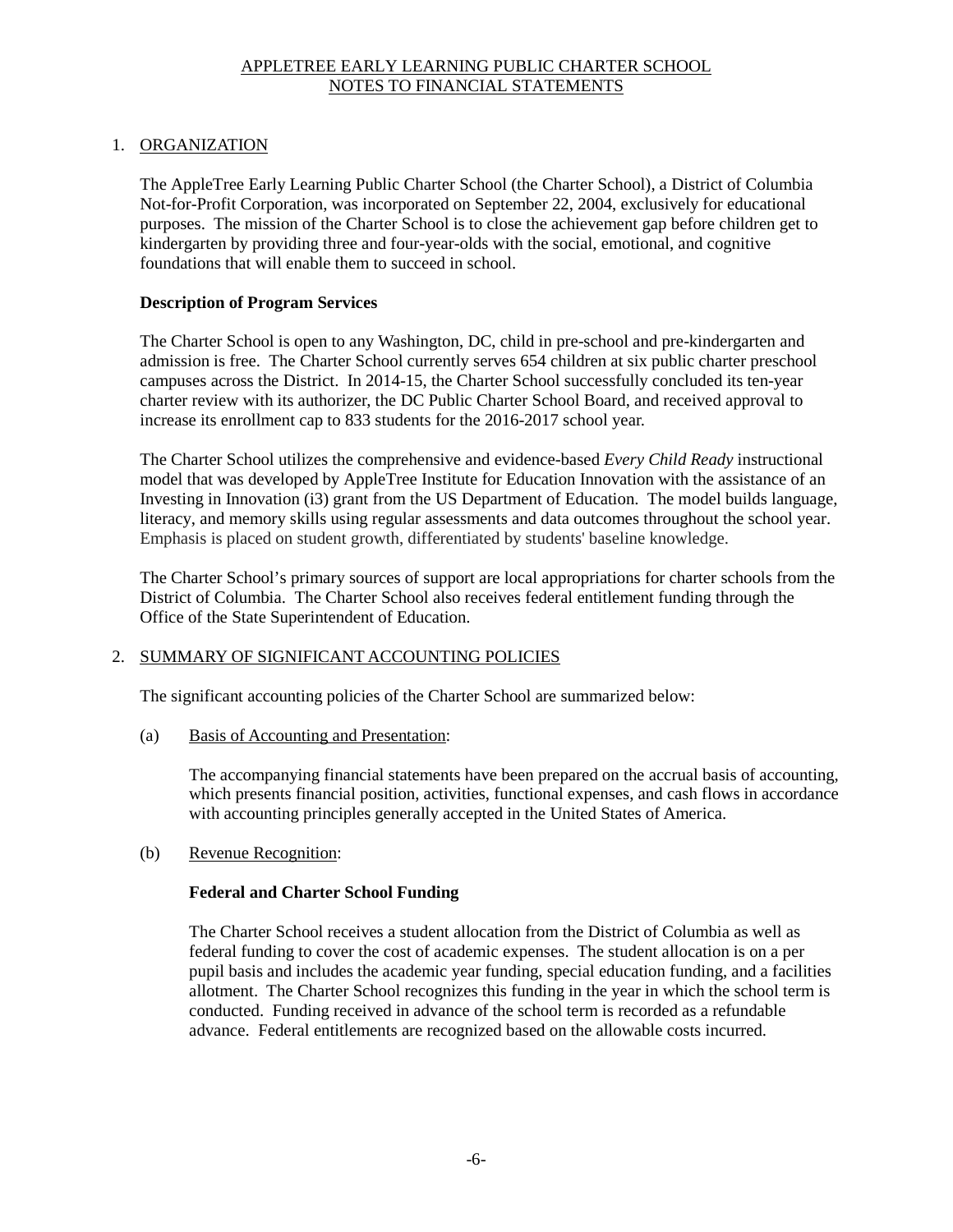## 2. SUMMARY OF SIGNIFICANT ACCOUNTING POLICIES: (Continued)

#### (b) Revenue Recognition: (Continued)

#### **Contributions**

The Charter School has adopted Financial Accounting Standards Board ASC No. 958-605-25, *Accounting for Contributions Received and Contributions Made.* As such, contributions are recognized as revenue when they are received or unconditionally pledged.

All contributions are available for unrestricted use unless specifically restricted by the donor. Contributions and promises to give with donor-imposed conditions are recognized as unrestricted support when the conditions on which they depend are substantially met. Contributions and promises to give with donor-imposed restrictions are reported as temporarily restricted support. Unconditional promises to give due in the next year are recorded at their net realizable value. An allowance for uncollectible contributions receivable is based upon management's judgment, including such factors as prior collection history and type of contribution.

The Charter School reports gifts of equipment as unrestricted support unless explicit donor stipulations specify how the donated assets must be used. The Charter School reports expirations of donor restrictions when the donated or acquired assets are placed in service.

#### **Extended Learning Day Program**

The Charter School offers fee-based extended day programming for its students. The hours of operation are structured to coincide with the typical workday of parents of the students. Both the before and after care programs offer food services. Tuition is collected based on a monthly fee. The amount of tuition ranges from full tuition to reduced tuition based on program income guidelines.

(c) Corporate Taxes:

The Charter School is exempt from federal and state income taxes (other than on unrelated business income) under the provisions of Section 501(c)(3) of the Internal Revenue Code and similar state income tax laws. The Charter School has been classified as other than a private foundation under Section 509(a)(1) of the Internal Revenue Code and accordingly contributions to the Charter School qualify as a charitable tax deduction by the contributor under Section  $170(b)(i)(A)(ii)$ . Under IRC Section  $512(a)(7)$ , certain transportation benefits are subject to unrelated business income tax. As of June 30, 2018, the Charter School recognized \$1,412 of income tax expense related to the filing of the 2018 990-T tax return. In addition, \$605 of income tax expense due to the District of Columbia has been reflected in the financial statements related to income tax on transportation benefits.

The Charter School is also exempt from District of Columbia sales, real estate and personal property taxes.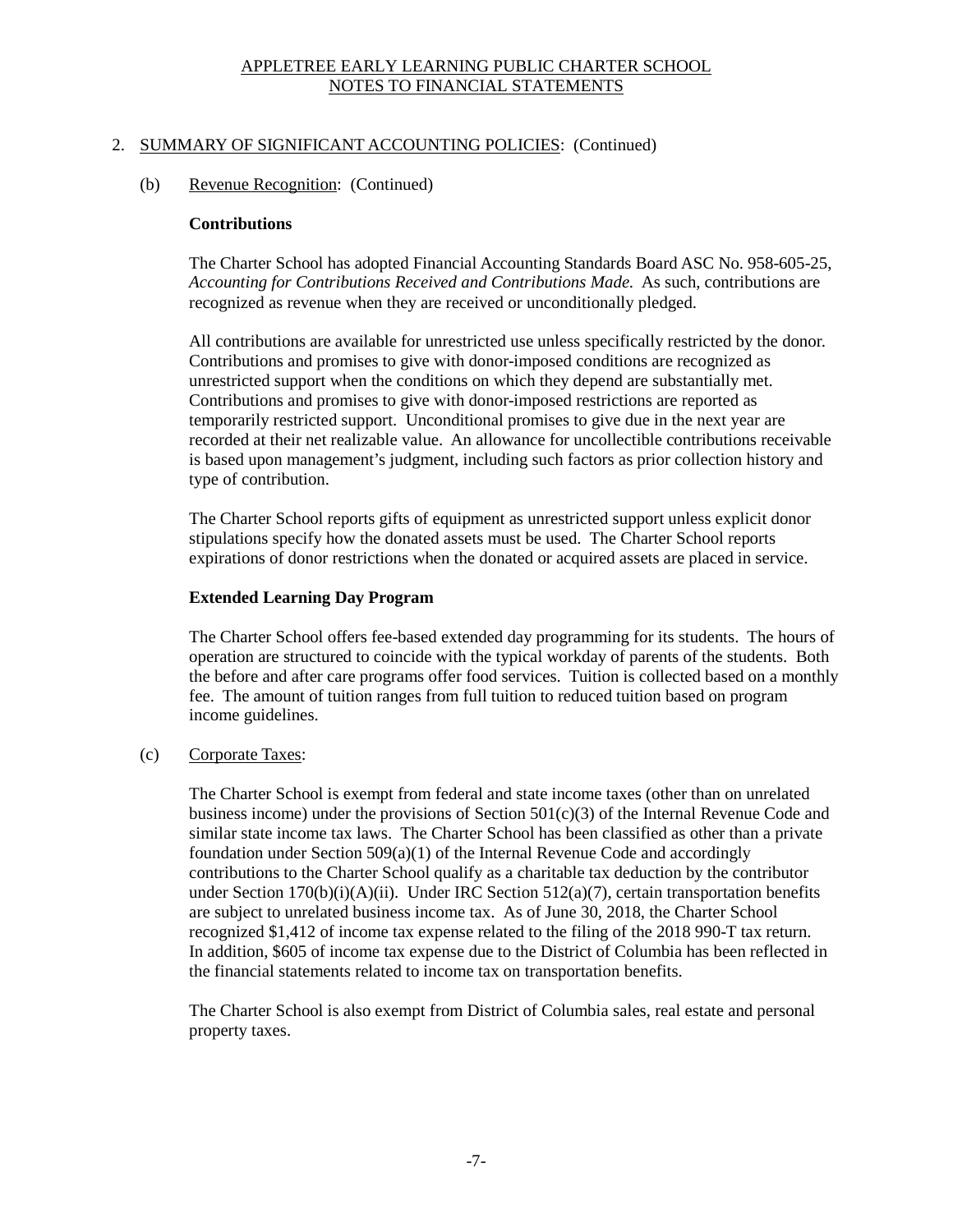# 2. SUMMARY OF SIGNIFICANT ACCOUNTING POLICIES: (Continued)

(d) Grants:

## **Foundation Grants**

Grant revenues from foundations are recognized as increases in unrestricted net assets unless use of related assets is limited by donor-imposed restrictions. Expenses are reported as decreases in unrestricted net assets. Expiration of temporary restrictions (i.e. the donorstipulated purpose has been fulfilled and/or the stipulated time period has elapsed) is reported as net assets released from restrictions between the applicable classes of net assets.

## **Government Grants**

The Charter School receives grants from federal and state governmental agencies for various purposes in the form of exchange transactions. Receivables related to grant awards are recorded to the extent unreimbursed expenses have been incurred for the purposes specified by an approved grant award. Funds received in advance for these types of grants and those that are unexpended as of year-end are reflected as a deferred revenue.

(e) Net Assets:

The Charter School has adopted Financial Accounting Standards Board ASC No. 958-205-05, *Financial Statements of Not-for-Profit Organizations*, which requires reporting information regarding its financial position and activities according to three classes of net assets.

Net assets and revenues, expenses, gains, and losses are classified based on the existence or absence of donor-imposed restrictions. Accordingly, net assets of the Charter School and changes therein are classified and reported as follows:

#### **Unrestricted Net Assets**

Unrestricted net assets are defined as net assets that are not subject to donor-imposed restrictions and over which the Board of Directors has discretionary control. This classification includes net assets subject to donor-imposed conditions, which have been met in the current year and net assets subject to donor-imposed restrictions that have been released from restrictions.

#### **Temporarily Restricted Net Assets**

Temporarily restricted net assets are defined as net assets subject to donor-imposed restrictions that may meet, or will be met, by actions of the Charter School and/or the passage of time. When a restriction expires, temporarily restricted net assets are reclassified to unrestricted net assets and reported in the statement of activities as net assets released from restrictions.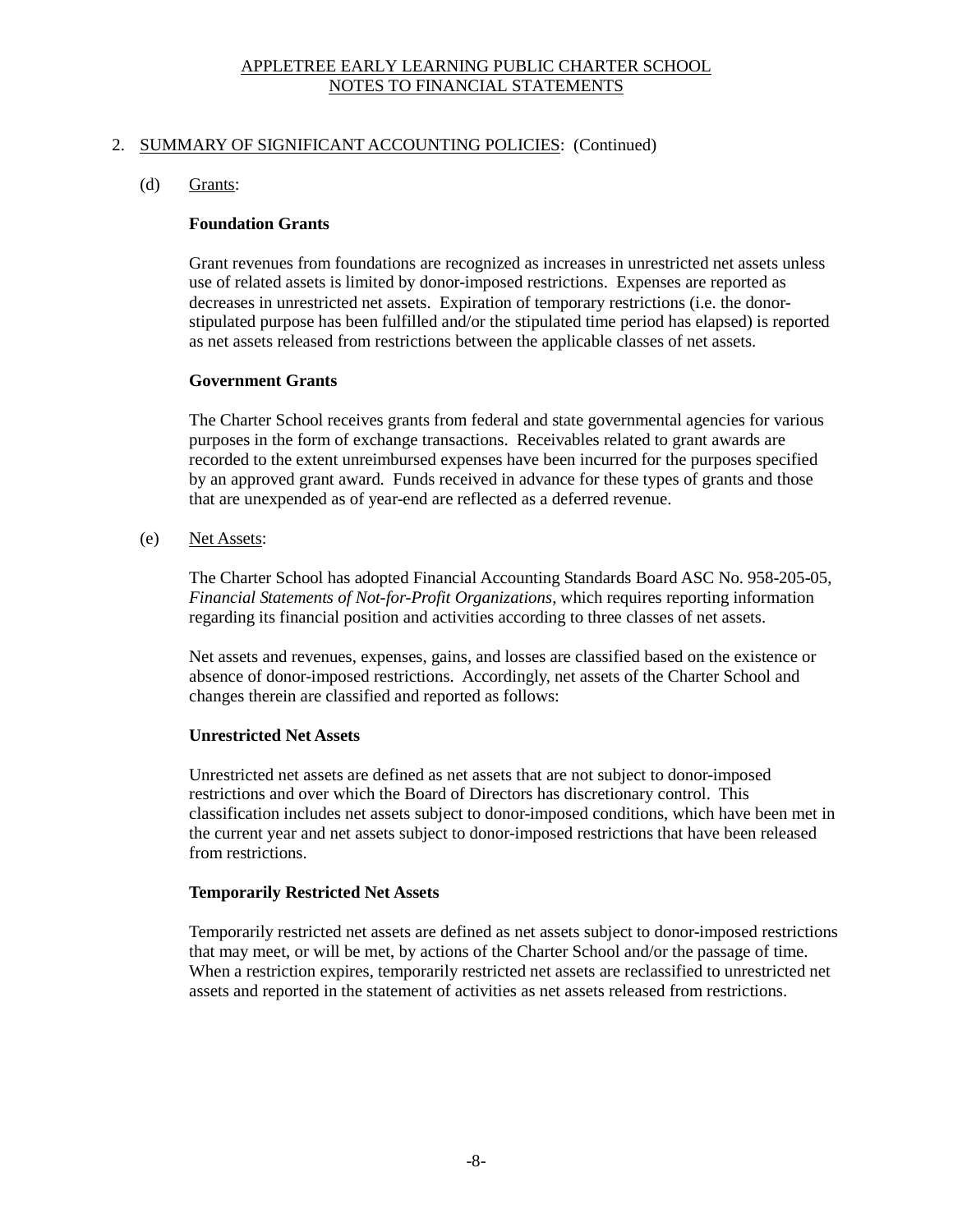## 2. SUMMARY OF SIGNIFICANT ACCOUNTING POLICIES: (Continued)

(e) Net Assets: (Continued)

## **Temporarily Restricted Net Assets** (Continued)

Temporarily restricted net assets were available at year end for the following purpose:

|                                   | June 30, 2018            | June 30, 2017 |  |  |
|-----------------------------------|--------------------------|---------------|--|--|
| <b>Family Engagement Workshop</b> | $\overline{\phantom{0}}$ | 2,500         |  |  |
| Total                             | -                        |               |  |  |

Net assets were released from donor restrictions by incurring expenses satisfying the restricted purpose, the passage of time, or by occurrence of other events specified by donors for the following activities:

|                                                                                                 | June 30, 2018             | June 30, 2017 |       |
|-------------------------------------------------------------------------------------------------|---------------------------|---------------|-------|
| New Site Development Program<br><b>Family Engagement Workshop</b><br><b>Academic Partnering</b> | 225,000<br>2,500<br>2.388 |               | l.107 |
| <b>Total Released from Restrictions</b>                                                         | 229.888                   |               |       |

## **Permanently Restricted Net Assets**

Permanently restricted net assets are defined as net assets subject to donor-imposed stipulations that requires the net assets be maintained permanently by the Charter School. Generally, the donors of these assets permit the use of all or part of the income earned on any related investments for general or specific purposes. The Charter School did not have any permanently restricted net assets as of June 30, 2018 and 2017.

#### (f) Donated Services, Materials and Facilities:

Donated services and materials are recognized as contributions in accordance with FASB ASC 958, *Accounting for Contributions Received and Contributions Made*, if the services received create or enhance nonfinancial assets or require specialized skills, are provided by individuals possessing those skills, and would typically need to be purchased if not provided by donation.

Contributed services and promises to give services that do not meet the above criteria are not recognized. In-kind contributions for space, supplies, and professional services are recorded in the statement of activities at estimated fair value and recognized as revenue and expense in the period they are received, except for donated fixed assets, which is recorded as revenue in the period received and the asset is depreciated over its estimated useful life.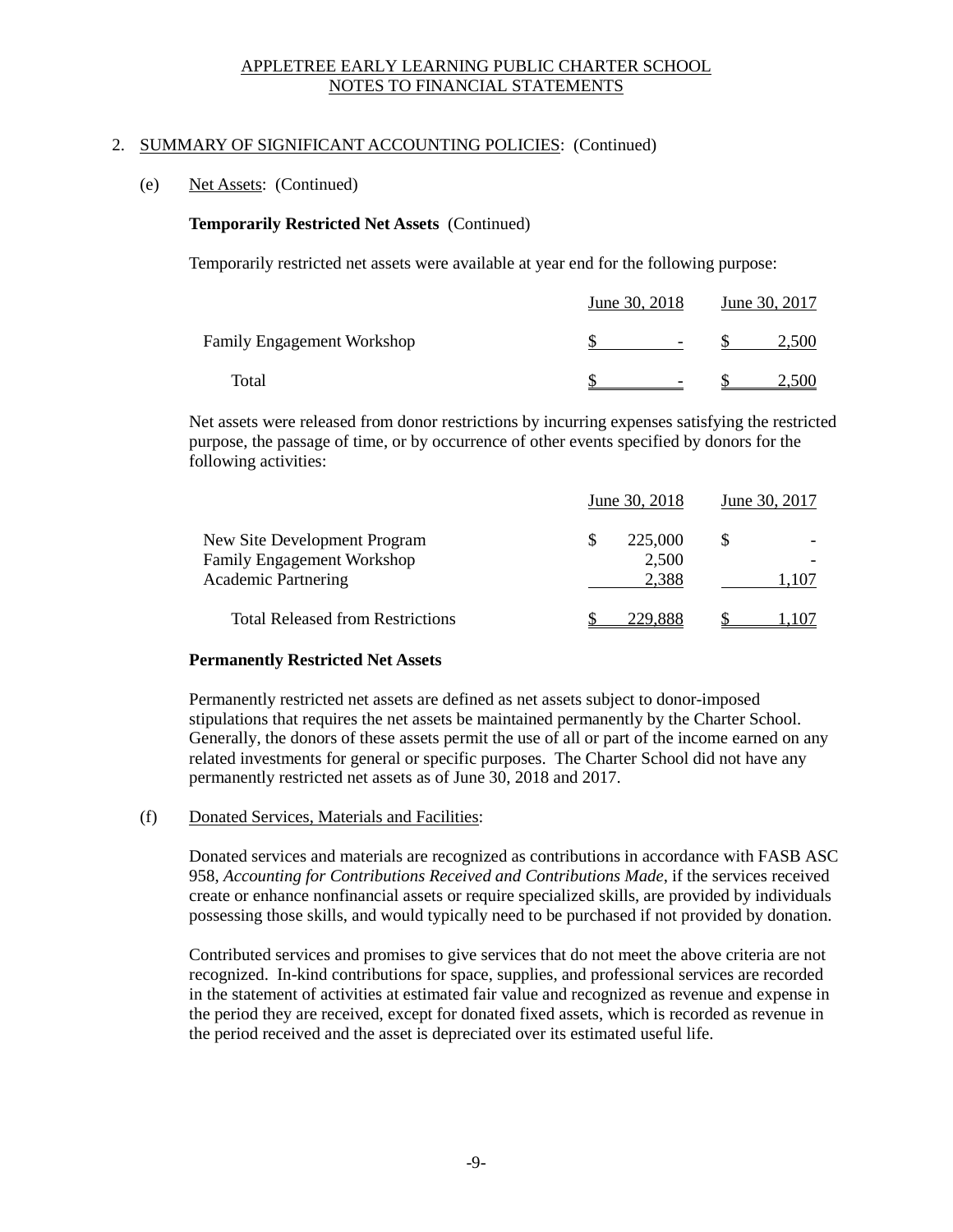## 2. SUMMARY OF SIGNIFICANT ACCOUNTING POLICIES: (Continued)

#### (f) Donated Services, Materials and Facilities: (Continued)

The estimated value of donated services has been recorded in the financial statements as follows:

|                  | June 30, 2018 | June 30, 2017 |  |  |
|------------------|---------------|---------------|--|--|
| Legal Consulting | 4,356         | -             |  |  |
| Total            | 4.356         | -             |  |  |

A number of volunteers donated significant amounts of their time in the Charter School's supporting services for which no value has been assigned. The time contributed by the Charter School's Board of Directors is uncompensated and is not reflected as donated services.

#### (g) Functional Expense Allocation Policies and Procedures:

The schedule of functional expenses presents an allocation of each expense category between program services, general and administrative, and fundraising activities. Program service costs pertain to educating students and include direct student expenses, such as textbooks, materials, assessment material, and contractual educational services. General and administrative costs pertain to supporting activities. Fundraising costs relate to fundraising activities such as special events, fundraisers and soliciting of contributions.

Direct costs, where identifiable, are allocated in whole to the appropriate functional category. Other expenses that are not directly identifiable by program are allocated based on management estimates of use of resources.

#### (h) Use of Estimates:

The preparation of financial statements in conformity with accounting principles generally accepted in the United States of America requires management to make estimates and assumptions that affect the reported amounts of assets, liabilities, the disclosure of contingent assets and liabilities at the date of the financial statements, and the reported amounts of support and revenues and expenses during the reporting period. Actual results could differ from those estimates.

#### (i) Recognition of Salary Expense:

Salary expense is recognized in the year the service is rendered, which coincides with the academic year. Salaries unpaid at June 30 are recognized as expense and accrued salaries.

#### (j) Fair Value of Certain Financial Instruments:

Some of the Charter School's financial instruments are not measured at fair value on a recurring basis but are recorded at amounts that approximate fair value due to their liquid or short-term nature. Such accounts include cash, accounts receivable, prepaid expenses, accounts payable, and accrued expenses.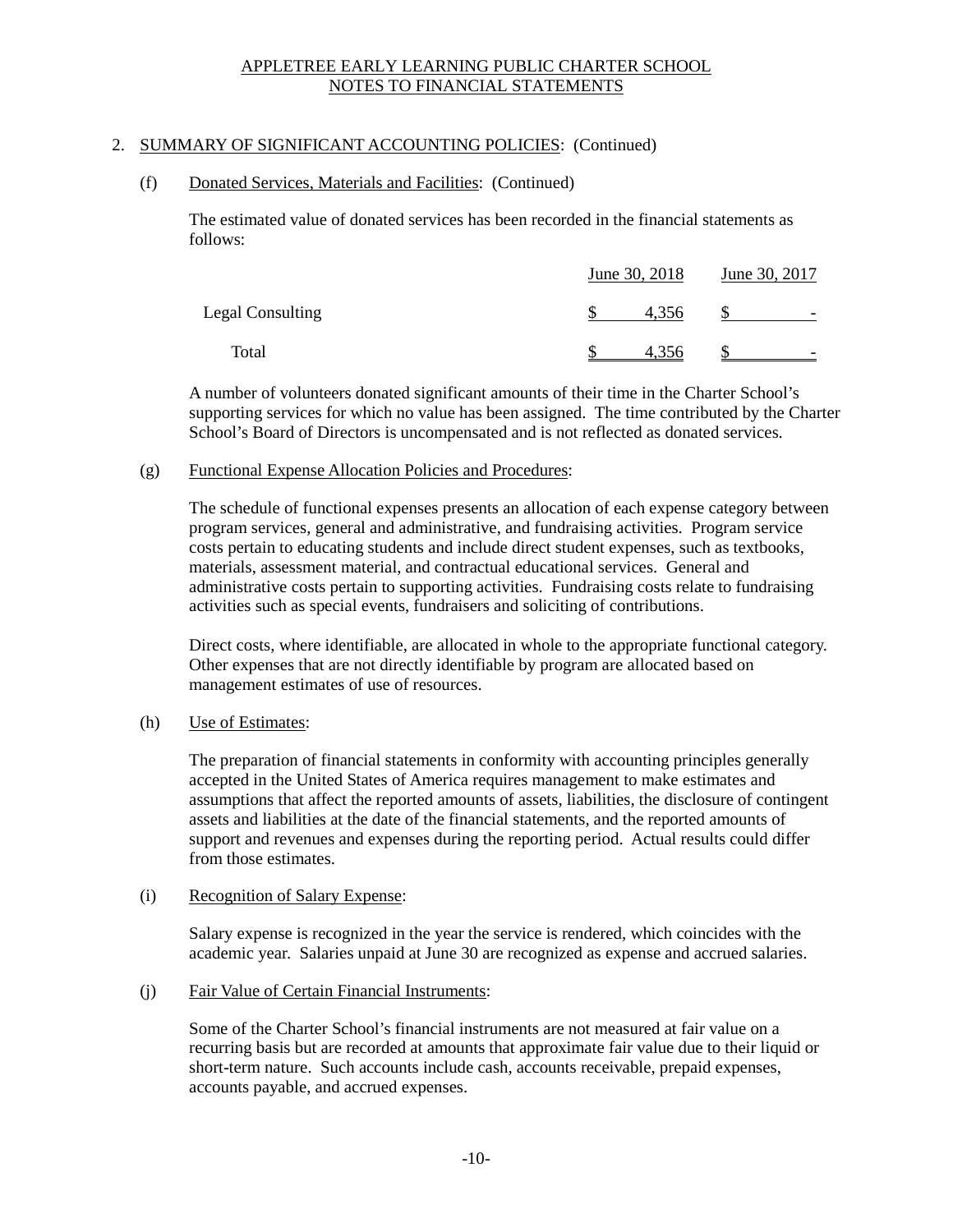# 2. SUMMARY OF SIGNIFICANT ACCOUNTING POLICIES: (Continued)

## (k) Reclassifications:

Certain accounts in the prior year financial statements have been reclassified for comparative purposes to conform with the presentation in the current year financial statements. These reclassifications had no effect on the change in the net assets or to total net assets from the prior years.

## 3. ACCOUNTING FOR UNCERTAIN TAX POSITIONS:

Accounting principles generally accepted in the United States of America provide consistent guidance for the accounting for uncertainty in income taxes recognized in the Charter School's financial statements and prescribe a threshold of "more likely than not" for recognition of tax positions taken or expected to be taken in a tax return. The Charter School performed an evaluation of uncertain tax positions for the year ended June 30, 2018, and determined that there were no matters that would require recognition in the financial statements or that may have any effect on its tax-exempt status. As of June 30, 2018, the statute of limitations for tax years 2014 through 2016 remains open with the U.S. federal jurisdiction or the various states and local jurisdictions in which the Charter School files tax returns. It is the Charter School's policy to recognize interest and/or penalties related to uncertain tax positions, if any, in income tax expense. As of June 30, 2018, the Charter School had no accruals for interest and/or penalties.

## 4. CASH AND CASH EQUIVALENTS:

The carrying amount of cash and cash equivalents at year end consisted of the following:

|                                               | June 30, 2018 | June 30, 2017  |  |  |
|-----------------------------------------------|---------------|----------------|--|--|
| <b>Demand Deposits</b>                        | 4,061,887     | 2,993,713<br>S |  |  |
| <b>Non-Interest Bearing Checking Accounts</b> | 1,211,367     | 1,101,511      |  |  |
| <b>Cash-Pending Deposit</b>                   | 73,993        | 9,301          |  |  |
| Checks on Hand                                |               | 135,065        |  |  |
| Total                                         | 5.347.247     | 4,239.590      |  |  |

For purposes of the cash flow statement and financial statement presentation, cash and cash equivalents are short term, highly liquid investments with maturities of three months or less. Total cash and cash equivalents does not include cash held in trust for debt service.

The Charter School maintains its operating funds in two separate financial institutions. These accounts are covered under the Federal Deposit Insurance Corporation (FDIC) program. Federal Deposit Insurance Corporation Insurance coverage is \$250,000 per account category. Deposits held in non-interest-bearing transaction accounts are aggregated with interest-bearing deposits and the combined total is insured up to \$250,000.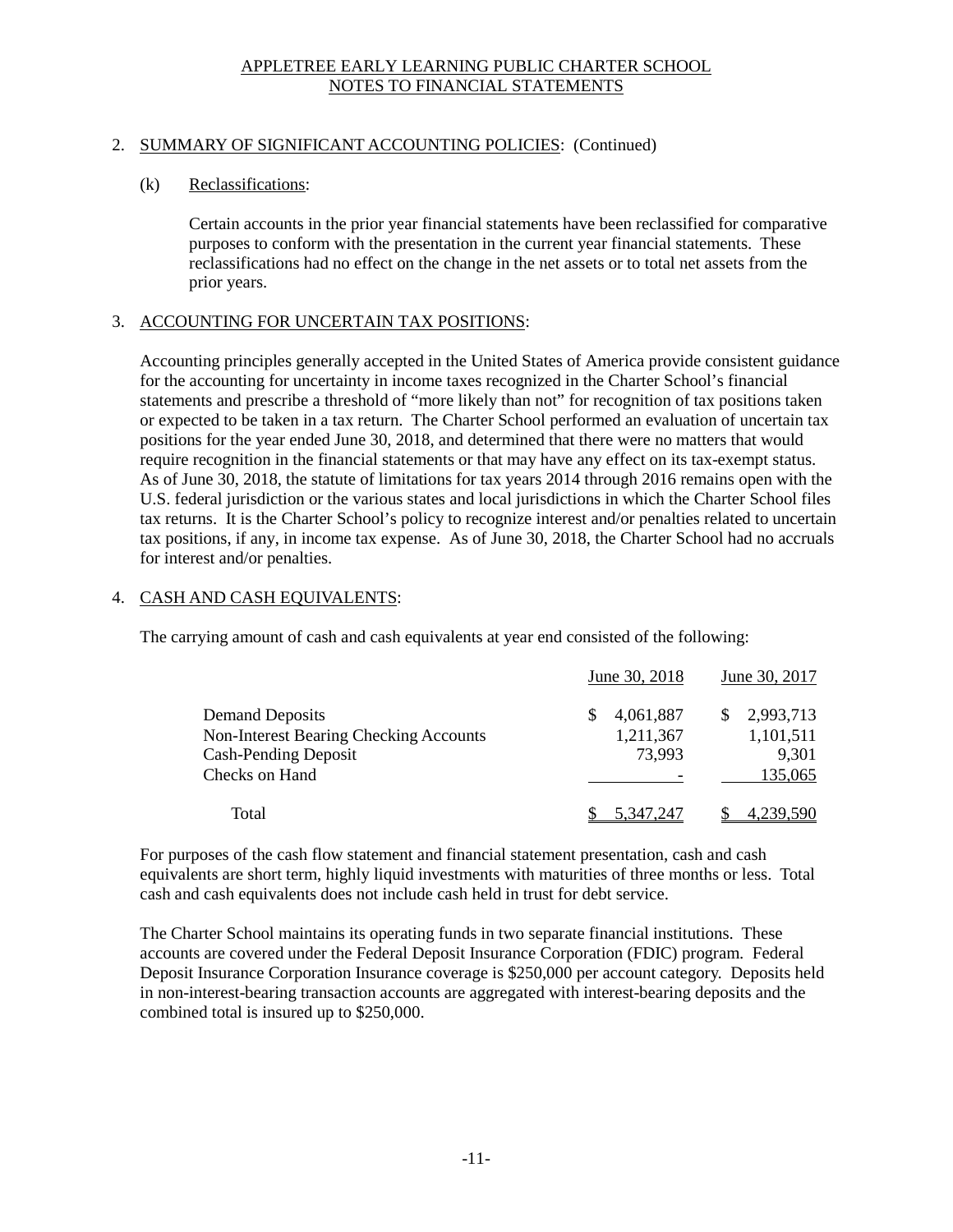# 4. CASH AND CASH EQUIVALENTS: (Continued)

As of June 30, 2018 and 2017, \$890,193 and \$758,484, respectively, of the bank balance was deposited in excess of Federal Deposit Insurance Corporation limits. Due to increase cash flows at certain times during the year, the amount of funds at risk may have been greater than at year-end. The Charter School has not experienced any losses related to these accounts and does not believe it is exposed to any significant credit risk on cash and cash equivalents.

## **Deposit Placement and Sweep Agreements**

In order to minimize credit risk on deposits, the Charter School has entered into a deposit placement agreement with United Bank. Through this agreement, funds deposited in excess of \$400,000 are transferred by the bank to other depository institutions which are insured by the Federal Deposit Insurance Corporation (FDIC). Deposits are held in Demand Deposit Accounts (DDA) with the financial institutions which provides for unlimited withdrawals.

The Charter School participated in a sweep-account agreement with United Bank whereby, on a daily basis at the close of business, available funds in excess of \$400,000 were automatically invested into a separately maintained investment fund offered by United Bank. This fund was not a deposit account within the meaning of the Federal Deposit Insurance Act and was not insured or guaranteed by United Bank. These investments were insured by the Securities Investor Protection Corporation (SIPC) for loss, theft, or destruction of securities while in the brokerage firm's custody. Because of newly enacted legislation, the sweep account was discontinued during the month of September 2016.

#### **Restricted Cash - Held in Trust**

Under the terms of a bond issuance agreement, the Charter School is required to maintain cash balances restricted for bond retirement within a sinking fund. The cash held by the trustee is separately reported in the accompanying statements of financial position as an Other Asset. At June 30, 2018 and 2017, \$1,433,452 and \$1,227,172 in cash, respectively, was restricted for this purpose.

#### 5. ACCOUNTS AND GRANTS RECEIVABLE:

Accounts and grants receivable balances as of June 30, 2018 and 2017 consisted of the following:

|                                        |   | June 30, 2018 | June 30, 2017 |         |  |
|----------------------------------------|---|---------------|---------------|---------|--|
| Accounts Receivable:                   |   |               |               |         |  |
| Per Pupil Funding                      | S | 30,529        | S             | 42,644  |  |
| Reimbursable Expenses - Property Taxes |   |               |               | 81,557  |  |
| <b>E-Rate Program</b>                  |   | 17,145        |               | 1,471   |  |
| Every Child Ready - Service Fees       |   | 12,982        |               | 47,775  |  |
| Medicaid - School Based Services       |   | 184           |               | 1,836   |  |
| Reimbursable Expenses - Other          |   | 23,260        |               | 6,450   |  |
|                                        |   |               |               |         |  |
| <b>Total Accounts Receivable</b>       |   | 84.100        |               | .81.733 |  |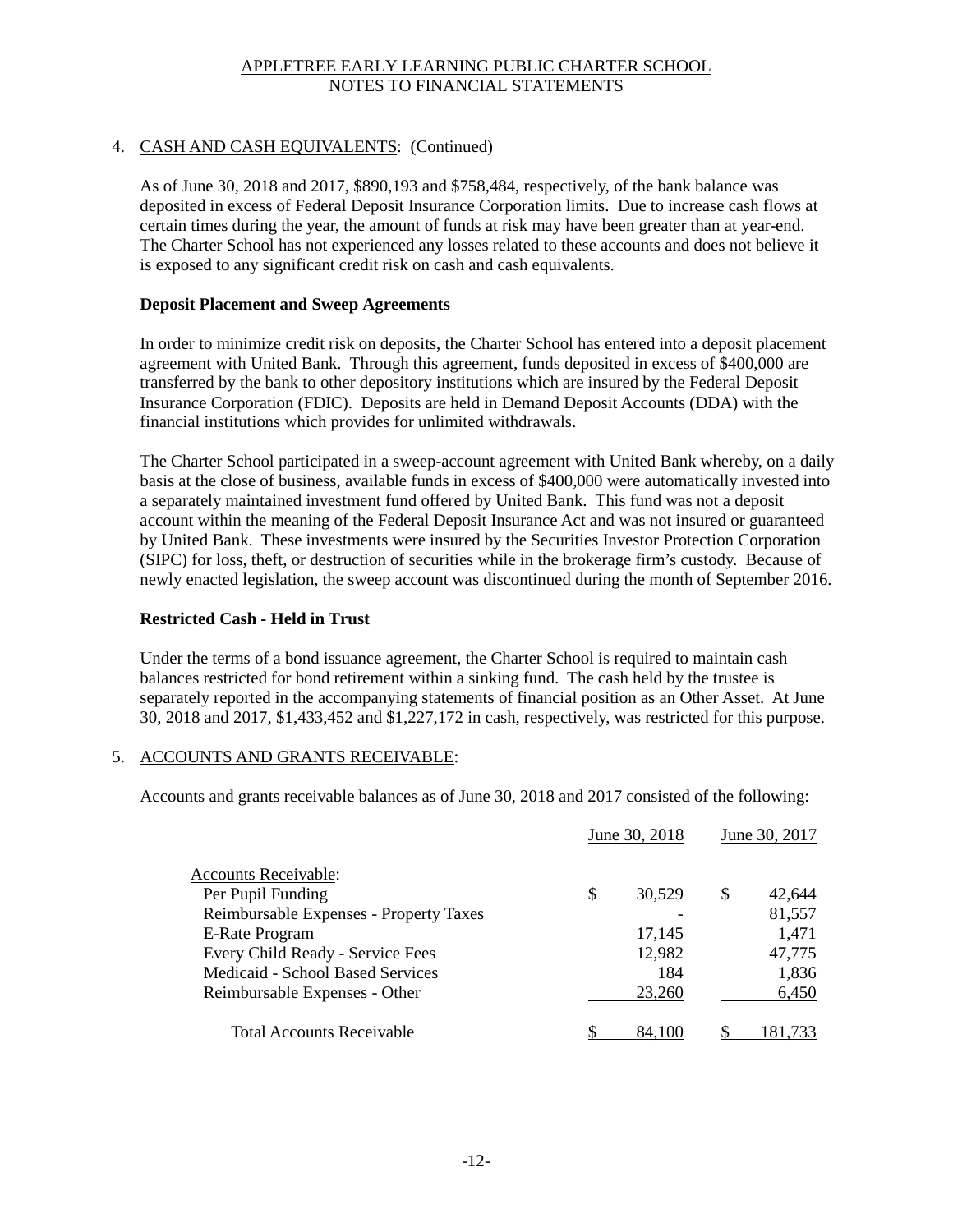## 5. ACCOUNTS AND GRANTS RECEIVABLE: (Continued)

|                                           | June 30, 2018 | June 30, 2017 |         |
|-------------------------------------------|---------------|---------------|---------|
| <b>Grants Receivable:</b>                 |               |               |         |
| DC School Choice Incentive Program - SOAR | \$<br>110,370 | S             | 80,043  |
| <b>National Food Programs</b>             | 54,259        |               | 48,331  |
| <b>Elementary and Secondary Education</b> | 10,674        |               |         |
| Early Care and Education Assistance       | 9.147         |               | 28,811  |
| <b>Healthy Schools Act</b>                | 2,474         |               | 2,592   |
| <b>Total Grants Receivable</b>            | 186.924       |               | 159.777 |

The Charter School's accounts and grants receivable consists of unsecured amounts due from public funding sources whose ability to pay is subject to changes in general economic conditions. Because the Charter School does not require collateral, it is at credit risk for the amounts owed to the Charter School throughout the year and at year end.

Accounts and grants receivable are stated at the amount management expects to collect from outstanding balances. Management provides for probable uncollectible amounts through a provision for bad debt expense and an adjustment to a valuation allowance based on its assessment of the current status of individual accounts. Balances that are still outstanding after management has used reasonable collection efforts are written off through a charge to the valuation allowance and a credit to accounts or grants receivable.

Trade receivables related to program service fees are recognized as revenue on the accrual basis of accounting at the time the program activity has occurred. Credit is extended for a period of 60 days with no interest accrual at which time payment is considered delinquent. Trade receivables are written off as uncollectible once management determines that available collection efforts have been exhausted.

#### **Promises Receivable**

Contributions are recognized when the donor makes a promise to give that is, in substance, unconditional. Promises to give represent amounts committed by donors that have not been received by the Charter School. The Charter School uses the allowance method to determine uncollectible promises to give. Promises receivable at year end consisted of:

|                                  | June 30, 2018 | June 30, 2017 |  |
|----------------------------------|---------------|---------------|--|
| Stronger D.C. Community          | 4.500         | -             |  |
| <b>Total Promises Receivable</b> |               |               |  |

The above promises receivable is due to be received in less than one year.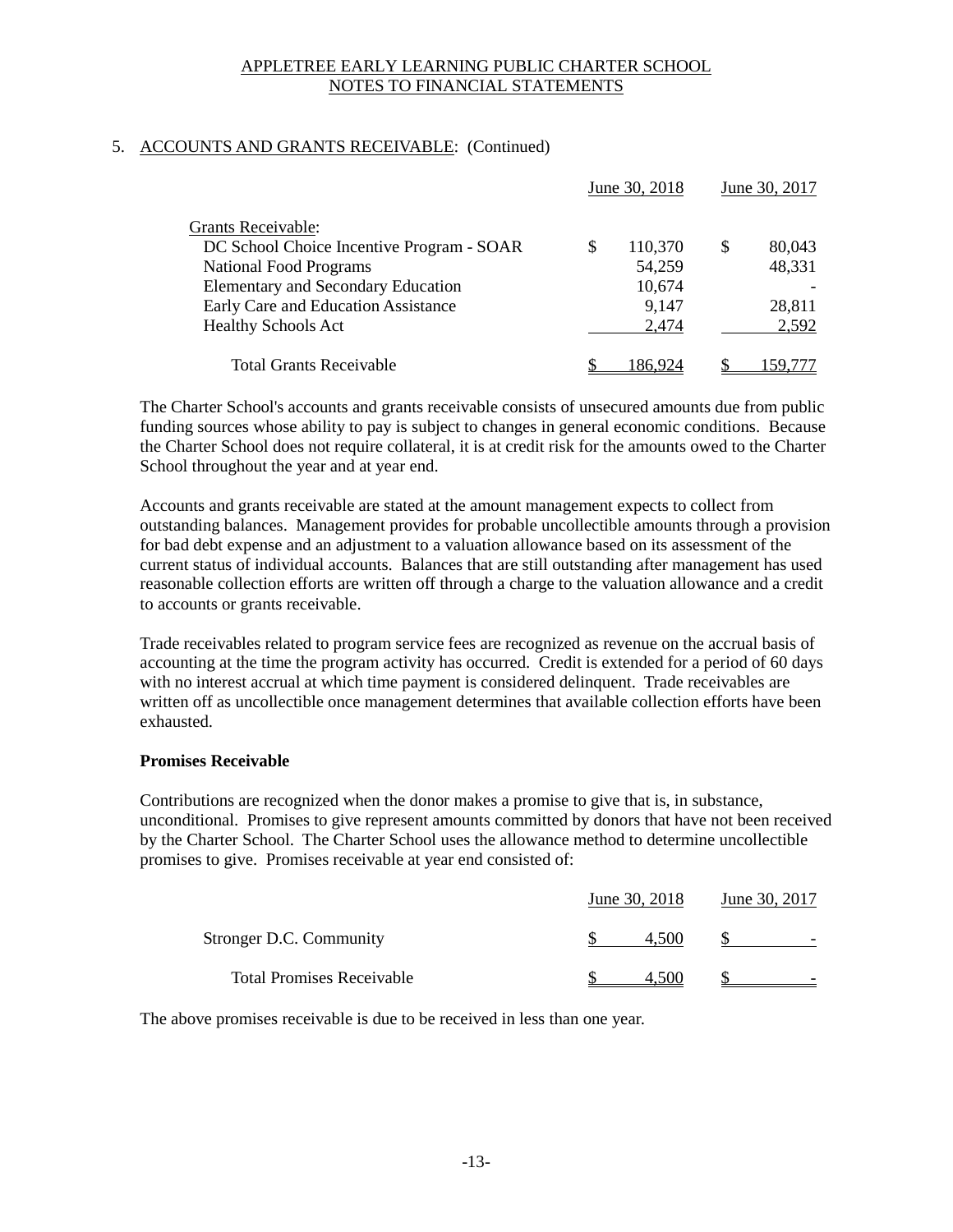# 6. FIXED ASSETS:

Furniture and equipment, and leasehold improvements are recorded at cost or in the case of contributed property at the fair market value at the date of the contribution. If an expenditure in excess of \$1,000 results in an asset having an estimated useful life which extends substantially beyond the year of acquisition, the expenditure is capitalized at cost and depreciated or amortized over the estimated useful lives of the assets. When assets are retired or otherwise disposed of, the cost and related accumulated depreciation or amortization is removed from the accounts and any resulting gain or loss is reflected in revenues for the period. Depreciation and amortization have been provided on the straight-line method over the estimated useful lives of the assets. Maintenance and repairs are charged to expenses as incurred.

Major classifications of fixed assets and their estimated useful lives are as summarized below:

| June 30, 2018                   |                     |                          |                             |                         |
|---------------------------------|---------------------|--------------------------|-----------------------------|-------------------------|
|                                 | Depreciable<br>Life | Cost                     | Accumulated<br>Depreciation | Net Book<br>Value       |
| Land<br>Furniture and Equipment | N/A<br>7 Years      | \$<br>184,418<br>561,860 | \$<br>(469,690)             | \$<br>184,418<br>92,170 |
| <b>Computer Equipment</b>       | 3 Years             | 400,266                  | (360, 114)                  | 40,152                  |
| Leasehold Improvements          | 45 Months           | 5,034,239                | (1,739,614)                 | 3,294,625               |
| Total                           |                     | 6,180,783                | (2,569,418)                 | 3,611,365               |
| June 30, 2017                   |                     |                          |                             |                         |
|                                 | Depreciable<br>Life | Cost                     | Accumulated<br>Depreciation | Net Book<br>Value       |
| Land                            | N/A                 | \$<br>184,418            | \$                          | \$<br>184,418           |
| Furniture and Equipment         | 7 Years             | 494,016                  | (461, 692)                  | 32,324                  |
| <b>Computer Equipment</b>       | 3 Years             | 364,711                  | (314,065)                   | 50,646                  |
| Leasehold Improvements          | 45 Months           | 5,026,764                | (1,452,902)                 | 3,573,862               |
| Total                           |                     | 6,069,909                | 2,228,659)                  | 3,841,250               |

Depreciation and amortization expense for the years ended June 30, 2018 and 2017, was \$341,709 and \$422,670, respectively.

The federal or state government retains a reversionary interest in equipment funded by federal or state monies, respectively, for individual items greater than \$5,000. Sale, trade-in or other disposition of such equipment generally requires notification of the appropriate federal or state authorities.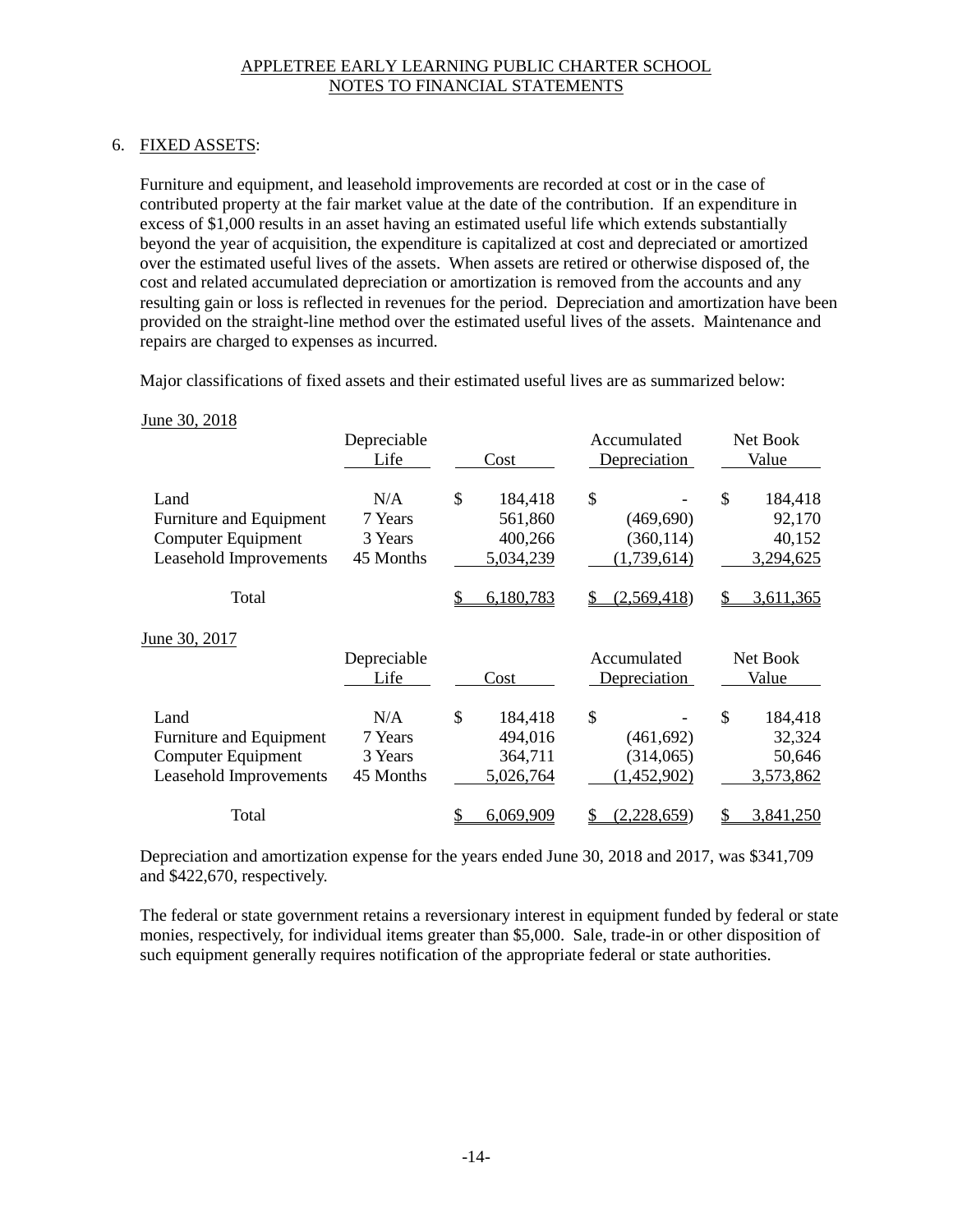# 7. GRANT PAYABLE:

A donation was made by the AppleTree Early Learning Public Charter School to Eager to Read, a separately incorporated  $501(c)(3)$  charitable organization, for the purpose of funding the tuition scholarship program for employees of either the Charter School or AppleTree Institute for Education Innovation, Inc. Through its board member relationship, ATI maintains a controlling interest in Eager to Read. As of June 30, 2018, a grant payment in the amount of \$100,000 was approved to be made from the Charter School to Eager to Read.

# 8. QUALIFIED SCHOOL CONSTRUCTION BONDS PAYABLE:

On November 23, 2010, the District of Columbia issued and sold qualified school construction revenue bonds (QSCB per Code Section 54F(a)(3) of the Internal Revenue Code), AppleTree Early Learning Public Charter School Issue, (Taxable-Tax Credit Bonds) Series 2010, with no effective interest rate. The bond issue and face amount were both for a total of \$3,535,000 and a term of seventeen (17) years with maturity on December 1, 2027, and were sold to the Manufacturers and Traders Trust Company, the proceeds of which were loaned to the Charter School by the District of Columbia government pursuant to section 490 of the District of Columbia Home Rule Act. The bond proceeds were used to finance building improvements and related capital expenditures at 138 12<sup>th</sup> Street NE, Washington, DC (Lincoln Park), and at 2015-2017 Savannah Terrace SE, Washington, DC (Douglas Knoll), as well as to pay for certain bond issuance costs.

The interest rate on the bonds was determined by taking the sum of the purchasers ( $M \& T$  Bank) five-year cost of funds rate, plus 3.50%, less the Tax Credit Rate of 5.37%, resulting in a zero (0%) interest rate to the Charter School. The bonds have three scheduled call dates of December 1, 2015, 2020, and 2025.

Commencing on December 1, 2010, the Charter School was required to deposit to a sinking fund, equal monthly installments in the amount of \$18,316 over the term of the bonds sufficient to pay the principal at bond maturity. The sinking fund deposits are invested in a money market account with M & T Bank with a maximum sinking fund yield of 3.86%.

The bond obligation is guaranteed by the AppleTree Early Learning Public Charter School through a first priority lien on its per-pupil facilities revenues, as well as an interest in all personal property and business assets at the two campuses for whom the bonds are being issued. The loan agreement contains certain restricted, financial and nonfinancial covenants.

The bond obligation is also guaranteed by the AppleTree Institute for Education Innovation through a senior deed of trust, assignment and security agreement relating to the tract of land together with improvements located at 138 12<sup>th</sup> Street NE Washington, DC. The Institute is required to meet certain debt service coverage ratios as measured on an annual basis.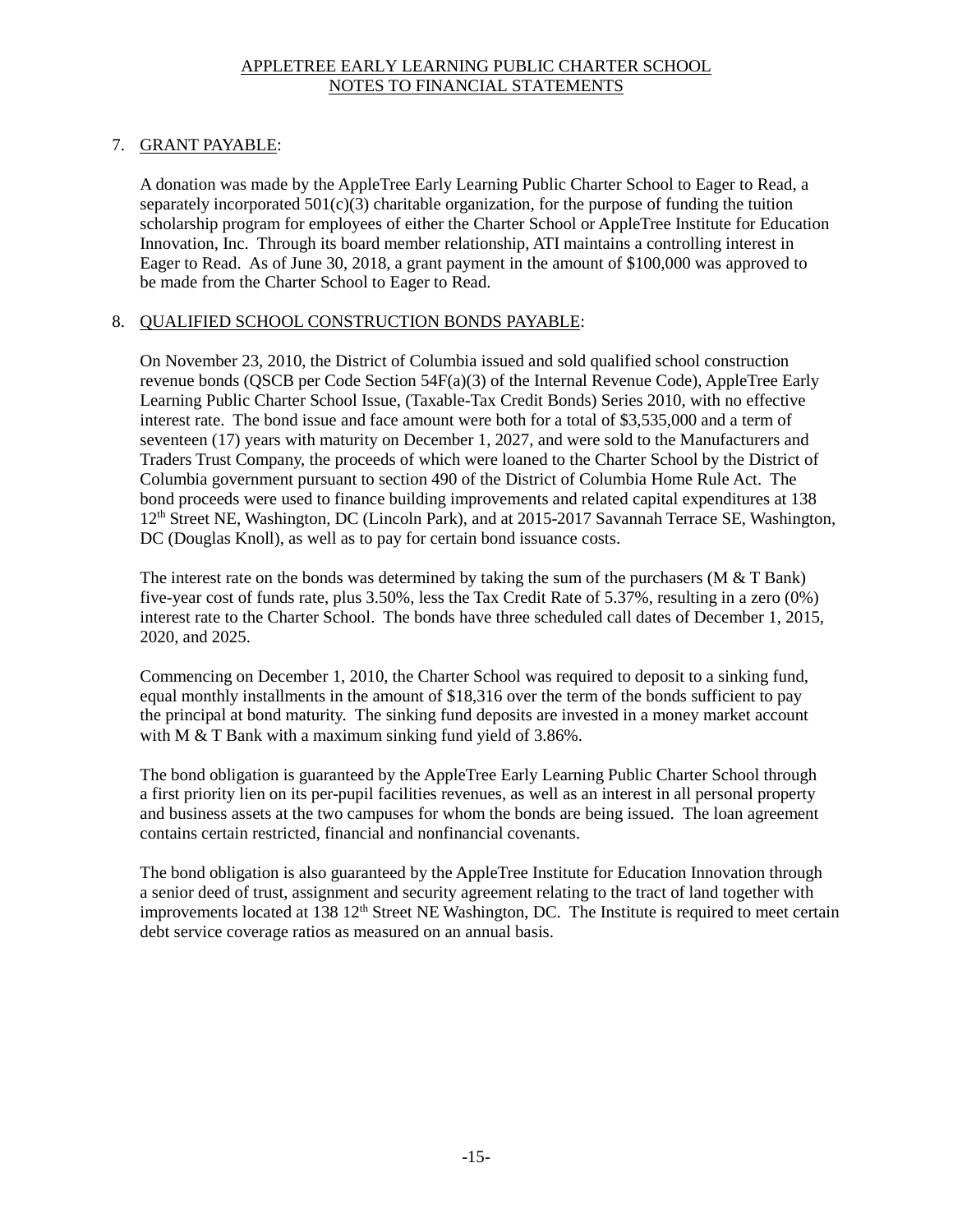# 8. QUALIFIED SCHOOL CONSTRUCTION BONDS PAYABLE: (Continued)

The sinking fund payments on the revenue bonds over the next five years and thereafter are as follows:

| Year Ended June 30, |               |
|---------------------|---------------|
| 2019                | \$<br>219,792 |
| 2020                | 219,792       |
| 2021                | 219,792       |
| 2022                | 219,792       |
| 2023                | 219,792       |
| Thereafter          | 989,076       |
|                     |               |
| Totals              |               |

#### **Bond Issuance Costs**

Bond issuance costs consist of acquisition costs related to the bond financing used to fund the Charter School's capital renovations at two campuses. These costs are amortized on a straight-line basis over 17 years (the life of the bonds). The Charter School adopted the requirements of FASB ASC 835-30 to present debt issuance costs as a reduction of the carrying amount of the related debt. Current amortization of these costs is reported as interest in the schedule of functional expenses. Bond amortization was \$19,369 for both years ended June 30, 2018 and 2017.

Bond issuance costs and accumulated amortization is as follows:

|                                                                    | June 30, 2018              | June 30, 2017                |
|--------------------------------------------------------------------|----------------------------|------------------------------|
| <b>Total Bond Issuance Costs</b><br>Less: Accumulated Amortization | 329,276<br>S<br>(148, 497) | 329,276<br>\$<br>(129, 128)  |
| Bond Issuance Costs, Net                                           | 180,779                    | 200,148                      |
| <b>Bonds Payable</b><br>Less: Bond Issuance Costs, Net             | 3,535,000<br>(180,779)     | 3,535,000<br>S<br>(200, 148) |
| Carrying Amount of Bonds Payable                                   | 3,354,221                  | 3,334,852                    |

#### 9. DISTRICT OF COLUMBIA PUBLIC CHARTER SCHOOL BOARD CONTRACT:

The District of Columbia Public Charter School Board (DCPCSB) is responsible for the ongoing oversight of the Charter School's fiscal management and academic acceptability. The contract dated June 8, 2005, provides for a 15-year charter effective the date of first operation. If not renewed, the charter contract will expire on or about January 1, 2020. The charter contract may be renewed for successive 15-year periods if the DCPCSB deems that the Charter School complies with its charter contract and District statutory provisions. In addition, in accordance with the Charter School Act, the DCPCSB is required to review the Charter School's charter every five years. The first such review occurred in the spring of 2010.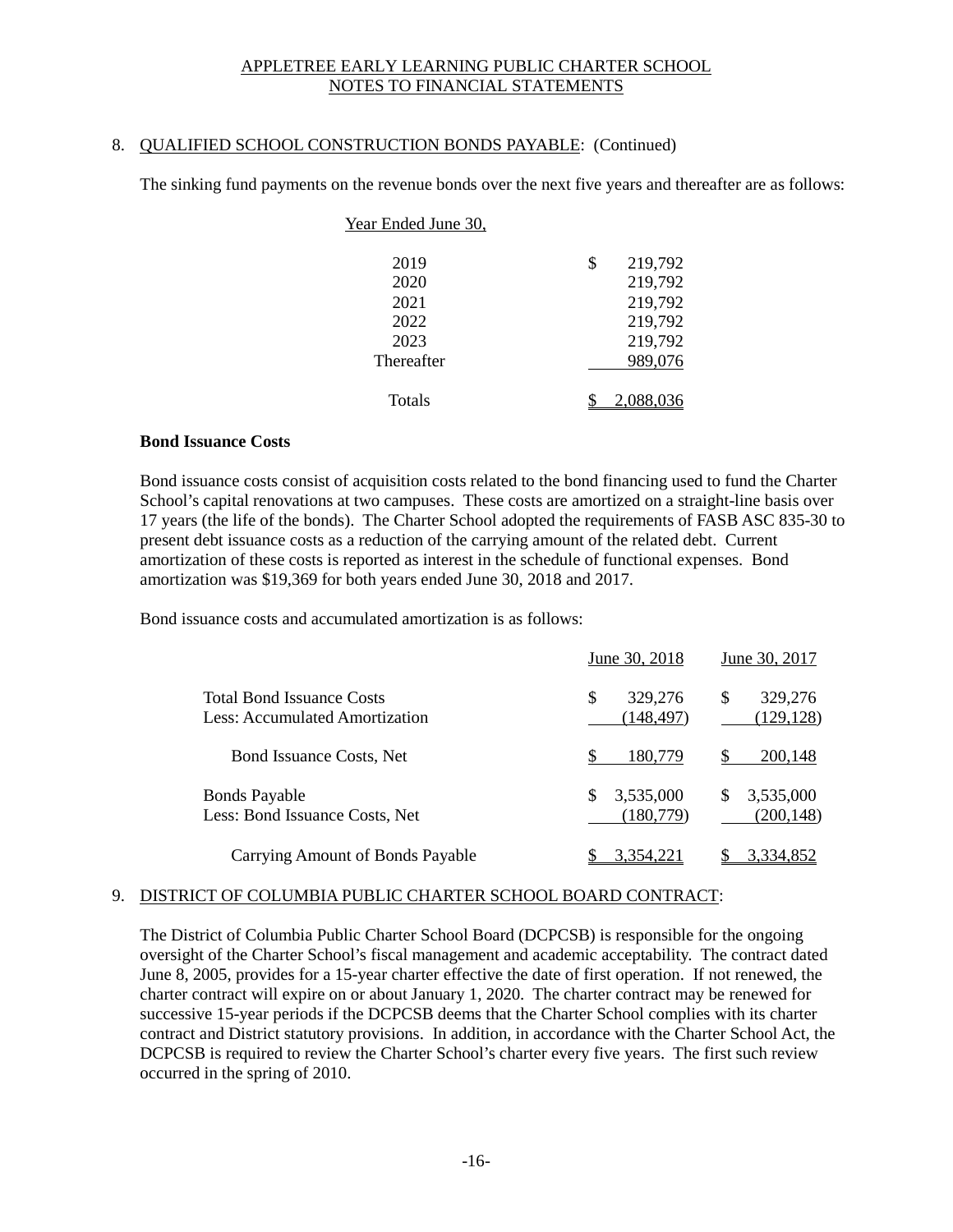## 9. DISTRICT OF COLUMBIA PUBLIC CHARTER SCHOOL BOARD CONTRACT: (Continued)

The DCPCSB may revoke (or not renew) a charter school contract if a school violates applicable law, materially violates the charter contract or fails to meet the student academic achievement expectations set forth in the charter contract. On January 26, 2015, the Charter School successfully concluded its ten-year charter review with its authorizer, the DC Public Charter School Board. Management does not anticipate non-renewal or revocation of its charter.

As part of the agreement with the DCPCSB, the Charter School may be charged a public charter school fee, which is not to exceed one percent of the total revenues (less philanthropic and investment revenues) within the annual budget to cover the costs of undertaking the ongoing administrative responsibilities of the Board. For the years ended June 30, 2018 and 2017, the Charter School incurred \$132,979 and \$124,149, respectively, in administrative fees.

The charter contract provides that the Charter School may educate up to a predetermined number of students. However, this enrollment limit may be raised upon notification to and acceptance by the DCPCSB. The Charter School enrollment ceiling for the year ended June 30, 2018, was 833 students. Actual enrollment for the 2017/2018 year was 654 students, which includes one out-of-state student.

## 10. PER PUPIL FUNDING ALLOCATION:

The Charter School receives local funding from the District of Columbia in the form of per pupil educational allotments and facility allotments. This funding is calculated annually and based on the equivalent number of full-time students. For the year ended June 30, 2018, the per pupil rate ranged from \$13,334 to \$13,744 for the educational allotment and \$3,193 for the facility allotment. For the year ended June 30, 2017, the per pupil rate ranged from \$12,587 to \$12,974 for the educational allotment and \$3,124 for the facility allotment. Additional allotments were given for Special Education needs and At Risk Students. Per-pupil funding for the years ended June 30, 2018 and 2017 was as follows:

|                                 | June 30, 2018 | June 30, 2017  |
|---------------------------------|---------------|----------------|
| General Education               | 8,846,663     | 8,104,413<br>S |
| <b>Facilities Allowance</b>     | 2,084,851     | 1,971,244      |
| At Risk Students                | 725,546       | 655,188        |
| English as a Second Language    | 366,891       | 393,767        |
| <b>Special Education</b>        | 320,382       | 314,177        |
| Teachers' Collective Bargaining | 198,516       |                |
| Total                           | 12.542.849    | 11,438,789     |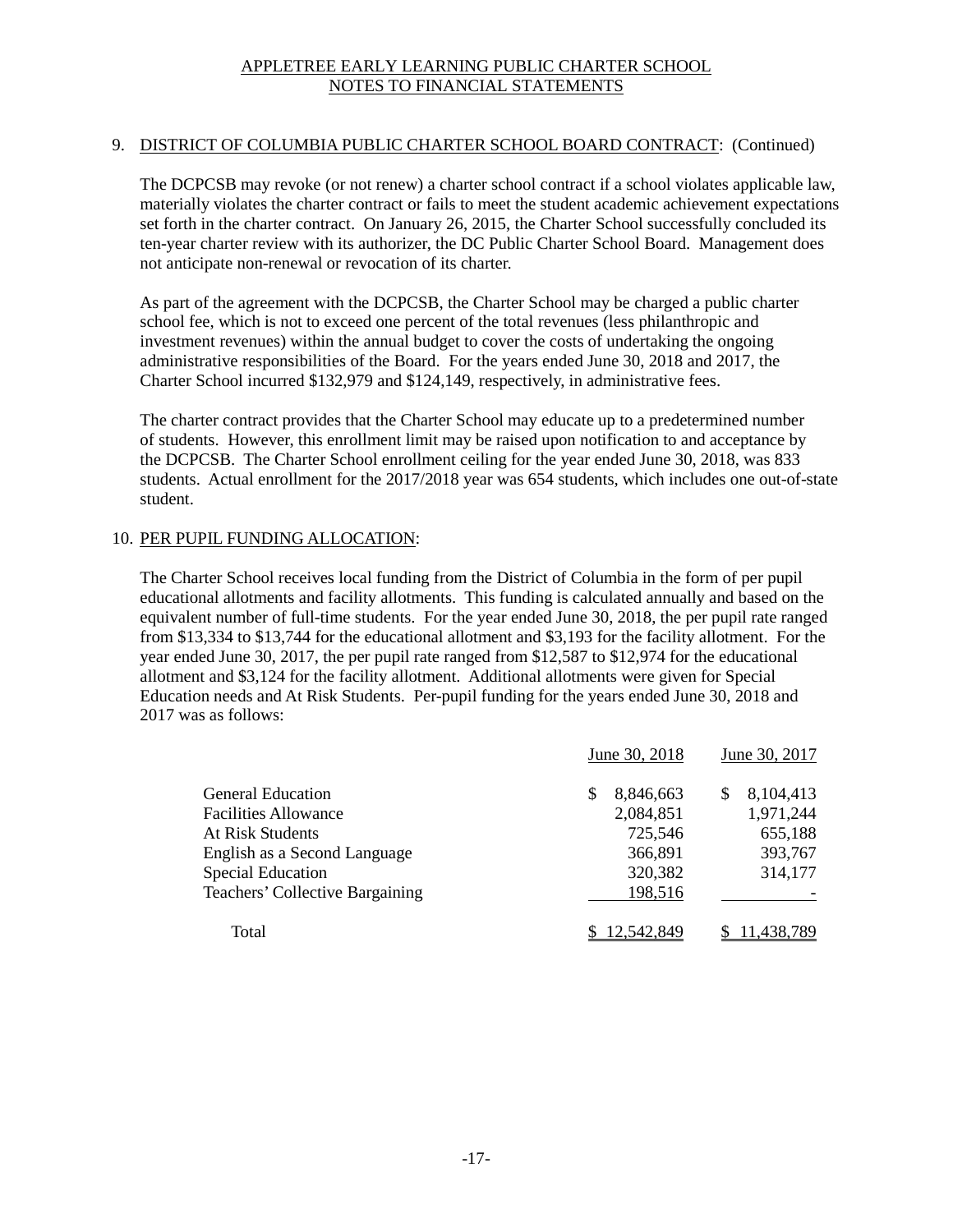## 11. FEDERAL ENTITLEMENTS AND GRANTS:

During the years ended June 30, 2018 and 2017, the Charter School participated in the following federal award programs:

|                                                    |   | June 30, 2018 |   | June 30, 2017 |
|----------------------------------------------------|---|---------------|---|---------------|
| DC School Choice Incentive Program - SOAR          | S | 414,073       | S | 252,925       |
| National School Lunch and Breakfast Programs       |   | 348,893       |   | 324,597       |
| Childcare Subsidy Program                          |   | 107,900       |   | 150,770       |
| Elementary and Secondary Education Act             |   | 39,948        |   |               |
| Fresh Fruits and Vegetables Program                |   | 25,794        |   | 31,524        |
| Individuals with Disabilities Education Act (IDEA) |   | 8,830         |   | 17,197        |
| Total                                              |   | 945.438       |   | 777.013       |

Federal formula grants are allocations of money to states or their subdivisions in accordance with distribution formulas prescribed by law or administrative regulation, for activities of a continuing nature not confined to a specific project. The Charter School receives federal formula grants under the provisions of the No Child Left Behind Act (NCLB) of 2001, P.L 107-110. NCLB funds are not intended to replace state or local educational funding, but rather, provide additional support to states, LEAs, and schools for specific purposes. Grants are provided by the U.S. Department of Education and passed through the District of Columbia Office of State Superintendent of Education (OSSE).

The National School Lunch Program and School Breakfast Program are part of the child nutrition cluster of programs operated by the U.S. Department of Agriculture. The objectives of the child nutrition cluster programs are to: (1) assist states in administering food services that provide healthful, nutritious meals to eligible children in public and non-profit private schools, residential childcare institutions, and summer recreation programs and (2) encourage the domestic consumption of nutritious agricultural commodities.

#### 12. COMMITMENTS:

#### **Facility Leases**

On June 9, 2015, the Charter School and AppleTree Institute (ATI), a related party, entered into a master lease agreement commencing July 1, 2015, and expiring June 30, 2018. The provisions of this lease permit one additional three-year automatic renewal, which was exercised through June 30, 2021 (not including the Columbia Heights facility). Under the master lease agreement, the Charter School is required to pay monthly rent based on the facilities allowance received by the Charter School from the District of Columbia, subject to minimum and maximum monthly amounts based on the per pupil facilities allowance and student enrollment. For the year ended June 30, 2018, rent was determined based on a predetermined fixed enrollment for the Columbia Heights and Oklahoma Avenue facilities and at actual enrollment for the Parklands facility at a rate of \$2,950 per student. In addition, the Charter School incurs the costs of utilities and basic maintenance. For the years ended June 30, 2018 and 2017, rent expense under this lease agreement was \$877,365 and \$849,600, respectively.

The Charter School pays monthly condominium fees for the facility located in Columbia Heights. Total fees paid during the years ended June 30, 2018 and 2017 were \$24,347 and \$23,880, respectively.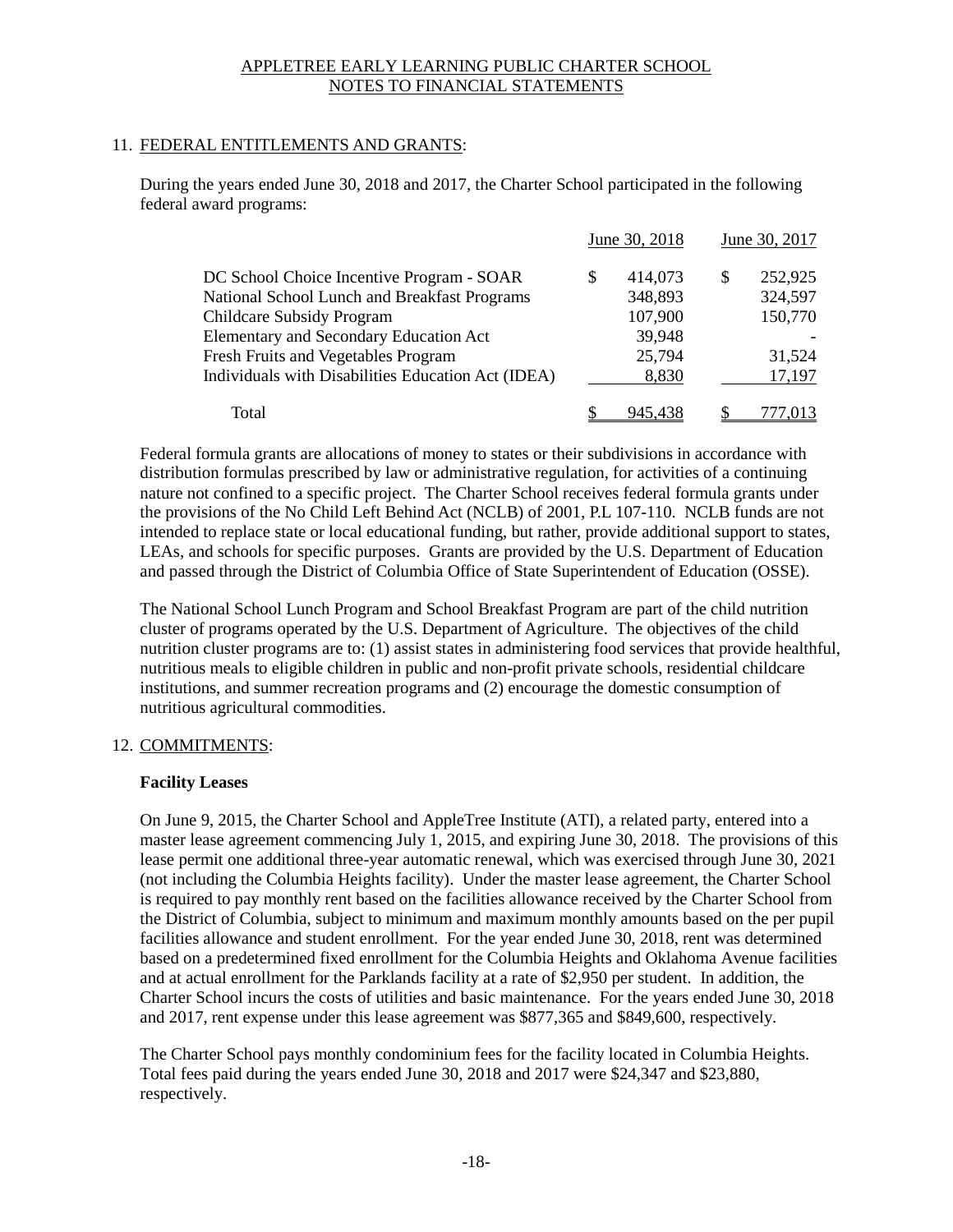## 12. COMMITMENTS: (Continued)

#### **Facility Leases** (Continued)

On April 1, 2018, the Charter School entered into a sublease agreement with the AppleTree Institute for the rental of its portion of facility space located at 1801 Mississippi Avenue, SE, Washington, DC (THEARC). The AppleTree Institute leases from Building Bridges, who is the prime landlord. The sublease became effective on November 1, 2017, and continued through June 30, 2018. Under the provisions of the lease, the Charter School had the option to renew the lease agreement for a one-year additional term through June 30, 2019. This lease was automatically renewed for an additional twelve-month period. Total monthly required payments under this sublease are \$16,692. Total rent expense for the office space usage during the year ended June 30, 2018, was \$125,744.

In addition to the facility rental agreement, the Charter School is leasing office furniture and equipment located at THEARC directly from the AppleTree Institute. Monthly required rental payments are \$2,000. The terms on the office furniture follow the same terms as included in the facility sublease agreement.

The Charter School leases certain property from AppleTree Columbia Heights, LLC, an affiliate of ATI. The terms of this transaction are consistent with the terms of the master lease agreement with ATI. Rent was based on a rate of \$3,015 and \$2,950 per student for the years ended June 30, 2018 and 2017, respectively. For the years ended June 30, 2018 and 2017, rent expense under this lease was \$367,830 and \$354,000, respectively.

In July 2011, the Charter School entered into a lease with ATI for ground rent at its Lincoln Park campus. The term of the lease is 20 years, with an option to extend the lease for 10 years. On June 13, 2012, both parties agreed to an amendment to the sub-lease covering management expenses for the property, effective January 1, 2012. The monthly lease obligation to be paid by the Charter School is \$806 per month. Rent expense for the years ended June 30, 2018 and 2017 was \$9,677.

In July 2014, The Charter School entered into a license to occupy agreement with the District of Columbia to provide a Public Charter School on the premises of Jefferson Middle School. The terms of this agreement were for a one-year term commencing on July 28, 2014, and expiring July 31, 2015. This agreement was extended for a third one-year term expiring July 31, 2018. The monthly required payment at June 30, 2018, was \$1,625. During the years ended June 30, 2018 and 2017, the Charter School had incurred \$19,495 in licensing fees for both years.

In July 2014, the Charter School entered into a sub-lease with ATI for office space at 415 Michigan Ave, NE, Washington, DC. The lease commenced on July 1, 2014, and terminated on January 15, 2018. Rent expense for the year ended June 30, 2018, was \$39,806.

Future minimum lease payments are as follows:

| Year Ended June 30, |             |
|---------------------|-------------|
| 2019                | 9,677<br>\$ |
| 2020                | 9,677       |
| 2021                | 9,677       |
| 2022                | 9,677       |
| 2023                | 9,677       |
| Total               | 48.385      |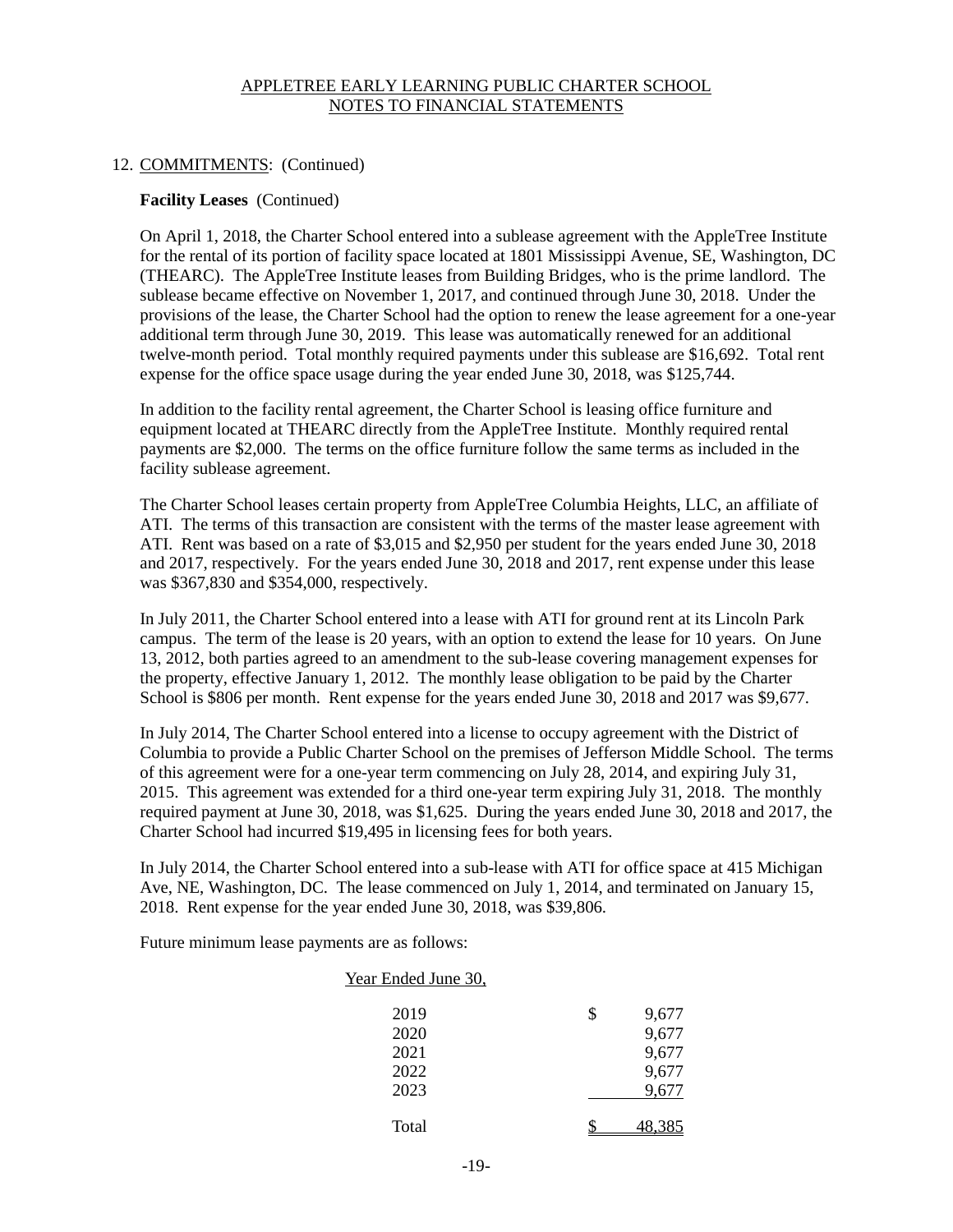# 12. COMMITMENTS: (Continued)

## **Facility Leases** (Continued)

Total rent expense and licensing fees for the years ended June 30, 2018 and 2017, were as follows:

| Landlord                        | Facility                    |    | June 30, 2018 |     | June 30, 2017 |
|---------------------------------|-----------------------------|----|---------------|-----|---------------|
| <b>ATI</b>                      | Oklahoma Avenue             | \$ | 482,400       | \$  | 472,000       |
| <b>ATI</b>                      | Parkland                    |    | 274,365       |     | 259,600       |
| <b>ATI</b>                      | Lofts/Heights of Columbia   |    | 120,600       |     | 118,000       |
| ATI                             | Lincoln Park                |    | 9,677         |     | 9,677         |
| Building Bridges (ATI Sublease) | <b>THEARC</b>               |    | 125,744       |     |               |
| AppleTree Columbia Heights, LLC | Columbia Heights            |    | 367,830       |     | 354,000       |
| Theological College, Inc.       | Michigan Avenue             |    | 39,806        |     | 70,958        |
| District of Columbia            | Jefferson Middle School     |    | 19,495        |     | 19,495        |
| <b>City Lights Realty Group</b> | Columbia Heights Condo Fees |    | 24,347        |     | 23,880        |
| <b>Subtotal Paid</b>            |                             | \$ | 1,464,264     | \$. | 1,327,610     |
| Less: Sublease Reimbursements   |                             |    | (48, 238)     |     |               |
| <b>Total Rent Expense</b>       |                             |    | 1,416,026     |     | 1,327,610     |

#### **Photocopier Leases**

The Charter School entered into multiple operating leases for copier equipment. The lease terms are for thirty-six (36) months with varying monthly lease payments, as well as varying commencement dates. Equipment rental expense totaled \$13,539 and \$9,795 for the years ended June 30, 2018 and 2017, respectively. Future minimum payments due under such leases are as follows:

| Year Ended June 30, |   |        |
|---------------------|---|--------|
| 2019                | S | 11,823 |
| 2020                |   | 3,601  |
| Total               |   |        |

# **Unsecured Credit Card**

The Charter School utilizes a credit card issued by Wells Fargo Bank for purchases related specifically to the Charter School. The credit card is issued in the name of the Charter School and has an overall credit limit of \$100,000, as well as individual credit limits for each of the employees authorized as a card holder. Purchases and balances owed on this credit card are not guaranteed by the Charter School.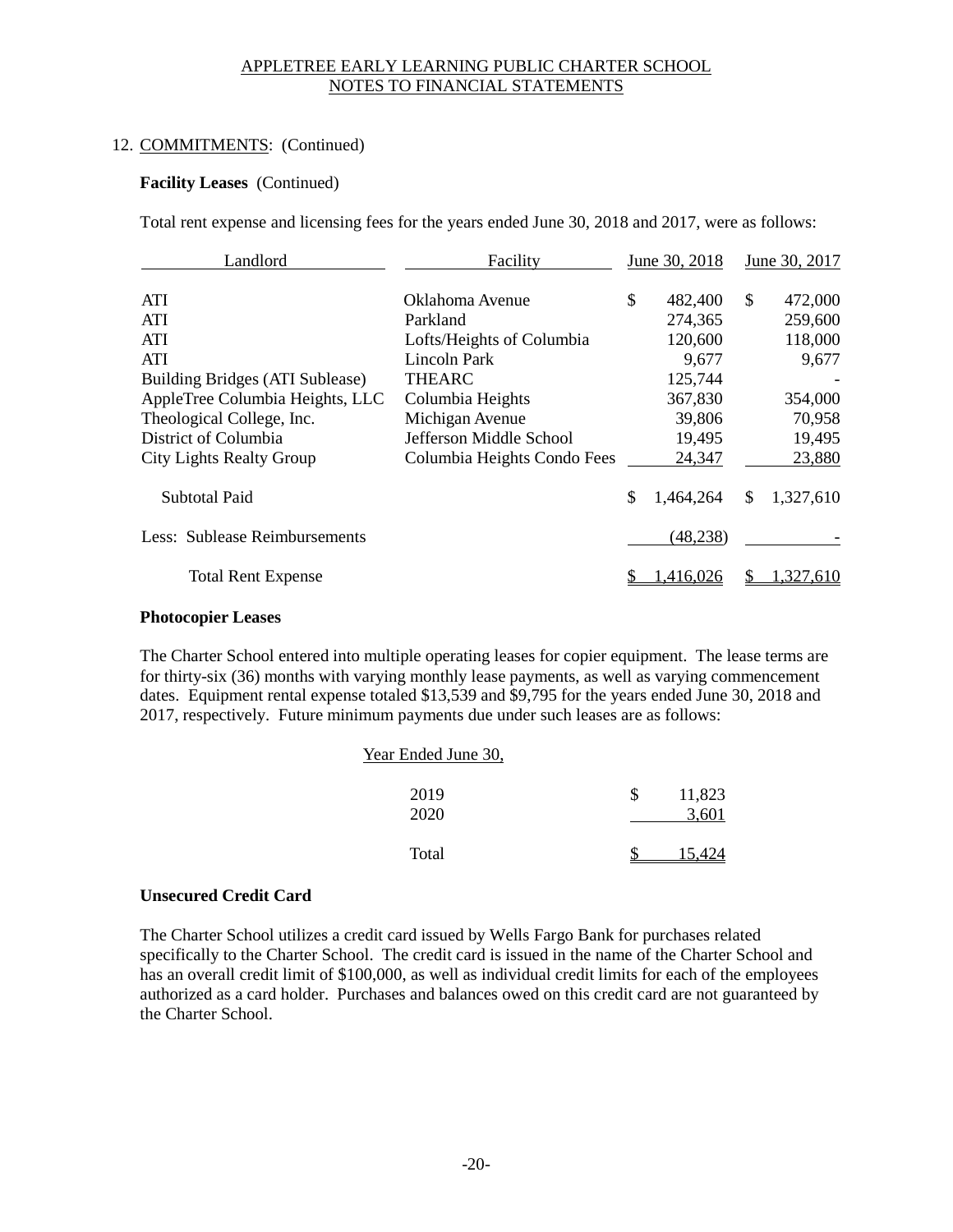# 13. RELATED PARTY TRANSACTIONS:

# **AppleTree Institute for Education Innovation, Inc.**

The Charter School was designed by AppleTree Institute for Education Innovation, Inc. (ATI), a not for profit organization, whose mission is to increase the number of effective schools through innovation, to provide accelerated early language and literacy programs to underserved preschoolers in Washington, DC and to raise the trajectory of their future learning success. ATI supports the Charter School as a strategic partner, and commits to fund any operating shortfalls of the Charter School. The Charter School and ATI share common board members. The Charter School leases some of its facilities from ATI (Note 12).

Effective July 1, 2015, the Charter School and ATI entered into a services agreement outlining the division of specific administrative and operating costs. During the year ended June 30, 2018, ATI billed \$385,071 of expenses for shared payroll and administrative costs to the Charter School. ATI incurred \$984,447 of expenses for shared payroll and administrative costs provided by the Charter School. During the year ended June 30, 2017, ATI billed \$310,719 of expenses for shared payroll and administrative costs to the Charter School. ATI incurred \$798,153 of expenses for shared payroll and administrative costs provided by the Charter School. As of June 30, 2018, ATI owes the Charter School an amount of \$102,593. As of June 30, 2017, the Charter School has a net amount due to ATI of \$28,155.

During the years ended June 30, 2018 and 2017, the Charter School paid \$115,200 to ATI for classroom observation and the *Every Child Ready* Curriculum. In addition, ATI provided a contribution to the Charter School in the amount of \$225,000 for the purpose of developing an innovative and impactful teacher residency program in service for local districts.

The bonds issued by the Charter School in the amount of \$3,535,000 are guaranteed in full by ATI.

# **Board of Directors**

Two of the members appointed to serve on the Board of Directors are parents of students attending the Charter School. Parent members are elected by a majority vote of the board members from a list of qualified individuals submitted to the board by an advisory committee.

#### 14. CONCENTRATIONS:

The Charter School is dependent on funding from the District of Columbia Public School System, as authorized by the District of Columbia Public Charter School Board. During the years ended June 30, 2018 and 2017, eighty-six percent (86%) and eighty-eight percent (88%), respectively, of total support, excluding donated services and facilities, was received from the District of Columbia for per pupil funding.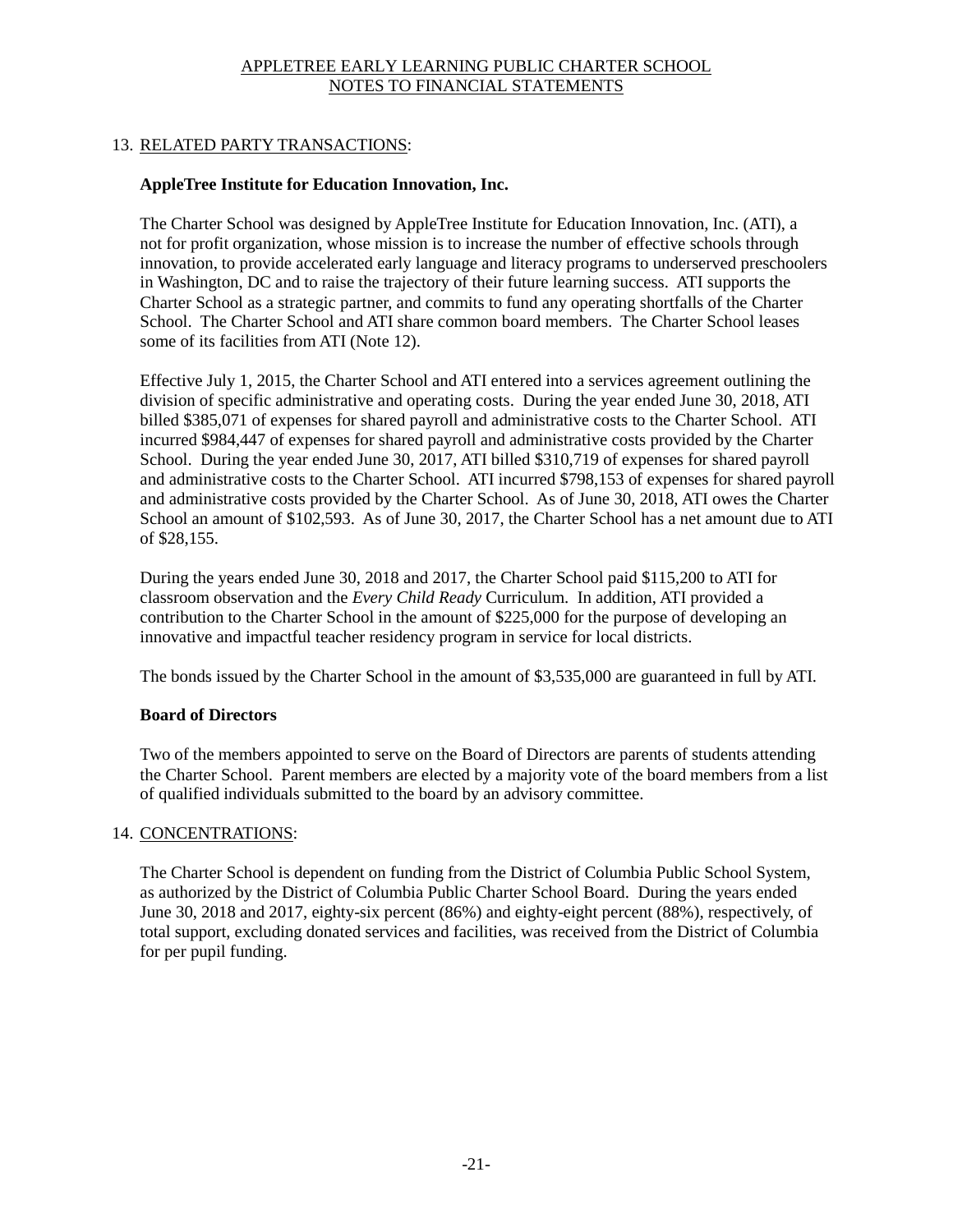## 15. CONTINGENCIES:

The Charter School was granted its charter by the District of Columbia Public Charter School Board, authorized under the District of Columbia School Reform Act of 1995, Public Law 104-134, as amended. The Charter School has no reason to believe that this relationship will be discontinued in the foreseeable future. However, any interruption of this relationship (i.e. the failure to continue the charter authorization or withholding funds) could adversely affect the Charter School's ability to finance ongoing operations.

The Charter School depends on per pupil allocations, grants, and contributions for a significant portion of its revenues. The ability of the sources of revenues to continue giving amounts comparable with prior years may be dependent upon future economic conditions and continued deductibility for income tax purposes of grants and contributions to the Charter School. While the Charter School's Board of Directors and management believes the Charter School has the resources to continue its programs, its ability to do so, and the extent to which it continues, may be dependent on the above factors.

The Charter School receives funding from various federal and state grant reimbursement programs, which are governed by various rules and regulations of the respective grantor agencies. To the extent that the Charter School has not complied with the rules and regulations governing the grants, refunds of any money received may be required. The Charter School believes that it is in compliance with all applicable laws and regulations and is not aware of any pending or threatened investigations involving allegations of potential wrongdoing. Therefore, no provision has been recorded in the accompanying financial statements for such contingencies.

The viability of public charter schools and funding for these schools is dependent upon the consensus of current and future administration of the District of Columbia Government. Any future change in dynamics could adversely affect the operations of public charter schools.

## 16. ADVERTISING:

Advertising was conducted for the purpose of promoting open enrollment and student recruiting to the school. Advertising costs are expensed when incurred. Direct advertising expenses were \$19,171 and \$30,485 for the years ended June 30, 2018 and 2017, respectively.

# 17. RETIREMENT PLAN:

The Charter School provides pension benefits for its employees through a qualified defined contribution 403(b) retirement plan administered by a third party. In a defined contributions plan, benefits depend solely on amounts contributed to the plan plus investment earnings. Provisions of the plan allow for employees to contribute up to the statutory limits set by the Internal Revenue Code. Plan provisions and contribution requirements are established and may be amended by the board members of the Charter School. There is no unfunded past service liability. The Charter School contributes, at its discretion, an amount equal to 5% of eligible compensation for employees with more than two years of service. Employer contributions for the years ended June 30, 2018 and 2017 totaled \$233,439 and \$138,254, respectively.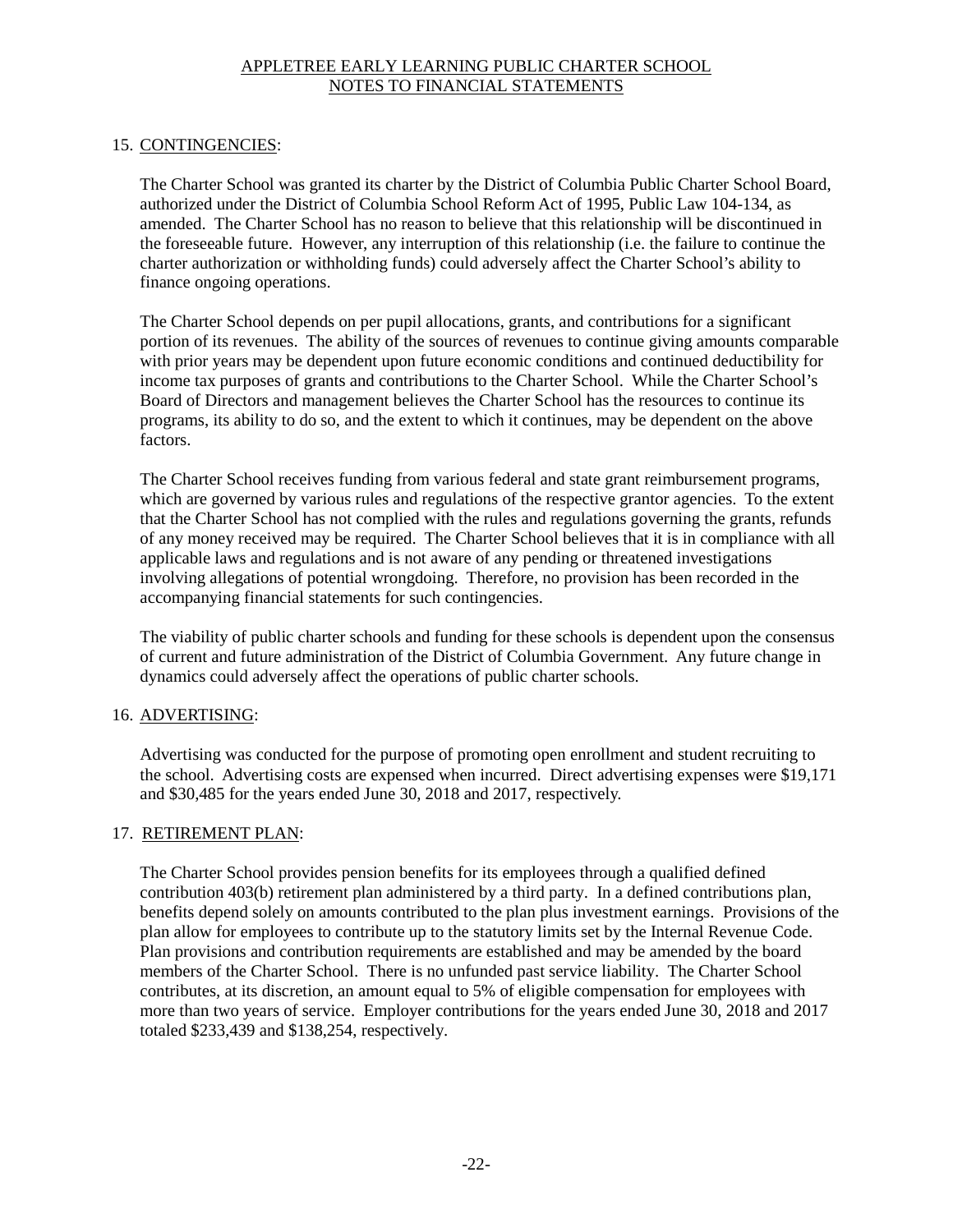## 18. SUBSEQUENT EVENTS:

## **Financial Statement Preparation**

In preparing these financial statements, management has evaluated events and transactions for potential recognition or disclosure through September 28, 2018, the date the financial statements were available to be issued, and has determined that no adjustments are necessary to the amounts reported in the accompanying financial statements.

## **Purchase of School Facility**

On July 18, 2018, the Charter School purchased the real estate and leasehold improvements located on 2750 14<sup>th</sup> Street, NW, Washington, DC, as an early education school. The real estate was purchased from AppleTree Columbia Heights, LLC, and the leasehold improvements were purchased from the AppleTree Institute for Education Innovation (a sole member of the LLC) for a combined total of \$6,135,552. The purchase of the facility will be from a combination of both cash and a promissory note to ATI in the amount of \$2,656,052. The promissory note will be payable over six years (72 months) at a fixed interest rate of 5%. In addition, certain selling expenses such as title insurance and legal fees will be shared equally between the Charter School and ATI.

There is currently an operating rental lease agreement between the Charter School and AppleTree Columbia Heights, LLC, representing annual lease rental payments during the year ended June 30, 2018, in the total amount of \$367,830. This lease was terminated on July 18, 2018, the date of the real-estate closing.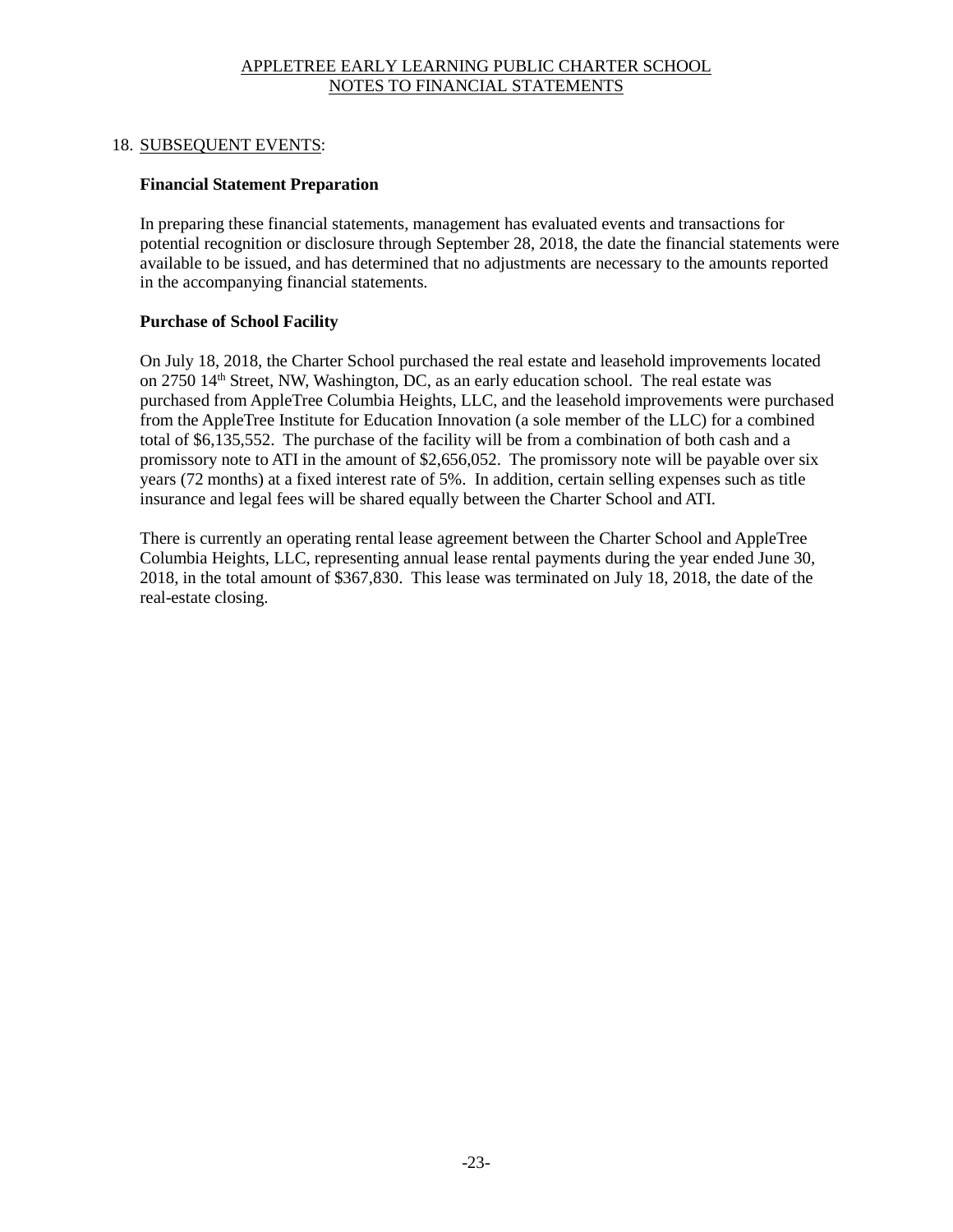#### APPLETREE EARLY LEARNING PUBLIC CHARTER SCHOOL COMPARATIVE SCHEDULES OF FUNCTIONAL EXPENSES FOR THE YEARS ENDED JUNE 30, 2018 AND 2017

|                                              |                            |                             | June 30, 2018                 |               |                        | June 30, 2017               |                               |             |  |  |  |  |
|----------------------------------------------|----------------------------|-----------------------------|-------------------------------|---------------|------------------------|-----------------------------|-------------------------------|-------------|--|--|--|--|
|                                              | Total                      | Educational<br>Services     | General and<br>Administrative | Fundraising   | Total                  | Educational<br>Services     | General and<br>Administrative | Fundraising |  |  |  |  |
| Personnel, Salaries and Benefits:            |                            |                             |                               |               |                        |                             |                               |             |  |  |  |  |
| Leadership Salaries                          | <sup>\$</sup><br>1,110,895 | 1,110,895<br>$\mathbb{S}^-$ | <sup>\$</sup>                 | $\mathcal{S}$ | 1,040,208<br>\$.       | $\mathbb{S}$<br>1,040,208   | $\mathcal{S}$                 | \$          |  |  |  |  |
| <b>Teaching Staff Salaries</b>               | 5,255,517                  | 5,255,517                   |                               |               | 4,984,167              | 4,984,167                   |                               |             |  |  |  |  |
| <b>Student and Family Support Salaries</b>   | 567,597                    | 567,597                     |                               |               | 326,677                | 326,677                     |                               |             |  |  |  |  |
| <b>Business and Operations Salaries</b>      | 1,059,148                  |                             | 1,059,148                     |               | 503,670                |                             | 503,670                       |             |  |  |  |  |
| Shared Administrative Support                | (712, 912)                 |                             | (712, 912)                    |               | 445,581                |                             | 445,581                       |             |  |  |  |  |
| Leased Employees, Net                        |                            |                             |                               |               | (487, 434)             |                             | (487, 434)                    |             |  |  |  |  |
| <b>Contracted Services</b>                   |                            |                             |                               |               | 1,641                  | 1,641                       |                               |             |  |  |  |  |
| <b>Employee Benefits</b>                     | 1,246,367                  | 1,067,933                   | 178,434                       |               | 1,126,897              | 973,504                     | 153,393                       |             |  |  |  |  |
| Payroll Taxes                                | 679,281                    | 582,034                     | 97,247                        |               | 626,128                | 544,713                     | 81,415                        |             |  |  |  |  |
| <b>Staff Development</b>                     | 172,455                    | 172,455                     |                               |               | 198,079                | 198,079                     |                               |             |  |  |  |  |
| Other Staff-Related Expense                  | 113,933                    | 97,622                      | 16,311                        |               | 98,304                 | 85,521                      | 12,783                        |             |  |  |  |  |
| Total Personnel, Salaries and Benefits       | 9,492,281                  | \$8,854,053                 | 638,228                       |               | 8,863,918              | \$8,154,510                 | 709,408                       |             |  |  |  |  |
| Direct Student Costs:                        |                            |                             |                               |               |                        |                             |                               |             |  |  |  |  |
| <b>Textbooks and Assessment Materials</b>    | $\mathbb{S}$<br>21,495     | $\mathbb{S}$<br>21,495      | $\mathcal{S}$                 | \$            | $\mathbb{S}$<br>19,687 | \$<br>19,687                | $\boldsymbol{\mathsf{S}}$     | \$          |  |  |  |  |
| Food Service                                 | 451,564                    | 451,564                     |                               |               | 455,877                | 455,877                     |                               |             |  |  |  |  |
| <b>Student Supplies and Materials</b>        | 99,522                     | 99,522                      |                               |               | 68,839                 | 68,839                      |                               |             |  |  |  |  |
| <b>Contracted Instruction Fees</b>           | 112,446                    | 112,446                     |                               |               | 120,200                | 120,200                     |                               |             |  |  |  |  |
| <b>Special Education Contracted Services</b> | 100,853                    | 100,853                     |                               |               | 56,834                 | 56,834                      |                               |             |  |  |  |  |
| <b>Field Trips</b>                           | 36,659                     | 36,659                      |                               |               | 33,924                 | 33,924                      |                               |             |  |  |  |  |
| Other Student Costs                          | 127,303                    | 127,303                     |                               |               | 86,863                 | 86,863                      |                               |             |  |  |  |  |
| <b>Total Direct Student Costs</b>            | 949,842                    | 949,842                     |                               |               | 842,224                | 842,224                     |                               |             |  |  |  |  |
| Occupancy Costs:                             |                            |                             |                               |               |                        |                             |                               |             |  |  |  |  |
| Rent                                         | 1,445,412<br><sup>\$</sup> | 1,275,454<br>$\mathbb{S}$   | 169,958<br><sup>\$</sup>      | \$            | 1,346,621<br>\$        | $\mathbb{S}^-$<br>1,256,652 | $\mathbb{S}$<br>89,969        | \$          |  |  |  |  |
| <b>Contracted Building Services</b>          | 161,640                    | 161,640                     |                               |               | 164,426                | 164,426                     |                               |             |  |  |  |  |
| Utilities                                    | 180,456                    | 166,347                     | 14,109                        |               | 164,644                | 164,644                     |                               |             |  |  |  |  |
| Maintenance and Improvements                 | 174,613                    | 169,896                     | 4,717                         |               | 138,705                | 137,078                     | 1,627                         |             |  |  |  |  |
| Depreciation and Amortization                | 286,712                    | 286,712                     |                               |               | 328,220                | 328,220                     |                               |             |  |  |  |  |
| <b>Total Occupancy Costs</b>                 | 2,248,833                  | 2,060,049                   | 188,784                       |               | \$2,142,616            | \$2,051,020                 | 91,596                        |             |  |  |  |  |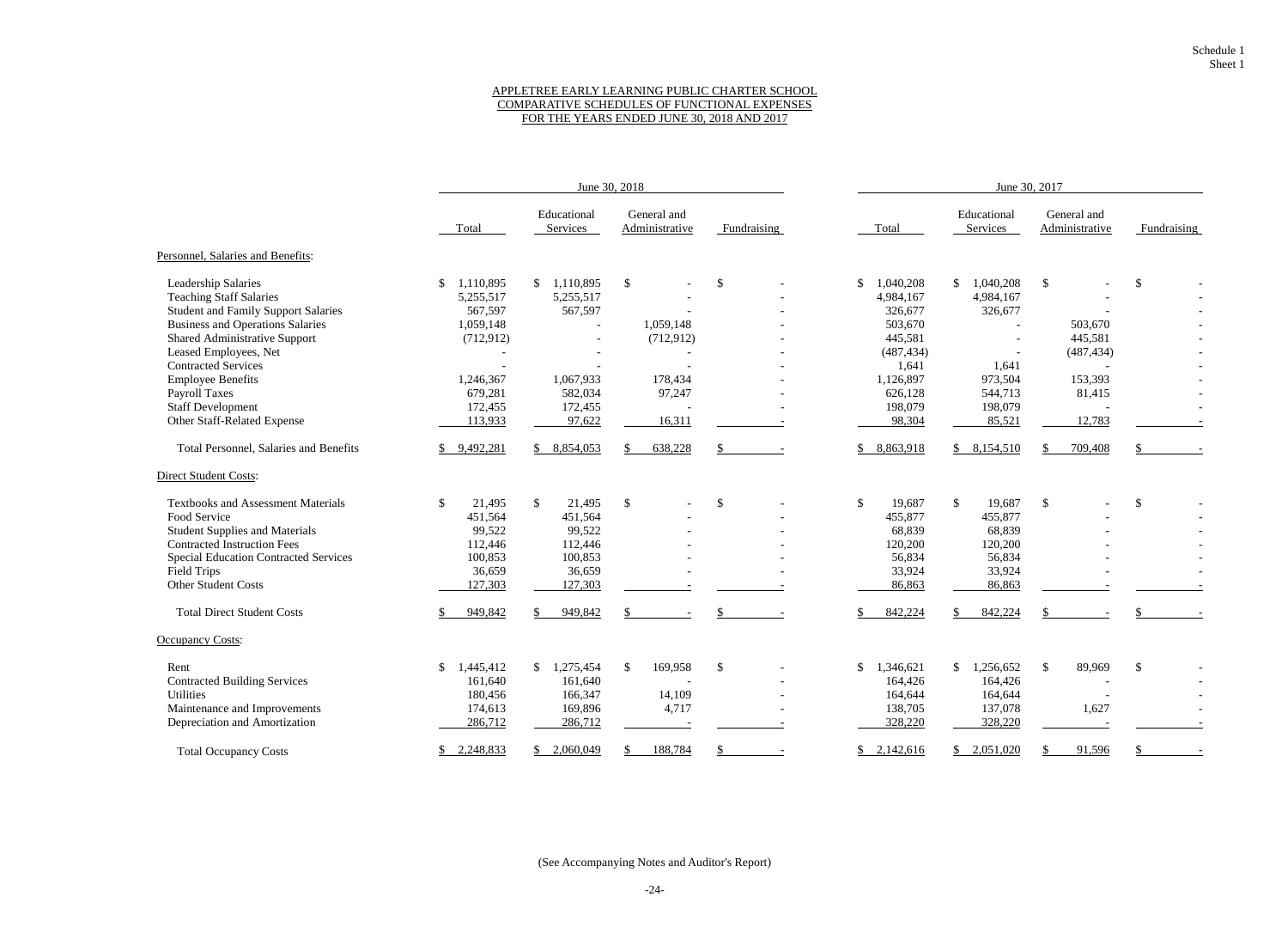#### APPLETREE EARLY LEARNING PUBLIC CHARTER SCHOOL COMPARATIVE SCHEDULES OF FUNCTIONAL EXPENSES FOR THE YEARS ENDED JUNE 30, 2018 AND 2017

|                                         |               |                         | June 30, 2018                 | June 30, 2017 |                         |                         |                               |              |  |  |  |  |  |
|-----------------------------------------|---------------|-------------------------|-------------------------------|---------------|-------------------------|-------------------------|-------------------------------|--------------|--|--|--|--|--|
|                                         | Total         | Educational<br>Services | General and<br>Administrative | Fundraising   | Total                   | Educational<br>Services | General and<br>Administrative | Fundraising  |  |  |  |  |  |
| Office Expenses:                        |               |                         |                               |               |                         |                         |                               |              |  |  |  |  |  |
| <b>Equipment Rental and Maintenance</b> | \$<br>43,753  | \$<br>40,108            | $\mathbb{S}$<br>3,645         | $\mathbb{S}$  | $\mathbb{S}$<br>42,927  | $\mathbb{S}$<br>39,713  | $\mathbb{S}$<br>3,214         | $\mathbb{S}$ |  |  |  |  |  |
| <b>Office Supplies</b>                  | 159,771       | 115,287                 | 44,484                        |               | 145,128                 | 115,727                 | 29,401                        |              |  |  |  |  |  |
| Postage and Shipping                    | 396           | 168                     | 228                           |               | 639                     | 86                      | 553                           | $\sim$       |  |  |  |  |  |
| <b>Professional Services</b>            | 319,240       | 57,100                  | 262,140                       |               | 235,078                 |                         | 235,078                       |              |  |  |  |  |  |
| Office Printing and Copying             | 2,974         | 2,974                   |                               |               | 942                     | 78                      | 864                           |              |  |  |  |  |  |
| Telecommunications                      | 62,177        | 20,752                  | 41,425                        |               | 71,644                  | 27,246                  | 44,398                        |              |  |  |  |  |  |
| <b>Interest - Bond Issuance Costs</b>   | 19,369        | 19,369                  |                               |               | 19,369                  | 19,369                  |                               |              |  |  |  |  |  |
| Service Charge                          | 4,040         |                         | 4,040                         |               | 4,075                   |                         | 4,075                         |              |  |  |  |  |  |
| <b>Total Office Expenses</b>            | 611,720       | 255,758                 | 355,962<br>\$                 | \$            | 519,802                 | 202,219<br>S.           | 317,583<br>\$                 |              |  |  |  |  |  |
| General Expenses:                       |               |                         |                               |               |                         |                         |                               |              |  |  |  |  |  |
| <b>Authorizer Fees</b>                  | 132,979<br>\$ | 113,032<br>\$           | $\mathbb{S}$<br>19,947        | $\mathcal{S}$ | 124,149<br>$\mathbb{S}$ | 105,527<br>$\mathbb{S}$ | $\mathbb{S}$<br>18,622        | $\mathbb{S}$ |  |  |  |  |  |
| Insurance                               | 48,772        |                         | 48,772                        |               | 44,050                  |                         | 44,050                        |              |  |  |  |  |  |
| <b>Income Taxes</b>                     | 2,017         |                         | 2,017                         |               |                         |                         |                               | $\sim$       |  |  |  |  |  |
| Scholarship Contribution                | 100,000       | 100,000                 |                               |               |                         |                         |                               | $\sim$       |  |  |  |  |  |
| Depreciation                            | 54,997        | 54,997                  |                               |               | 94,450                  | 94,450                  |                               |              |  |  |  |  |  |
| Other General Expenses                  | 59,217        | 15,848                  | 43,369                        |               | 47,840                  | 48,117                  | (277)                         |              |  |  |  |  |  |
| <b>Total General Expenses</b>           | 397,982       | 283,877                 | 114,105                       |               | 310,489                 | 248,094                 | 62,395                        |              |  |  |  |  |  |
| <b>Total Functional Expenses</b>        | \$13,700,658  | \$12,403,579            | 1,297,079<br>\$.              |               | \$12,679,049            | \$11,498,067            | 1,180,982<br>\$               |              |  |  |  |  |  |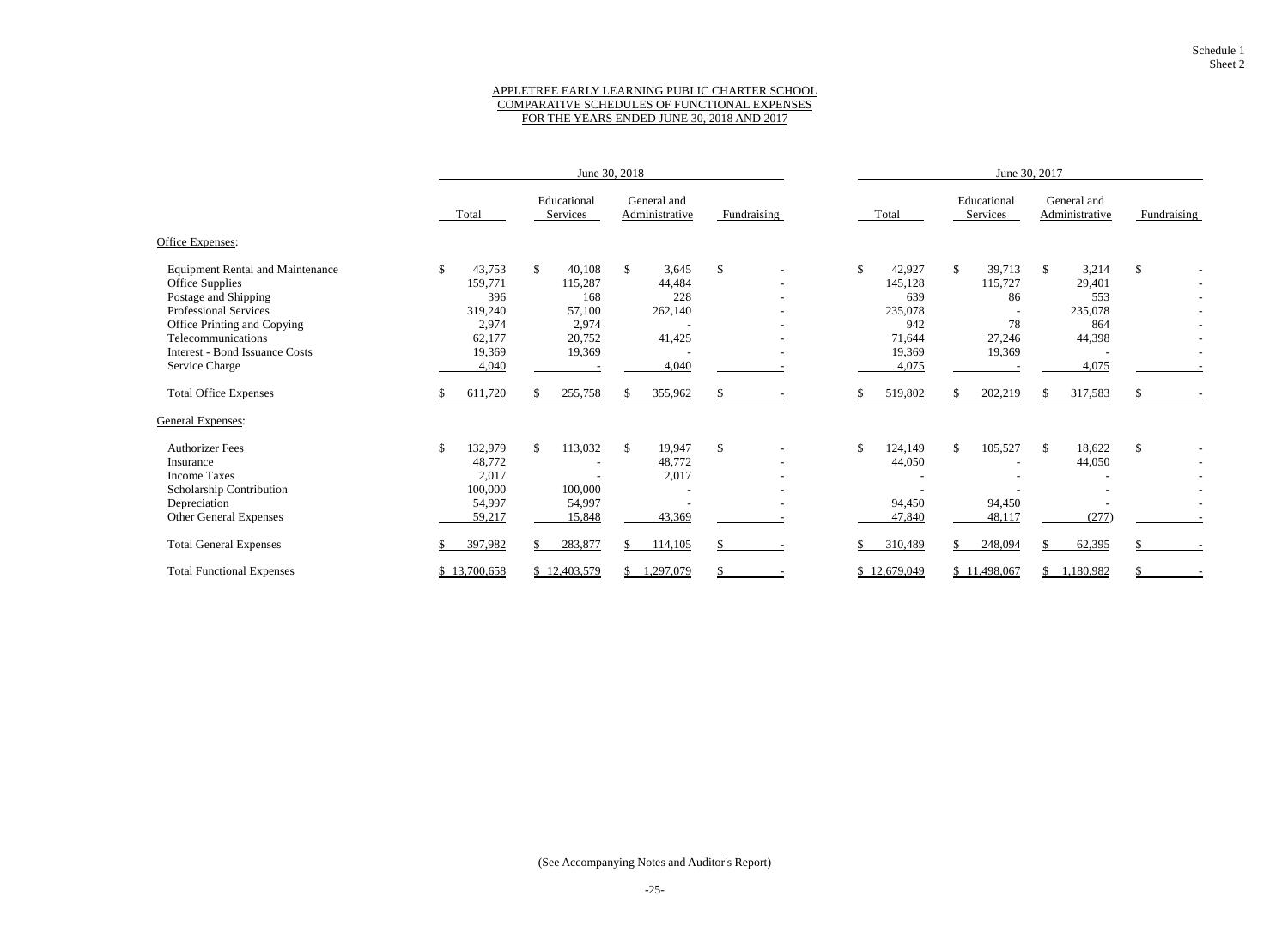## APPLETREE EARLY LEARNING PUBLIC CHARTER SCHOOL COMPARATIVE SCHEDULES OF AVERAGE COST PER STUDENT FOR THE YEARS ENDED JUNE 30, 2018 AND 2017

June 30, 2018

|                            |       | <b>Total Cost</b> | <b>Average Cost</b><br>Per Student |
|----------------------------|-------|-------------------|------------------------------------|
| Instructional              |       | 10,343,530<br>S.  | \$<br>15,816                       |
| <b>Occupancy Cost</b>      |       | 2,248,833         | 3,439                              |
| General and Administrative |       | 1,108,295         | 1,694                              |
| Fundraising                |       |                   |                                    |
|                            | Total | 13,700,658        | 20,949                             |

The above is the average per student cost for the year ended June 30, 2018, and is based on a full time equivalent (FTE) enrollment of 654 students.

#### June 30, 2017

|                            |       | <b>Total Cost</b> | <b>Average Cost</b><br>Per Student |
|----------------------------|-------|-------------------|------------------------------------|
| Instructional              |       | 9,447,047         | 14,972<br>S                        |
| <b>Occupancy Cost</b>      |       | 2,142,616         | 3,396                              |
| General and Administrative |       | 1,089,386         | 1,726                              |
| Fundraising                |       |                   |                                    |
|                            | Total | 4.679,049         |                                    |

The above is the average per student cost for the year ended June 30, 2017, and is based on a full time equivalent (FTE) enrollment of 631 students.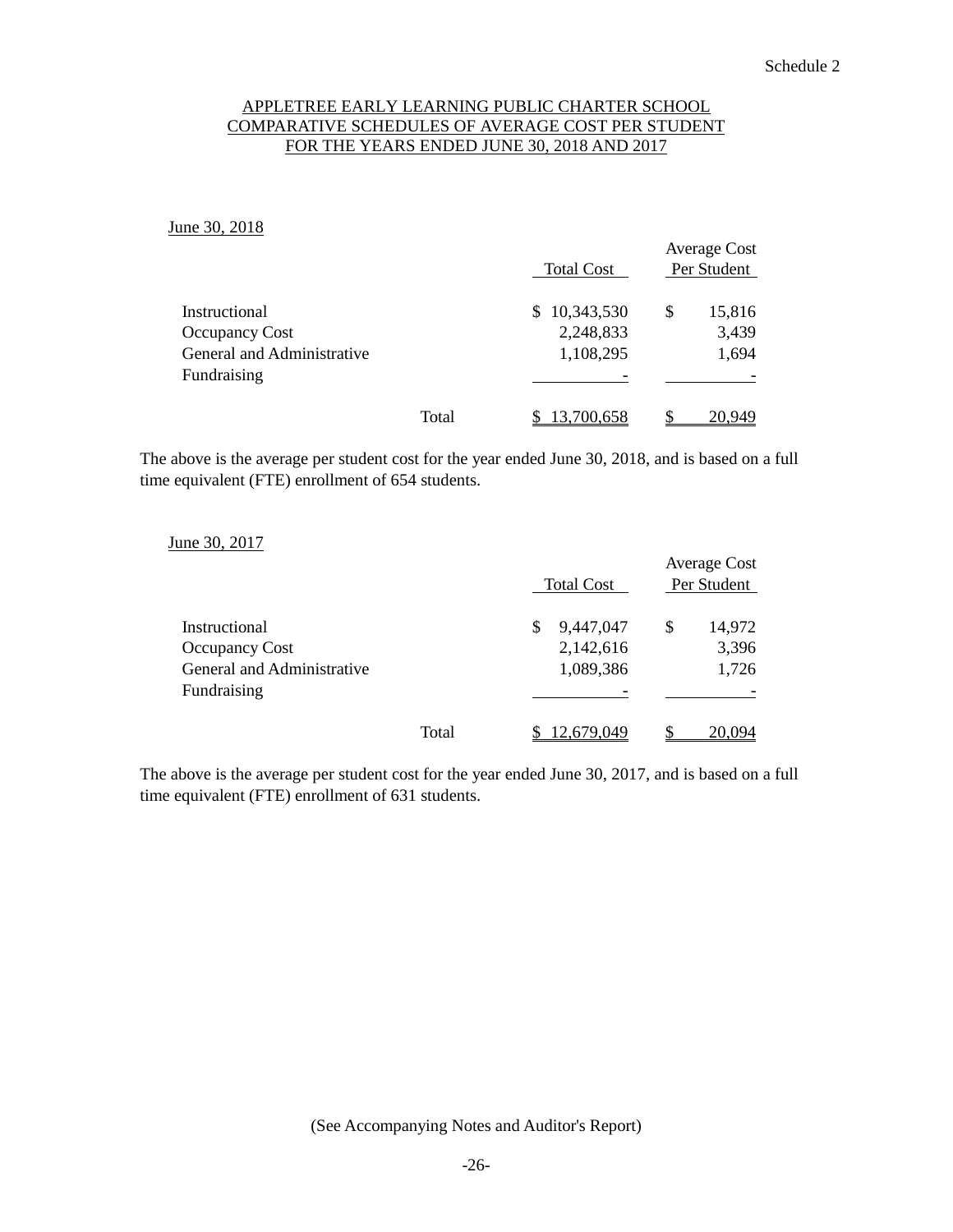#### APPLETREE EARLY LEARNING PUBLIC CHARTER SCHOOL SCHEDULE OF EXPENDITURES OF FEDERAL AWARDS FOR THE YEAR ENDED JUNE 30, 2018

|                                                                                    | Federal     | Pass-Through   | Program  |          |                                              | Grant         |             | Refundable    |                          |               |          | <b>Current Year Activity</b><br>Disbursements |              | Grant<br>Receivable |              | Refundable<br>Advance at |  |
|------------------------------------------------------------------------------------|-------------|----------------|----------|----------|----------------------------------------------|---------------|-------------|---------------|--------------------------|---------------|----------|-----------------------------------------------|--------------|---------------------|--------------|--------------------------|--|
|                                                                                    | <b>CFDA</b> | Grantors       |          | or Award |                                              | Receivable    |             | Advance at    |                          |               |          |                                               |              |                     |              |                          |  |
| Federal Grantor/Pass Through Grantor Program Title                                 | Number      | Number         |          | Amount   | Period of Award                              |               | at $7/1/17$ | 7/1/17        |                          |               | Receipts |                                               | Expenditures |                     | at $6/30/18$ | 6/30/18                  |  |
| U.S. Department of Education:                                                      |             |                |          |          |                                              |               |             |               |                          |               |          |                                               |              |                     |              |                          |  |
| Passed Through the District of Columbia:                                           |             |                |          |          |                                              |               |             |               |                          |               |          |                                               |              |                     |              |                          |  |
| DC School Choice Incentive Program - Early Childhood                               | 84.370C     | U370C150002    |          | 276,424  | 08/12/16 to 08/12/17                         | \$.           | 80,043      | -S            | $\blacksquare$           | -8            | 112,268  | -\$                                           | 32,225       | \$                  |              | - \$                     |  |
| DC School Choice Incentive Program - EC and IAQ                                    | 84.370C     | U370C170001    |          | 393,842  | 08/04/17 to 08/03/18                         |               |             |               |                          |               | 265,218  |                                               | 373,588      |                     | 108,370      |                          |  |
| English Language Acquisition State Grants - Title III                              | 84.365A     | 72365A         | \$       | 9,274    | 07/01/16 to 09/30/17                         |               |             |               | $\sim$                   |               | 9,274    |                                               | 9,274        |                     |              |                          |  |
| English Language Acquisition State Grants - Title III                              | 84.365A     | 82365A         | \$       | 14,543   | 07/01/17 to 09/30/18                         |               |             |               |                          |               |          |                                               | 10,674       |                     | 10,674       |                          |  |
| Charter Schools, Public Charter Schools Program - Title V                          | 84.282A     | <b>VB.282A</b> | \$       | 174,000  | 07/01/17 to 07/31/19                         |               |             |               |                          |               | 20,000   |                                               | 20,000       |                     |              |                          |  |
| Special Education - IDEA 611, Grants to Local                                      |             |                |          |          |                                              |               |             |               |                          |               |          |                                               |              |                     |              |                          |  |
| <b>Education Agencies</b>                                                          | 84.027A     | 82027A         | \$       | 6,964    | 07/01/17 to 09/30/18                         |               |             |               |                          |               | 6,964    |                                               | 6,964        |                     |              |                          |  |
| Special Education - IDEA 619, Preschool Grants                                     |             |                |          |          |                                              |               |             |               |                          |               |          |                                               |              |                     |              |                          |  |
| to Local Education Agencies                                                        | 84.173A     | 82173A         | \$       | 1,866    | 07/01/17 to 09/30/18                         |               |             |               |                          |               | 1,866    |                                               | 1,866        |                     |              |                          |  |
|                                                                                    |             |                |          |          |                                              |               |             |               |                          |               |          |                                               |              |                     |              |                          |  |
| Passed Through the Flamboyan Foundation:                                           |             |                |          |          |                                              |               |             |               |                          |               |          |                                               |              |                     |              |                          |  |
| DC School Choice Incentive Program                                                 | 84.370C     | N/A            | \$       | 8,260    | 07/27/17 to 07/25/18                         |               |             |               |                          |               | 6,260    |                                               | 8,260        |                     | 2,000        |                          |  |
|                                                                                    |             |                |          |          |                                              |               |             |               |                          |               |          |                                               |              |                     |              |                          |  |
| Total U.S. Department of Education                                                 |             |                |          |          |                                              |               | 80,043      |               |                          |               | 421,850  |                                               | 462,851      |                     | 121,044      |                          |  |
| U.S. Department of Agriculture:                                                    |             |                |          |          |                                              |               |             |               |                          |               |          |                                               |              |                     |              |                          |  |
| Passed Through the District of Columbia:                                           |             |                |          |          |                                              |               |             |               |                          |               |          |                                               |              |                     |              |                          |  |
| Fresh Fruits and Vegetables                                                        | 10.582      | N/A            |          | N/A      | 07/01/17 to 06/30/18                         | \$            |             | $\mathbb{S}$  | $\blacksquare$           | \$            | 20,779   | <sup>\$</sup>                                 | 25,794       | $\mathcal{S}$       | 5,015        | \$                       |  |
| Fresh Fruits and Vegetables                                                        | 10.582      | N/A            |          | N/A      | 07/01/16 to 06/30/17                         |               | 1,221       |               |                          |               | 1,221    |                                               |              |                     |              |                          |  |
| <b>Child Nutrition Cluster:</b>                                                    |             |                |          |          |                                              |               |             |               |                          |               |          |                                               |              |                     |              |                          |  |
| National School Lunch Program                                                      | 10.555      | N/A            |          | N/A      | 07/01/17 to 06/30/18                         | \$            |             | $\frac{1}{2}$ | $\overline{\phantom{a}}$ | <sup>\$</sup> | 202,704  | -S                                            | 239,354      | -S                  | 36,650       | -\$                      |  |
| National School Lunch Program                                                      | 10.555      | N/A            |          | N/A      | 07/01/16 to 06/30/17                         |               | 36,070      |               |                          |               | 36,070   |                                               |              |                     |              |                          |  |
| School Breakfast Program                                                           | 10.553      | N/A            |          | N/A      | 07/01/17 to 06/30/18                         |               |             |               |                          |               | 70,429   |                                               | 83,023       |                     | 12,594       |                          |  |
| School Breakfast Program                                                           | 10.553      | N/A            |          | N/A      | 07/01/16 to 06/30/17                         |               | 11,040      |               |                          |               | 11,040   |                                               |              |                     |              |                          |  |
| Donated Commodities (Non-cash Assistance)                                          | 10.555      | N/A            | \$       | 26,543   | 07/01/17 to 06/30/18                         |               |             |               |                          |               | 26,516   |                                               | 26,516       |                     |              |                          |  |
|                                                                                    |             |                |          |          |                                              |               |             |               |                          |               |          |                                               |              |                     |              |                          |  |
| <b>Total Child Nutrition Cluster</b>                                               |             |                |          |          |                                              |               | 47,110      |               |                          |               | 346,759  |                                               | 348,893      |                     | 49,244       |                          |  |
| Total U.S. Department of Agriculture                                               |             |                |          |          |                                              |               | 48,331      |               |                          | $\frac{1}{2}$ | 368,759  |                                               | 374,687      |                     | 54,259       |                          |  |
| <b>U.S. Department of Health and Human Services:</b>                               |             |                |          |          |                                              |               |             |               |                          |               |          |                                               |              |                     |              |                          |  |
| Passed Through the District of Columbia:                                           |             |                |          |          |                                              |               |             |               |                          |               |          |                                               |              |                     |              |                          |  |
| Child Care and Development Fund                                                    | 93.575      | 80091          | \$       | 10,375   | 10/01/17 to 09/30/18                         | $\frac{1}{2}$ |             | $\frac{1}{2}$ | $\blacksquare$           | $\frac{1}{2}$ | 9,918    | <sup>\$</sup>                                 | 10,375       | $\mathcal{S}$       | 457          | \$                       |  |
| Child Care and Development Fund                                                    | 93.575      | 80091          | \$       |          | 07/01/16 to 06/30/17                         |               |             |               |                          |               | 5,555    |                                               |              |                     |              |                          |  |
|                                                                                    |             |                |          | 5,555    |                                              |               | 5,555       |               |                          |               |          |                                               |              |                     |              |                          |  |
| Temporary Assistance for Needy Families<br>Temporary Assistance for Needy Families | 93.558      | 80091          | \$<br>\$ | 97,525   | 07/01/17 to 06/30/18<br>07/01/16 to 06/30/17 |               |             |               |                          |               | 93,226   |                                               | 97,525       |                     | 4,299        |                          |  |
|                                                                                    | 93.558      | 80091          |          | 9,219    |                                              |               | 9,219       |               |                          |               | 9,219    |                                               |              |                     |              |                          |  |
| Total U.S. Department of Health and Human Services                                 |             |                |          |          |                                              |               | 14,774      |               |                          | \$            | 117,918  |                                               | 107,900      |                     | 4,756        |                          |  |
| <b>Total Federal Awards</b>                                                        |             |                |          |          |                                              |               | 143,148     |               |                          |               | 908,527  |                                               | 945,438      |                     | 180,059      |                          |  |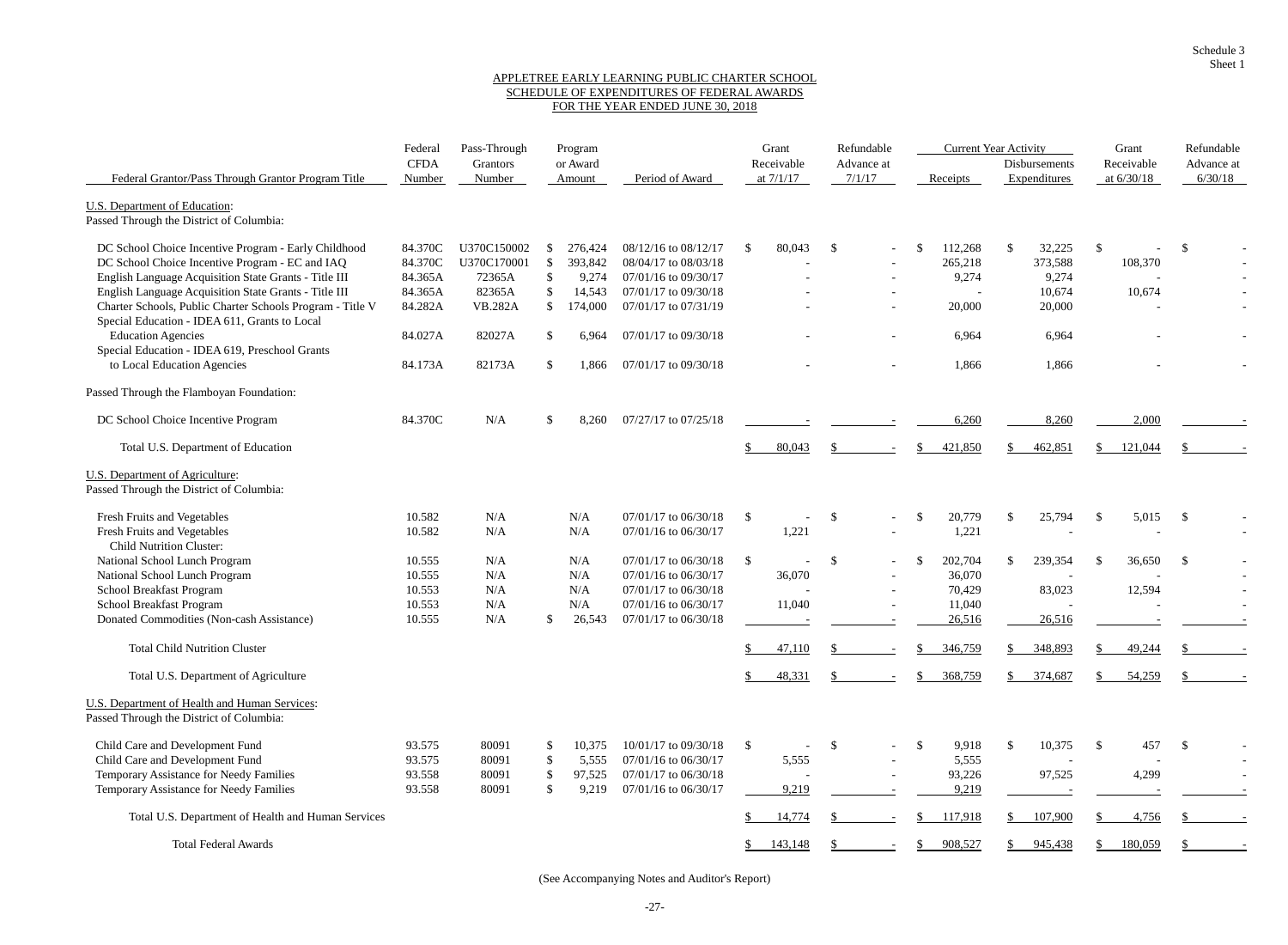## APPLETREE EARLY LEARNING PUBLIC CHARTER SCHOOL SCHEDULE OF EXPENDITURES OF FEDERAL AWARDS FOR THE YEAR ENDED JUNE 30, 2018

| Summary by CFDA                                                  |                       |                                  |
|------------------------------------------------------------------|-----------------------|----------------------------------|
| Program                                                          | <b>CFDA</b><br>Number | Amount of<br><b>Expenditures</b> |
| DC School Choice Incentive Program - SOAR                        | 84.370C               | \$<br>414,073                    |
| English Language Acquisition State Grants - Title III            | 84.365A               | 19,948                           |
| Charter Schools, Public Charter Schools Program - Title V        | 84.282A               | 20,000                           |
| Special Education - IDEA 611, Grants to Local Education Agencies | 84.027A               | 6.964                            |
| Special Education - IDEA 619, Preschool Grants to Local          |                       |                                  |
| <b>Education Agencies</b>                                        | 84.173A               | 1,866                            |
| Fresh Fruits and Vegetables                                      | 10.582                | 25,794                           |
| National School Lunch Program                                    | 10.555                | 239,354                          |
| Donated Commodities                                              | 10.555                | 26,516                           |
| School Breakfast Program                                         | 10.553                | 83,023                           |
| Child Care and Development Fund                                  | 93.575                | 10,375                           |
| Temporary Assistance for Needy Families                          | 93.558                | 97,525                           |
| <b>Total Federal Awards</b>                                      |                       | 945,438                          |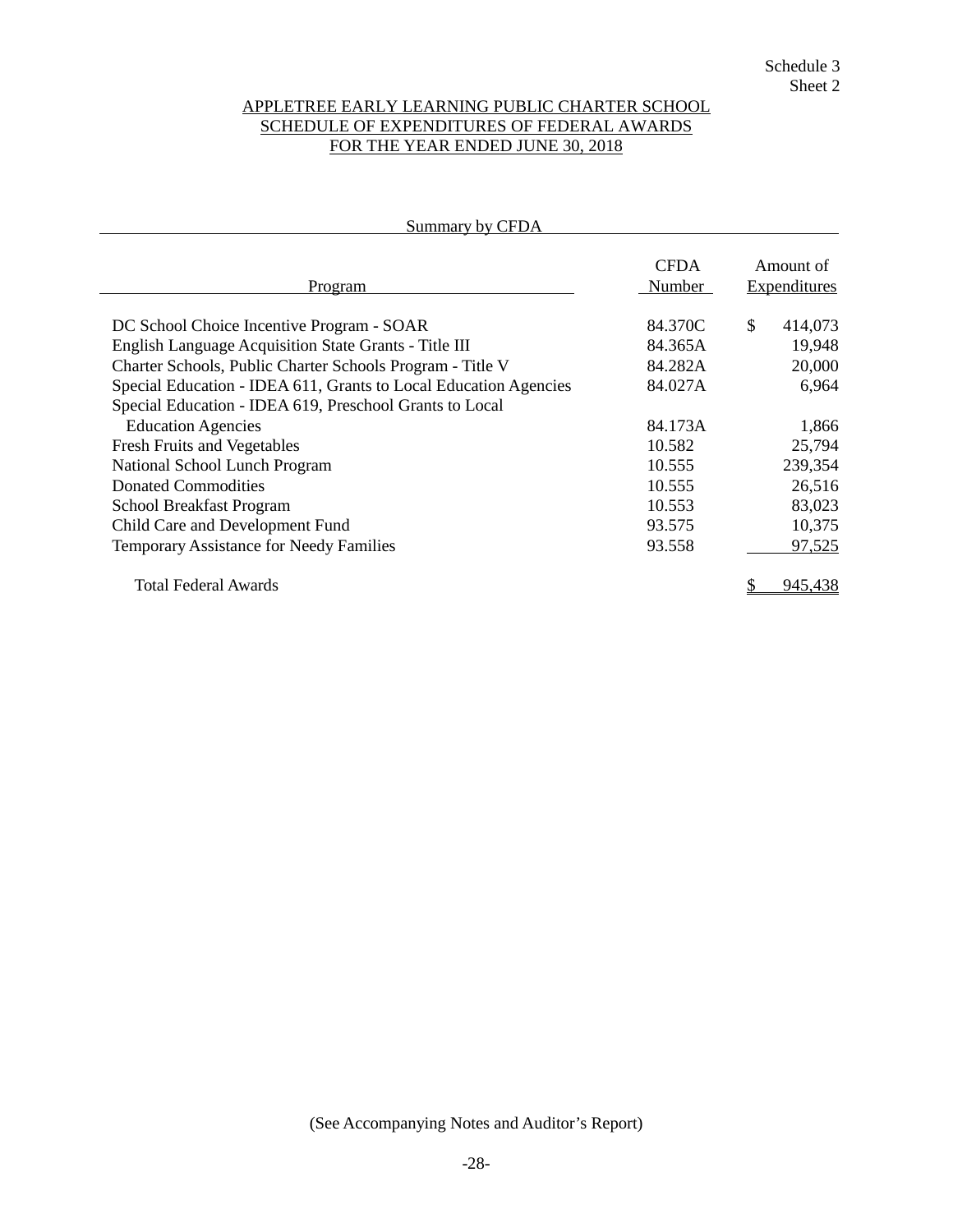## APPLETREE EARLY LEARNING PUBLIC CHARTER SCHOOL NOTES TO SCHEDULE OF EXPENDITURES OF FEDERAL AWARDS FOR THE YEAR ENDED JUNE 30, 2018

#### Note 1 - Basis of Presentation:

The accompanying schedule of expenditures of federal awards (the Schedule) includes the federal award activity of the Charter School under programs of the federal government for the year ended June 30, 2018. The information in this Schedule is presented in accordance with the requirements of Title 2 U.S. *Code of Federal Regulations* Part 200, *Uniform Administrative Requirements, Cost Principles, and Audit Requirements for Federal Awards* (Uniform Guidance). Because the schedule presents only a selected portion of the operations of the Charter School, it is not intended to and does not present the financial position, changes in net assets, or cash flows of the Charter School.

#### Note 2 - Summary of Significant Accounting Policies:

Expenditures reported on the schedule are reported on the accrual basis of accounting. Such expenditures are recognized following the cost principles contained in the Uniform Guidance, wherein certain types of expenditures are not allowable or are limited as to reimbursement.

The Charter School has elected not to use the 10 percent de minimis indirect cost rate as allowed under the Uniform Guidance.

## Note 3 - Food Commodities:

Nonmonetary assistance is reported in the schedule at the fair market value of the commodities received and disbursed.

#### Note 4 - Pass-Through Funds:

The Charter School did not pass through any federal funds to subrecipients.

#### Note 5 - Major Program Selection:

The major Federal Award Program selected for testing is as follows:

#### U.S. Department of Education

# - DC School Choice Incentive Program - SOAR

The requirements of the Office of Management and Budget Uniform Guidance prescribe that all major programs as determined by the auditor on a risk-based approach and/or at least 40% (20% for low risk auditees) of all federal awards be subject to specific control and compliance testing. For the AppleTree Early Learning Public Charter School, the program subject to these requirements is as listed above. The total expenditures of this program represents 43.80% of the total federal expenditures.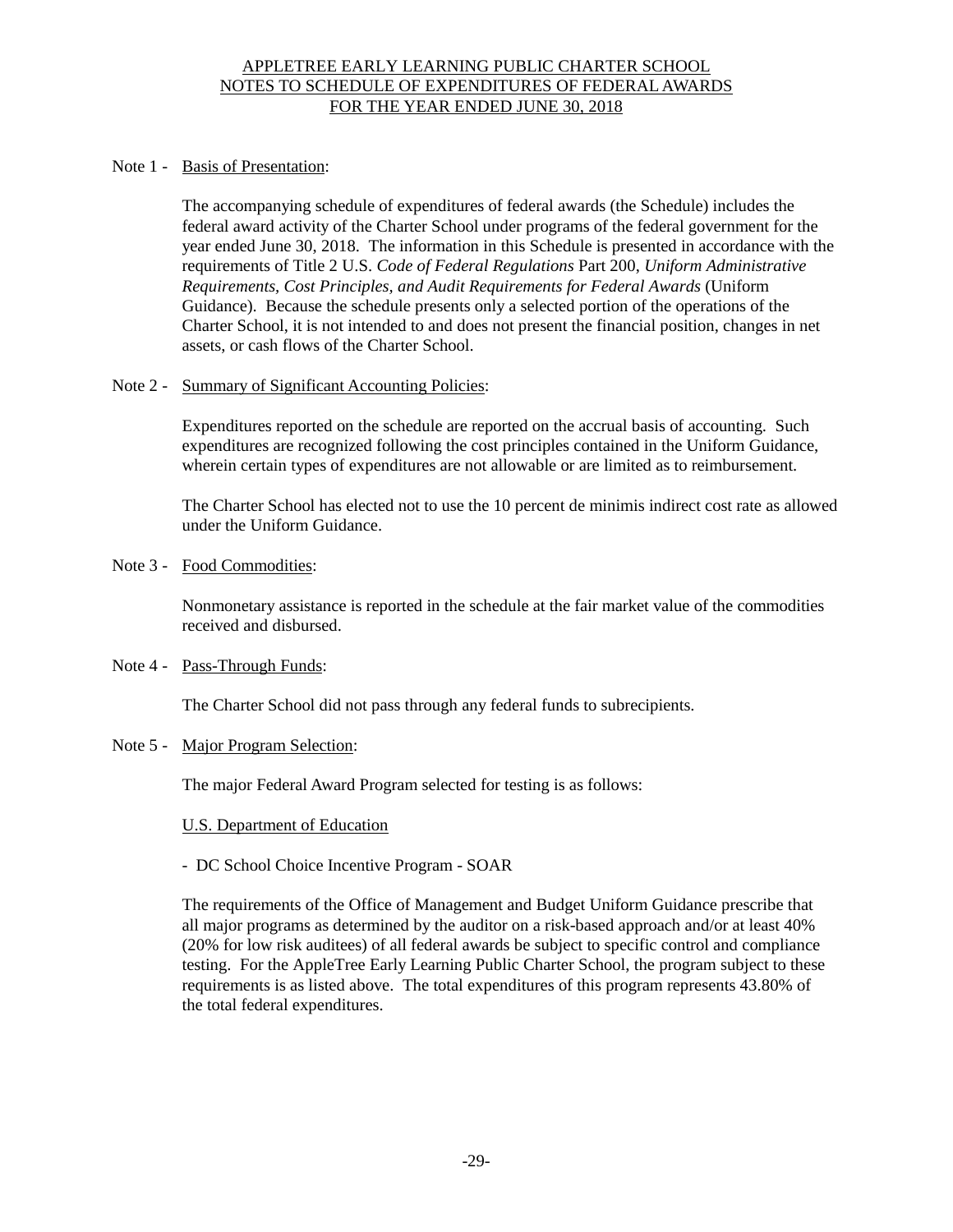#### APPLETREE EARLY LEARNING PUBLIC CHARTER SCHOOL NOTES TO SCHEDULE OF EXPENDITURES OF FEDERAL AWARDS FOR THE YEAR ENDED JUNE 30, 2018

## Note 3 - Major Program Selection: (Continued)

|                                                          |         | Amount of      |
|----------------------------------------------------------|---------|----------------|
| Programs                                                 | CFDA #  | Expenditures   |
|                                                          |         |                |
| DC School Choice Incentive Program - SOAR                | 84.370C | \$<br>414,073* |
| English Language Acquisition State Grants - Title III    | 84.365A | 19,948         |
| Charter School, Public Charter Schools Program - Title V | 84.282A | 20,000         |
| Special Education - IDEA 611, Grants to Local            |         |                |
| <b>Education Agencies</b>                                | 84.027A | 6,964          |
| Special Education - IDEA 619, Preschool Grants to        |         |                |
| <b>Local Education Agencies</b>                          | 84.173A | 1,866          |
| <b>Fresh Fruits and Vegetables</b>                       | 10.582  | 25,794         |
| National School Lunch Program                            | 10.555  | 239,354        |
| Donated Commodities                                      | 10.555  | 26,516         |
| School Breakfast Program                                 | 10.553  | 83,023         |
| Child Care and Development Fund                          | 93.575  | 10,375         |
| Temporary Assistance for Needy Families                  | 93.558  | 97,525         |
| <b>Total Federal Awards</b>                              |         | \$<br>945.438  |

\* Denotes Major Program

#### Note 4 - Major Program Disclosure:

- I. U.S. Department of Education
	- 1) DC School Choice Incentive Program SOAR

To provide low-income parents residing in the District of Columbia (District) with expanded options for the education of their children.

This program is part of a broader school improvement effort in the District that is founded on the belief that all education sectors (public schools, public charter schools, and nonpublic schools) can offer quality education experiences for the District's students, and that those students who are the most economically disadvantaged have the least access to such experiences.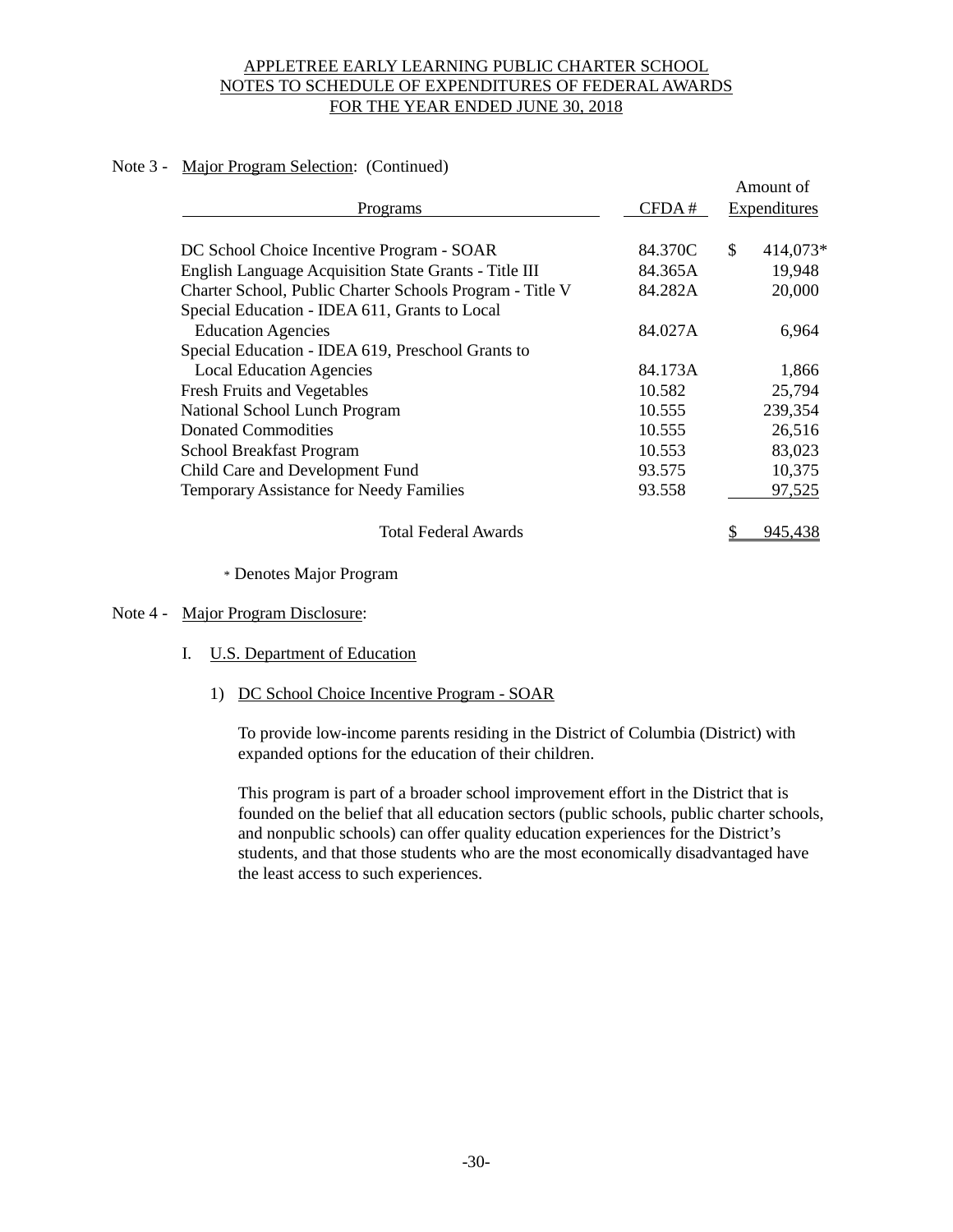# **Kendall, Prebola and Jones, LLC**

Certified Public Accountants

Board of Directors AppleTree Early Learning Public Charter School 1801 Mississippi Avenue, SE Washington, DC 20020

## INDEPENDENT AUDITOR'S REPORT ON INTERNAL CONTROL OVER FINANCIAL REPORTING AND ON COMPLIANCE AND OTHER MATTERS BASED ON AN AUDIT OF FINANCIAL STATEMENTS PERFORMED IN ACCORDANCE WITH *GOVERNMENT AUDITING STANDARDS*

We have audited in accordance with auditing standards generally accepted in the United States of America and the standards applicable to financial audits contained in *Government Auditing Standards*, issued by the Comptroller General of the United States, the financial statements of AppleTree Early Learning Public Charter School (a nonprofit organization), which comprise the statement of financial position as of June 30, 2018, and the related statements of activities and cash flows for the year then ended, and the related notes to the financial statements, and have issued our report thereon dated September 28, 2018.

#### *Internal Control Over Financial Reporting*

In planning and performing our audit of the financial statements, we considered AppleTree Early Learning Public Charter School's internal control over financial reporting (internal control) to determine the audit procedures that are appropriate in the circumstances for the purpose of expressing our opinion on the financial statements, but not for the purpose of expressing an opinion on the effectiveness of AppleTree Early Learning Public Charter School's internal control. Accordingly, we do not express an opinion on the effectiveness of the Charter School's internal control.

A *deficiency in internal control* exists when the design or operation of a control does not allow management or employees, in the normal course of performing their assigned functions, to prevent, or detect and correct, misstatements on a timely basis. A *material weakness* is a deficiency, or a combination of deficiencies, in internal control, such that there is a reasonable possibility that a material misstatement of the entity's financial statements will not be prevented, or detected and corrected on a timely basis. A *significant deficiency* is a deficiency, or a combination of deficiencies, in internal control that is less severe than a material weakness, yet important enough to merit attention by those charged with governance.

Our consideration of internal control was for the limited purpose described in the first paragraph of this section and was not designed to identify all deficiencies in internal control that might be material weaknesses or significant deficiencies. Given these limitations, during our audit we did not identify any deficiencies in internal control that we consider to be material weaknesses. However, material weaknesses may exist that have not been identified.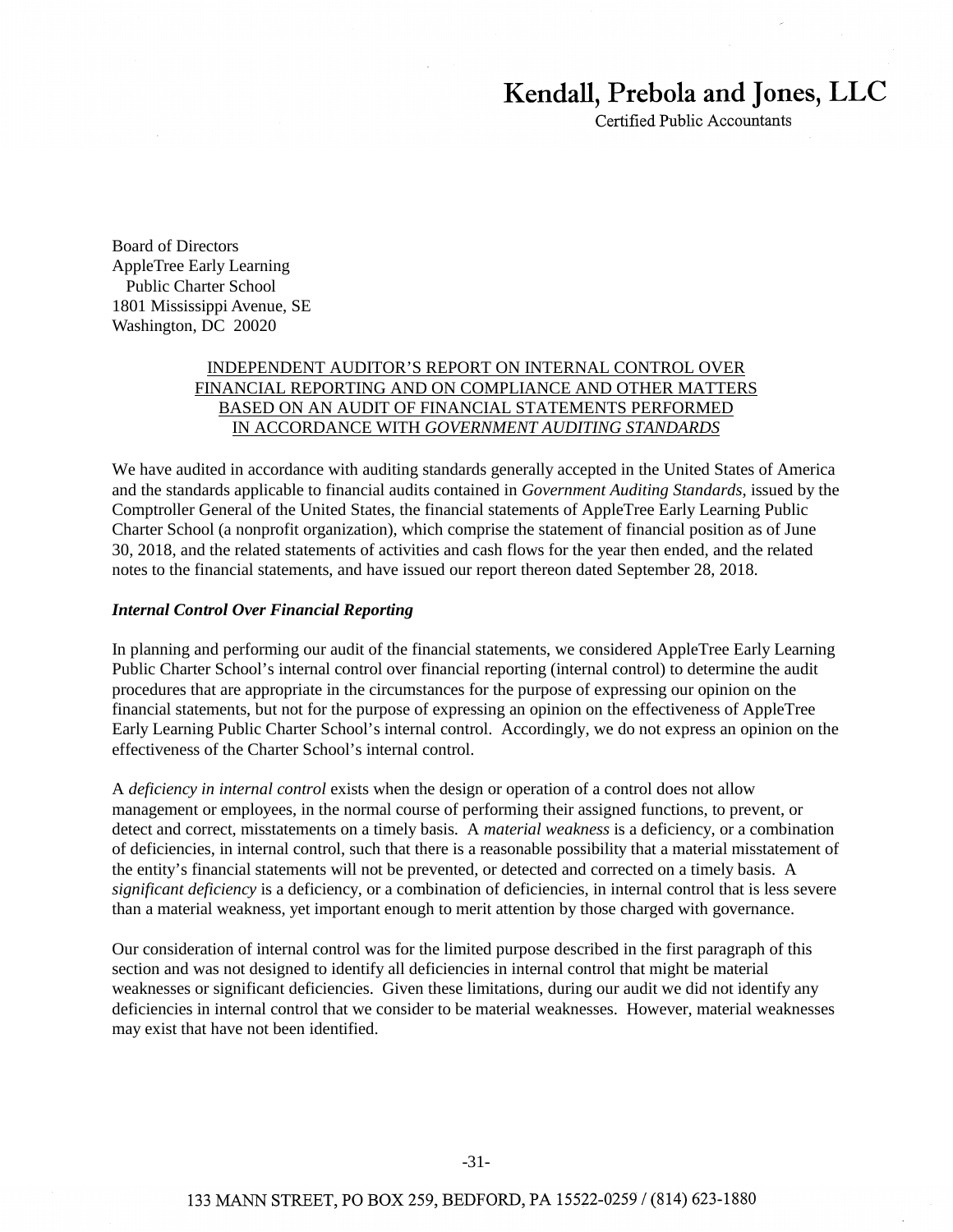## *Compliance and Other Matters*

As part of obtaining reasonable assurance about whether AppleTree Early Learning Public Charter School's financial statements are free from material misstatement, we performed tests of its compliance with certain provisions of laws, regulations, contracts and grant agreements, noncompliance with which could have a direct and material effect on the determination of financial statement amounts. However, providing an opinion on compliance with those provisions was not an objective of our audit and accordingly, we do not express such an opinion. The results of our tests disclosed no instances of noncompliance or other matters that are required to be reported under *Government Auditing Standards*.

## *Purpose of this Report*

The purpose of this report is solely to describe the scope of our testing of internal control and compliance and the results of that testing, and not to provide an opinion on the effectiveness of the Charter School's internal control or on compliance. This report is an integral part of an audit performed in accordance with *Government Auditing Standards* in considering the Charter School's internal control and compliance. Accordingly, this communication is not suitable for any other purpose.

Kendall, Prebola and Jones

Kendall, Prebola and Jones Kendall, Prebola and Jones Certified Public Accountants Certified Public Accountants

Bedford, Pennsylvania September 28, 2018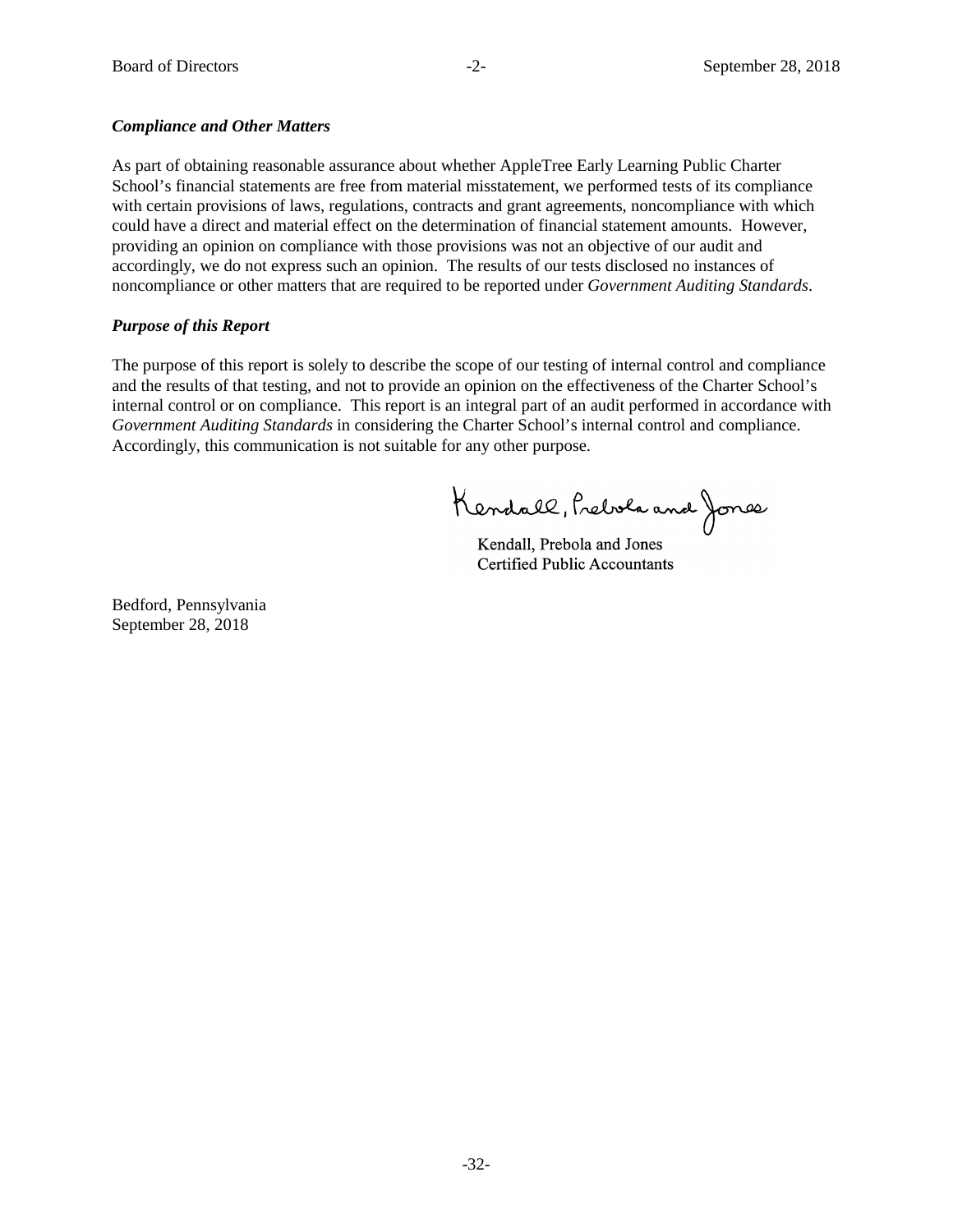# **Kendall, Prebola and Jones, LLC**

Certified Public Accountants

Board of Directors AppleTree Early Learning Public Charter School 1801 Mississippi Avenue, SE Washington, DC 20020

#### INDEPENDENT AUDITOR'S REPORT ON COMPLIANCE FOR EACH MAJOR PROGRAM AND ON INTERNAL CONTROL OVER COMPLIANCE REQUIRED BY THE UNIFORM GUIDANCE

#### *Report on Compliance for Each Major Federal Program*

We have audited the AppleTree Early Learning Public Charter School's (a nonprofit organization) compliance with the types of compliance requirements described in the OMB *Compliance Supplement* that could have a direct and material effect on each of AppleTree Early Learning Public Charter School's major federal programs for the year ended June 30, 2018. The AppleTree Early Learning Public Charter School's major federal programs are identified in the summary of auditor's results section of the accompanying schedule of findings and questioned costs and in the notes to the schedule of expenditures of federal awards.

#### *Management's Responsibility*

Management is responsible for compliance with federal statutes, regulations, and terms and conditions of its federal awards applicable to its federal programs.

#### *Auditor's Responsibility*

Our responsibility is to express an opinion on compliance for each of the AppleTree Early Learning Public Charter School's major federal programs based on our audit of the types of compliance requirements referred to above. We conducted our audit of compliance in accordance with auditing standards generally accepted in the United States of America; the standards applicable to financial audits contained in *Government Auditing Standards*, issued by the Comptroller General of the United States; and the audit requirements of Title 2 U.S. *Code of Federal Regulations* Part 200, *Uniform Administrative Requirements, Cost Principles, and Audit Requirements for Federal Awards* (Uniform Guidance). Those standards and the Uniform Guidance require that we plan and perform the audit to obtain reasonable assurance about whether noncompliance with the types of compliance requirements referred to above that could have a direct and material effect on a major federal program occurred. An audit includes examining, on a test basis, evidence about the AppleTree Early Learning Public Charter School's compliance with those requirements and performing such other procedures as we considered necessary in the circumstances.

We believe that our audit provides a reasonable basis for our opinion on compliance for each major federal program. However, our audit does not provide a legal determination of the AppleTree Early Learning Public Charter School's compliance.

#### 133 MANN STREET, PO BOX 259, BEDFORD, PA 15522-0259 / (814) 623-1880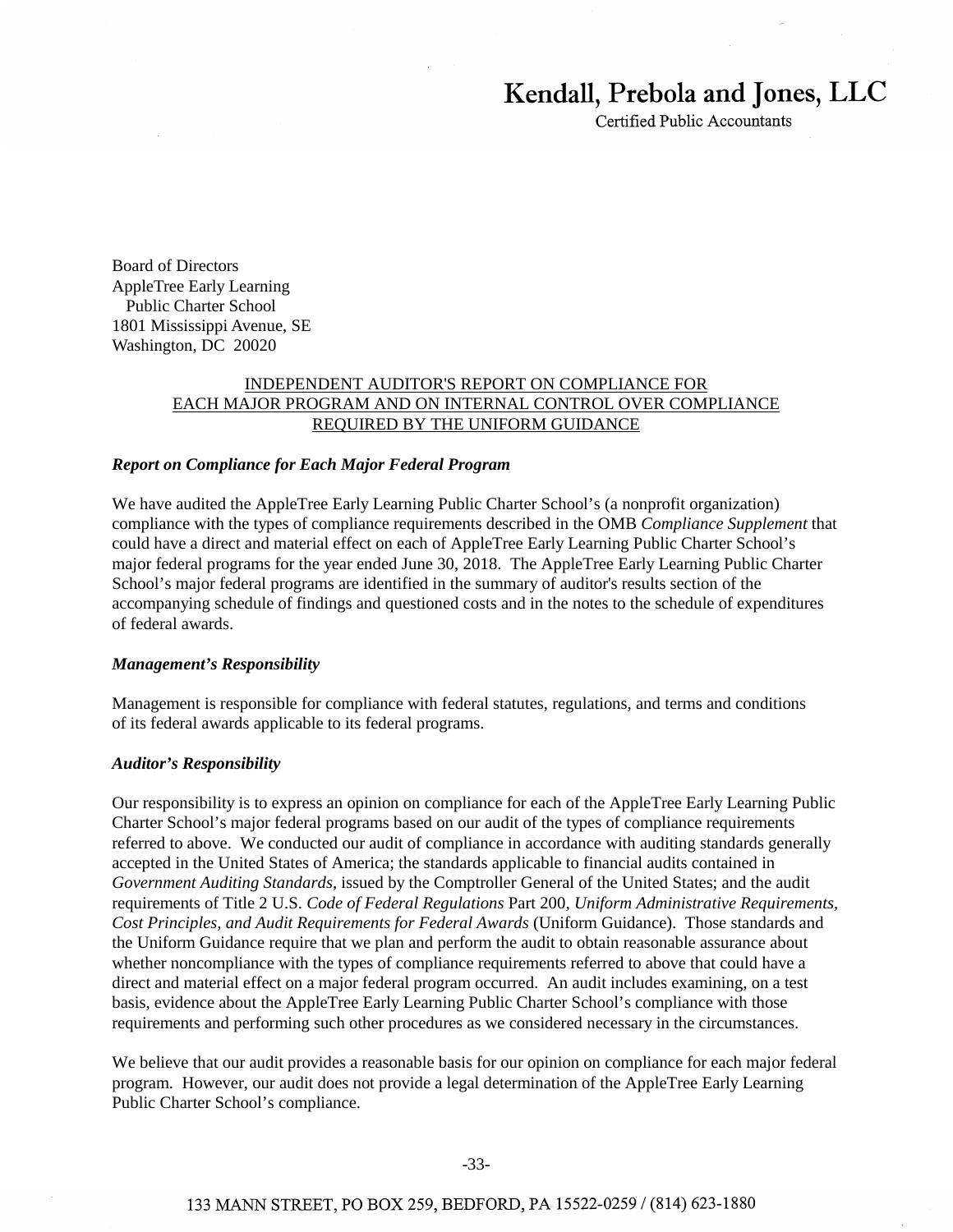## *Opinion on Each Major Federal Award Program*

In our opinion, the AppleTree Early Learning Public Charter School, complied, in all material respects, with the types of compliance requirements referred to above that could have a direct and material effect on each of its major federal programs for the year ended June 30, 2018.

#### *Report on Internal Control Over Compliance*

Management of the AppleTree Early Learning Public Charter School is responsible for establishing and maintaining effective internal control over compliance with the types of requirements referred to above. In planning and performing our audit of compliance, we considered the AppleTree Early Learning Public Charter School's internal control over compliance with the types of requirements that could have a direct and material effect on each major federal program to determine the auditing procedures that are appropriate in the circumstances for the purpose of expressing an opinion on compliance for each major federal program and to test and report on internal control over compliance in accordance with the Uniform Guidance, but not for the purpose of expressing an opinion on the effectiveness of internal control over compliance. Accordingly, we do not express an opinion on the effectiveness of the AppleTree Early Learning Public Charter School's internal control over compliance.

A *deficiency in internal control over compliance* exists when the design or operation of a control over compliance does not allow management or employees, in the normal course of performing their assigned functions, to prevent, or detect and correct, noncompliance with a type of compliance requirement of a federal program on a timely basis. A *material weakness in internal control over compliance* is a deficiency, or a combination of deficiencies, in internal control over compliance, such that there is a reasonable possibility that material noncompliance with a type of compliance requirement of a federal program will not be prevented, or detected and corrected, on a timely basis. A *significant deficiency in internal control over compliance* is a deficiency, or a combination of deficiencies, in internal control over compliance with a type of compliance requirement of a federal program that is less severe than a material weakness in internal control over compliance, yet important enough to merit attention by those charged with governance.

Our consideration of internal control over compliance was for the limited purpose described in the first paragraph of this section and was not designed to identify all deficiencies in internal control over compliance that might be material weaknesses or significant deficiencies. We did not identify any deficiencies in internal control over compliance that we consider to be material weaknesses. However, material weaknesses may exist that have not been identified.

The purpose of this report on internal control over compliance is solely to describe the scope of our testing of internal control over compliance and the results of that testing based on the requirements of the Uniform Guidance. Accordingly, this report is not suitable for any other purpose.

Kendall, Prebola and Jones

Kendall, Prebola and Jones Kendall, Prebola and Jones Certified Public Accountants Certified Public Accountants

Bedford, Pennsylvania September 28, 2018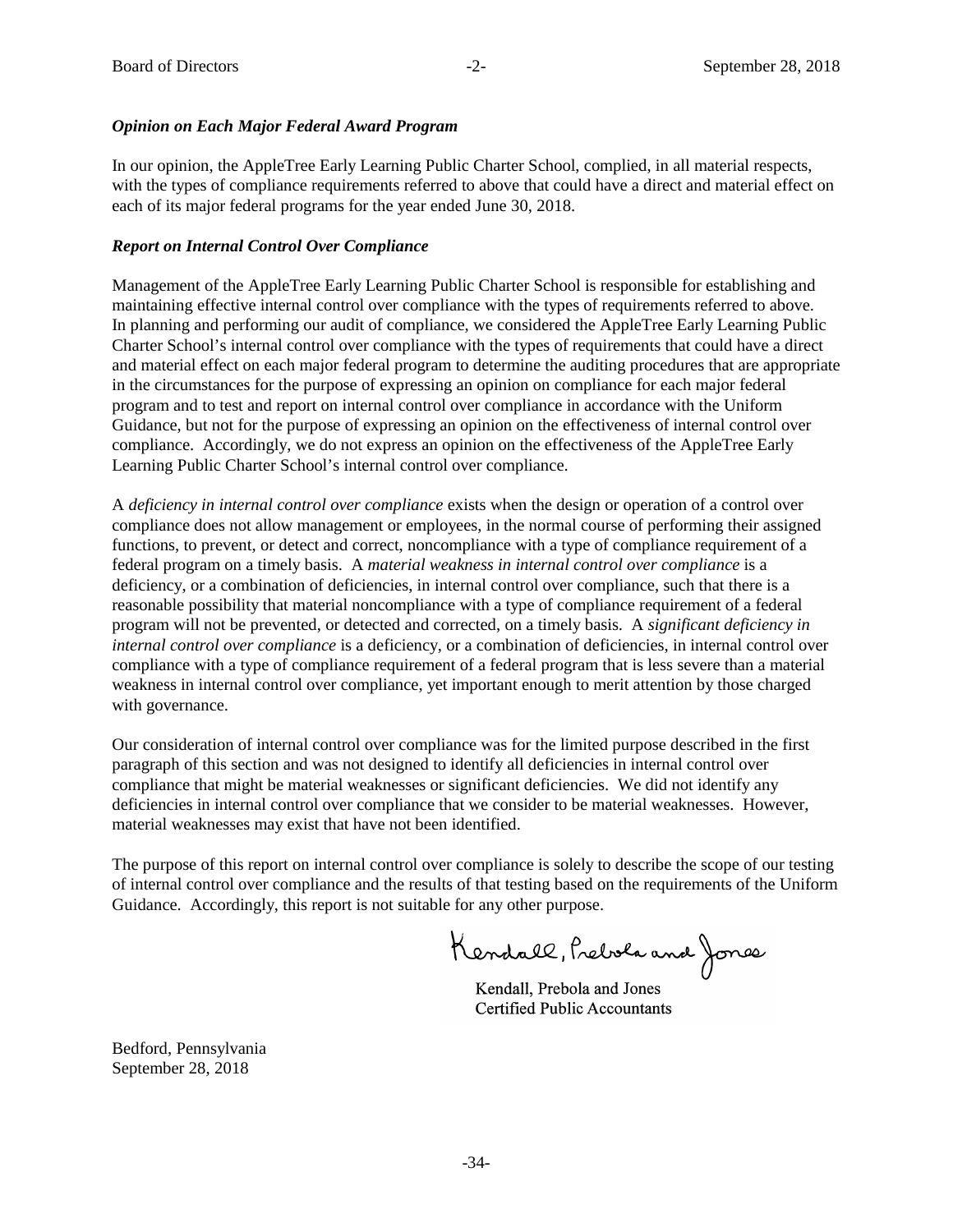# APPLETREE EARLY LEARNING PUBLIC CHARTER SCHOOL SUMMARY SCHEDULE OF PRIOR AUDIT FINDINGS FOR THE YEAR ENDED JUNE 30, 2018

There were no findings reported in the prior year.